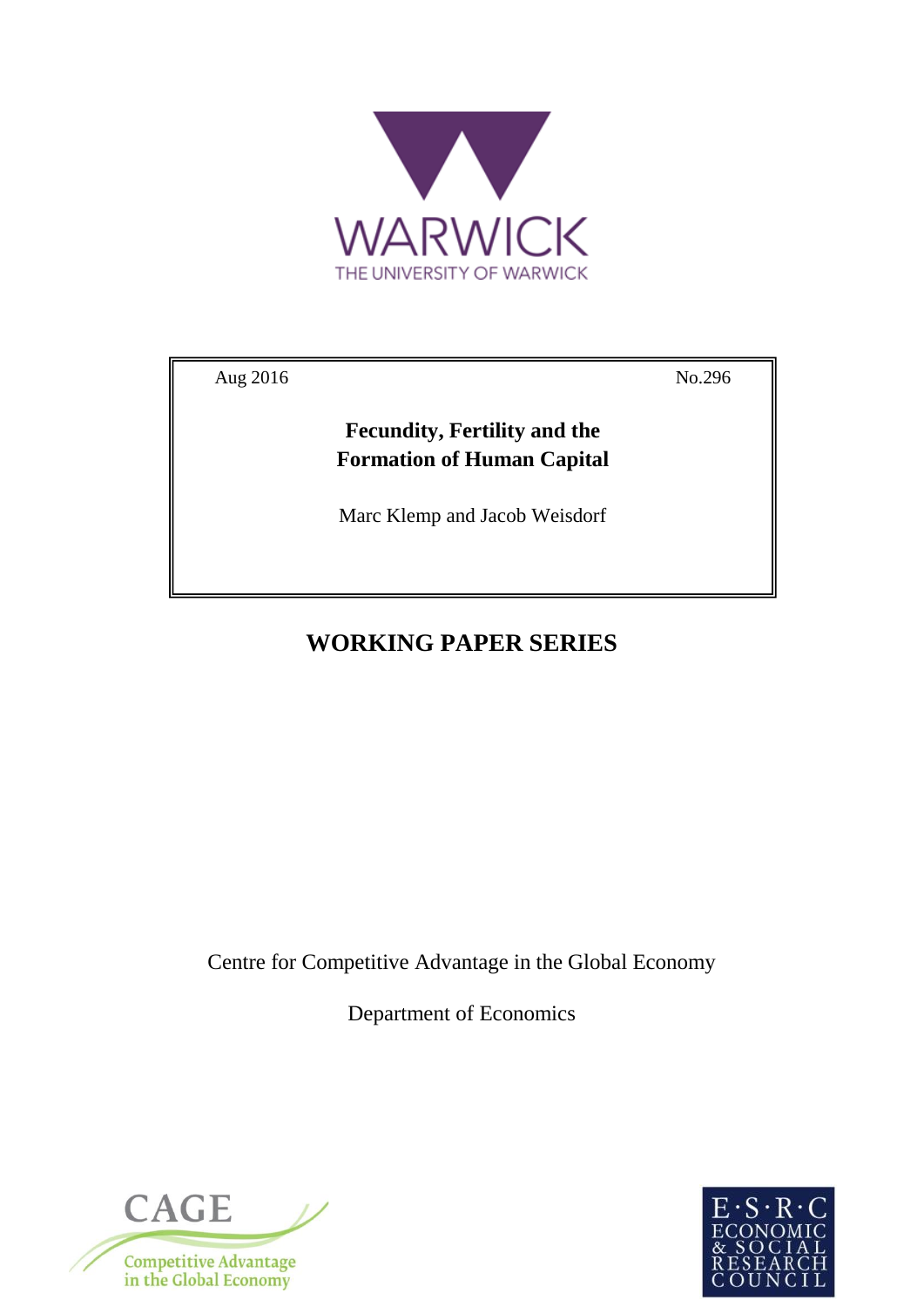## <span id="page-1-1"></span><span id="page-1-0"></span>Fecundity, Fertility and the Formation of Human Capital<sup>\*†</sup>

Marc Klemp Jacob Weisdorf

July 16, 2016

Abstract This research explores a fundamental cause of variation in human capital formation across families in the pre-modern period, as well as the mitigating effects of family-level economic prosperity. Exploiting a vast genealogy of English individuals in the  $17<sup>th</sup>$  to the 19<sup>th</sup> centuries, the study proposes and tests the hypothesis that lower parental reproductive capacity positively affected the socioeconomic achievements of offspring. In particular, the research establishes an effect of reproductive capacity on offspring human capital in the pre-modern era. Using the time interval between the date of marriage and the first birth as a measure of reproductive capacity, the research establishes that children of parents with lower fecundity were more likely to become literate and employed in skilled and high-wealth professions. The analysis finds that parental fecundity significantly affected the number of siblings, indicating that a trade-off between child quantity and quality was present in England during the industrial revolution and supporting leading theories of the origins of modern economic growth. Furthermore, it finds that the effect was weaker for the socioeconomic elite, who could offset the cost of additional children by raising total investment in offspring human capital.

Keywords Human Capital Formation, Child Quantity-Quality Trade-Off, Reproductive Capacity, Fecundity, Demographic Transition, Long-Run Economic Growth

JEL Classification Codes J13, N30, O10.

<sup>⇤</sup>We thank the seminar and workshop audience at the universities of Brown, Cambridge, Copenhagen, Lund, Madrid (Carlos III), Odense, Oxford, Pisa, Utrecht, Valencia, as well as at the European University Institute and the London School of Economics. For specific comments and suggestions we thank Thomas Barnebeck, Sascha Becker, Tommy Bengtsson, Steve Broadberry, Davide Cantoni, Mario Carillo, Matteo Cervellati, Francesco Cinnirella, Gregory Clark, Carl-Johan Dalgaard, Romola Davenport, Matthias Doepke, Martin Dribe, Véronique Gille, Cormac Ó Gráda, Lothar Grall, Knick Harley, Tim Hatton, Jane Humphries, David Jacks, Nicolai Kaarsen, Tim Leunig, Anastasia Litina, Chris Minns, Steven Nafziger, Martin Nielsen, Alessandro Nuvolari, Karl Gunnar Persson, Alice Reid, Leigh Shaw-Taylor, Richard Smith, Simon Szreter, Ludger Voessmann, Joachim Voth, Jan de Vries, Patrick Wallis, David Weil and Tony Wrigley, and particularly Oded Galor. We thank Paul Sharp for research assistance; Kerstin Enflo for her contribution at an early stage. We also thank the Cambridge Group for making their data available, and Gill Newton for help with clarifying questions. The research of Klemp is funded by the Carlsberg Foundation and by the Danish Research Council reference no. 1329-00093 and reference no. 1327-00245. Jacob Weisdorf thanks the Robert Schumann Centre of Advanced Studies at the European University Institute in Florence for its financial support through a Jean Monnet Fellowship, as well as the financial support provided by Tine de Moor through her ERC Grant "Unified We Stand" (Grant no. 240928). Marc Klemp (marc klemp@brown.edu): Department of Economics and Population Studies & Training Center, Brown University, 64 Waterman St., Providence, RI 02912, USA; Department of Economics, University of Copenhagen, ster Farimagsgade 5, building 26, DK-1353 Copenhagen K, Denmark. Jacob Weisdorf (jacobw@sam.sdu.dk): Department of Business and Economics, University of Southern Denmark, Campusvej 55, DK-5230 Odense M, Denmark; CEPR; and CAGE.

<sup>&</sup>lt;sup>†</sup>A working paper version of this paper was circulated with the title "Fecundity, Fertility and Family Reconstitutions Data: The Child Quantity Quality Trade-off Revisited".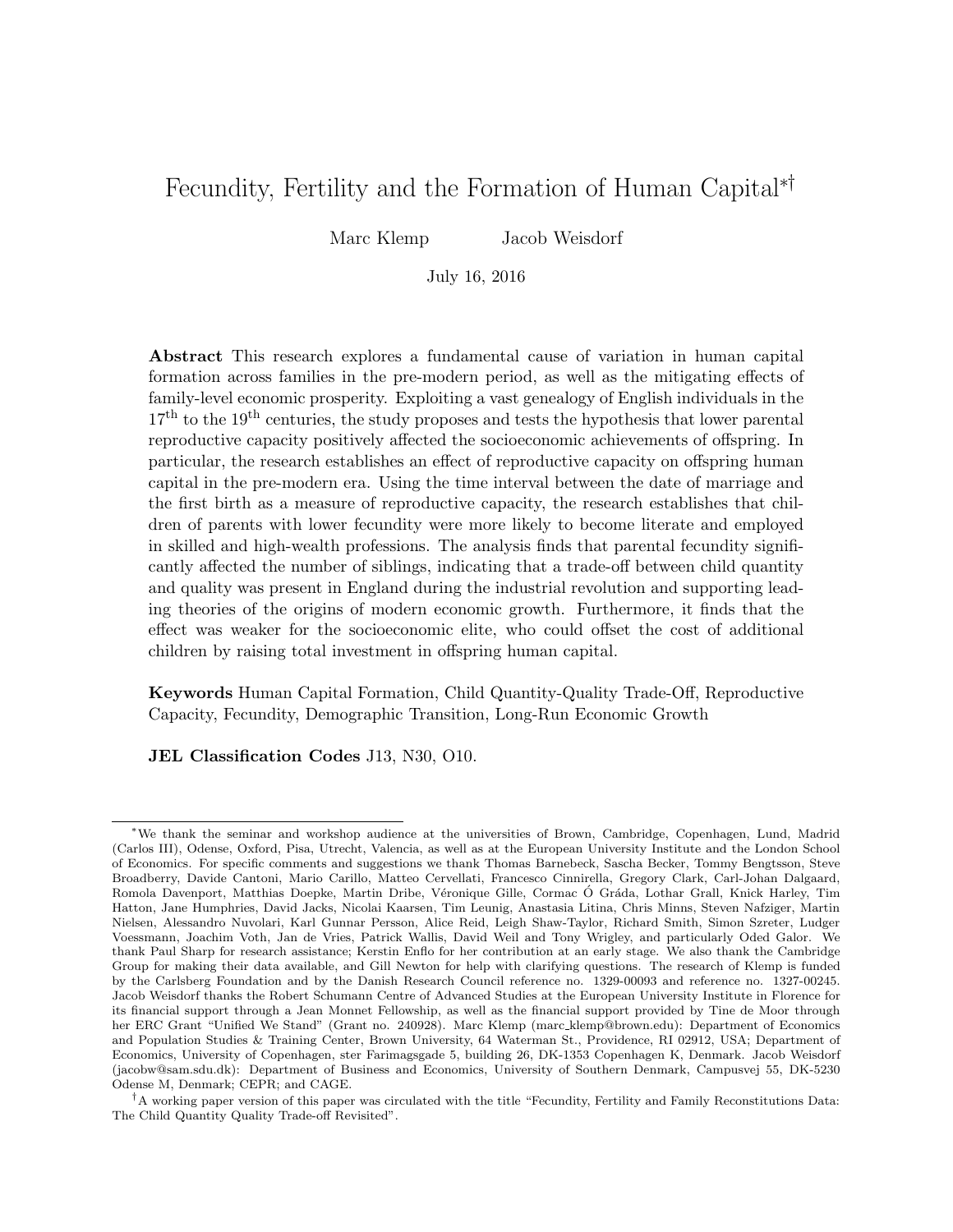## 1 Introduction

The demographic transition and the entailing rise in the global level of human capital and living standards over the past two centuries has caused one of the most significant transformations of human societies in the course of human history. While living standards in the world economy stagnated during the millennia preceding the demographic transition and the industrial revolution, the fall in fertility rates over the past two centuries is associated with rising levels of human capital and a twelvefold increase in income per capita.<sup>[1](#page-1-0)</sup>

Long-run growth theories posit that technological progress during the pre-industrial period raised the incentive to reduce fertility in order to increase investment in the average level of human capital of offspring, and that this helped cause the demographic transition and drove the industrial revolution [\(Galor, 2011\)](#page-40-0). Similarly, evolutionary growth theories hypothesize that individuals with a bias towards low fertility improved the income potential and hence the reproductive success of their lineage, gradually increasing the representation of this growth-enhancing trait in the popula-tion, contributing to the process of development and the take-off from stagnation to growth [\(Galor](#page-40-1) [and Moav, 2002;](#page-40-1) Galor and Klemp,  $2016$  $2016$ .<sup>2</sup>

This research proposes and tests the hypothesis that human fecundity – the individually variable capacity to reproduce – has played a significant role in the formation of human capital in the preindustrial world. In particular, by exploiting a vast genealogy of English individuals living in the  $17<sup>th</sup>$  to the 19<sup>th</sup> centuries, the study finds that lower parental reproductive capacity positively affected the socioeconomic achievements of offspring in the pre-industrial world. Using the time interval between the date of marriage and the first birth as a measure of reproductive capacity, and hence as a novel source of unplanned, exogenous variation in family size, the research establishes that children of parents with lower fecundity were more likely to obtain literacy, a skilled profession, and high occupational wealth. The analysis further establishes that parental fecundity negatively affected the number of surviving offspring, indicating that a trade-off between child quantity and child quality was present in England before and during the industrial revolution.

Furthermore, the results highlight the importance of biocultural factors in the economic development process. Over most of human existence, Malthusian pressures has governed the evolution of the size of the population and has conceivably shaped the biological and cultural composition of the population, contributing to the process of development and the take-off from stagnation to growth. The present results provide the first evidence that lower fecundity historically raised both the level of education and the occupational status of the next generation, suggesting that

<sup>&</sup>lt;sup>1</sup>The transition from stagnation to growth and the associated divergence of income per capita across the globe have been the subject of intensive research in the growth literature in recent years [\(Galor and Weil, 1999,](#page-40-3) [2000;](#page-40-4) [Galor](#page-40-1) [and Moav, 2002;](#page-40-1) [Hansen and Prescott, 2002;](#page-40-5) [Lucas, 2002;](#page-41-0) Lagerlöf, 2003; [Doepke, 2004;](#page-40-6) [Galor, 2005;](#page-40-7) [Strulik and](#page-42-0) [Weisdorf, 2008;](#page-42-0) [Dalgaard and Strulik, 2010;](#page-39-0) [O'Rourke et al., 2013\)](#page-42-1).

<sup>&</sup>lt;sup>2</sup>Originating in the field of evolutionary biology, the notion of a trade-off between the quantity and quality of offspring found some of its first uses in economics by [Becker](#page-38-0) [\(1960\)](#page-38-0), [Becker and Lewis](#page-38-1) [\(1973\)](#page-38-1), and [Becker and Tomes](#page-38-2) [\(1976\)](#page-38-2). Furthermore, the notion plays a central role in the literature of unified growth theory [\(Galor and Weil, 2000;](#page-40-4) [Galor, 2011\)](#page-40-0).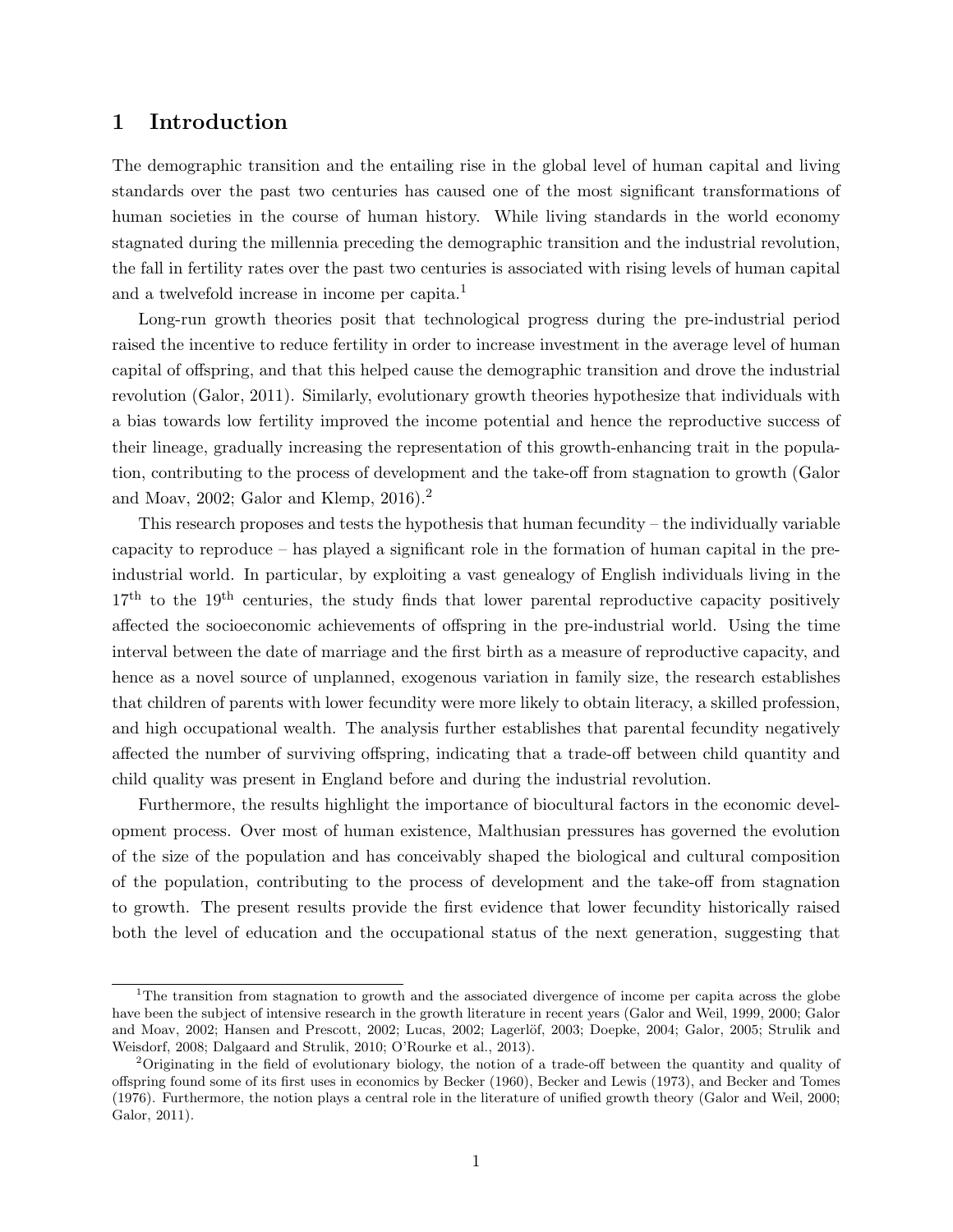<span id="page-3-0"></span>the transition from stagnation to growth may be attributed to decreasing levels of fecundity in the population in accordance with evolutionary growth theories and empirics.[3](#page-1-0)

In addition, the existence of a historical trade-off between the quantity and quality of children, is particularly relevant for the assessment of unified growth theories that explain the transition from millennia of economic stagnation to an era of sustained economic growth, and its connection with a demographic transition. In particular, the leading unified growth theories crucially depend on the assumption that there existed a trade-off between the number of offspring in a family and the occupational income of the family offspring. For instance, [Galor and Weil](#page-40-4) [\(2000\)](#page-40-4) have argued that technological progress during England's industrial revolution motivated parents to lower their fertility rate in order to increase their investment in the human capital of each of their offspring, hence facilitating an increase in their children's income. The current research presents the first evidence suggesting that population dynamics in England – the cradle of the industrial revolution – were indeed characterized by a child quantity-quality trade-o↵ around the time of the industrial revolution. In particular, the analysis suggests that the number of family births negatively affected children's levels of human capital and social position. This finding therefore lends credence to the hypothesis that increasing returns to education around the time of the industrial revolution contributed to human capital formation via a child quantity-quality trade-off and to the onset of the demographic transition and the evolution of societies from an epoch of stagnation to sustained economic growth.[4](#page-1-0)

The analysis exploits a rich set of demographic data which is built from historical church books and is regarded as the gold standard of pre-modern demographic statistics. It covers one of the most extraordinary periods in British economic history when England underwent the industrial revolution, which, according to the leading long-run growth theories, represents the key break-point in the global transition from millennia of economic stagnation to the rise of modern economic growth. Furthermore, contrary to most other historical demographic datasets covering this time period, the data are reported at the individual level making it possible for the first time to study the direct within-family effects a of couple's reproductive capacity on their children's socioeconomic achievements later in life. The data provide unusually detailed statistics about individuals' socioeconomic performance, including their literacy status, their working skills, and their occupational wealth, as

 ${}^{3}$ In particular, [Galor and Klemp](#page-40-2) [\(2016\)](#page-40-2) have established that a parental disposition towards moderate fertility was conducive to long-run reproductive success in historical Quebec: subsequent generations of couples prone to restrained fertility had higher reproduction that more than compensated for the reduced fertility in the first generation. The leading theories explaining how fertility limitation can be a dominant reproductive strategy builds on the hypothesis of a parental trade-off between the quantity and quality of children. Parents disposed to low fertility and living in surroundings where the rewards for human capital investments are high can help their offspring proliferate by raising their occupational income by way of increasing their human capital [\(Galor and Moav, 2002\)](#page-40-1). Furthermore, [Clark and Hamilton](#page-39-1) [\(2006\)](#page-39-1) have demonstrated, using English wills record, that that the wealth at death of male testators was positively correlated with the number of offspring (with the richest testators leaving twice as many surviving offspring as the poorest), consistent with the notion that occupational income increased fertility in the pre-demographic transition era.

<sup>&</sup>lt;sup>4</sup>This finding is consistent with conclusions from studies based on aggregate (i.e., non-individual) census data from other countries in historical Europe which have illustrated that lower birth rates were associated with higher educational attainments on aggregate levels [\(Basso, 2012;](#page-38-3) [Becker et al., 2010;](#page-38-4) [Fernihough, 2011;](#page-40-8) [Diebolt et al., 2016\)](#page-39-2).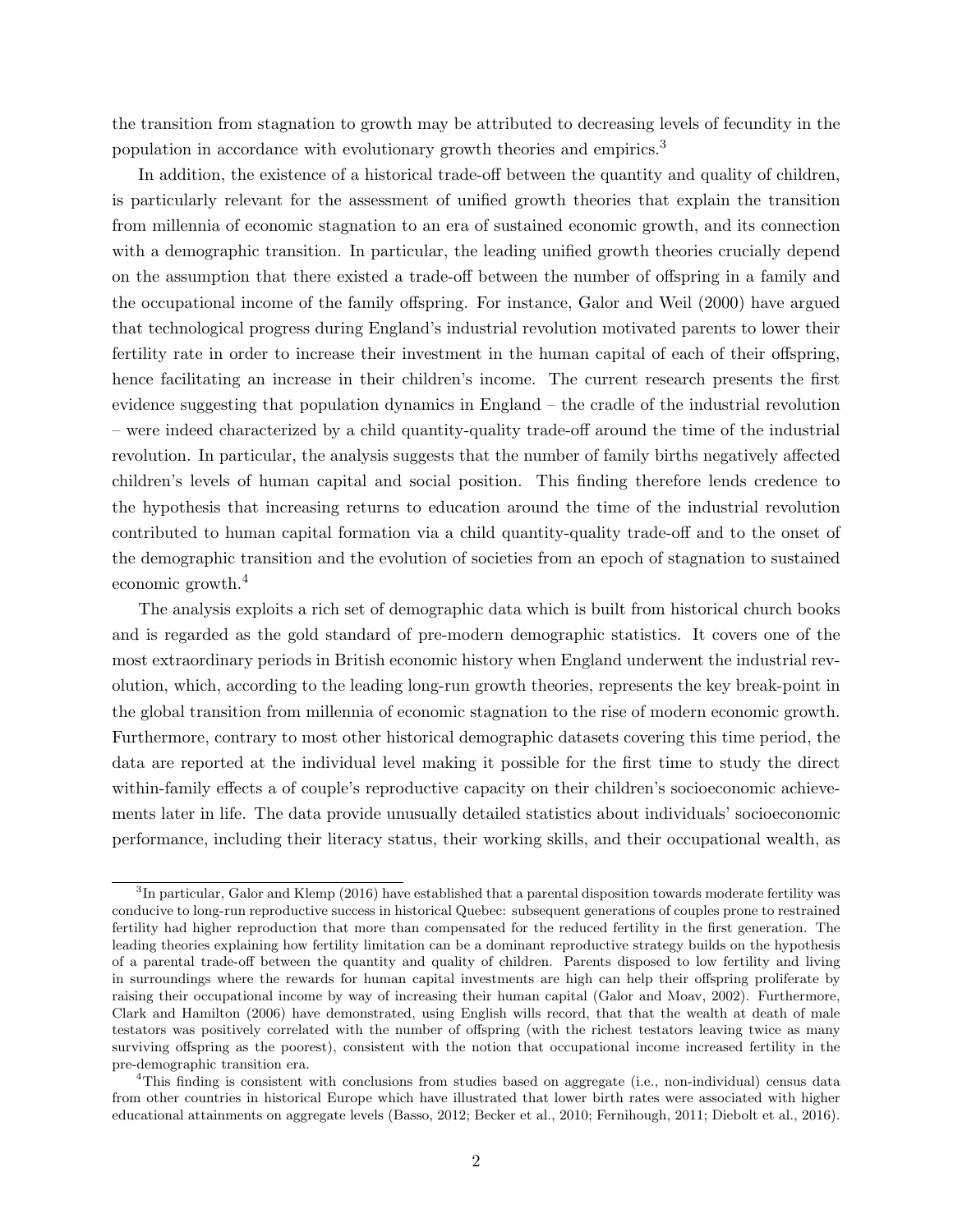<span id="page-4-0"></span>derived from their occupational title, not to mention an extraordinary set of family characteristics, including the occupational status and longevity of the parents. The data therefore enable a comprehensive investigation of the historical effects of parental fecundity on the formation of offspring human capital.

Through its focus on the effect of fecundity, rather than fertility itself, the research generates a methodological innovation that is widely applicable for analyses of historical genealogical data in societies where marriage marked a couple's intention to conceive. In particular, in light of the social norm observed in pre-modern England, where marriage did mark the intention to conceive, the research exploits variation in the random component of the time interval between the date of marriage and the date of first birth to capture the effect of fecundity on human capital.<sup>[5](#page-1-0)</sup>

The study establishes that the time to first birth is unrelated to the socioeconomic conditions of the parents, including their occupational wealth, human capital attainment, and longevity, among other factors. Furthermore, the analysis demonstrates that the distribution of time to first birth in our data is virtually identical to that of modern-day populations studied by reproductive health researchers in which couples' reported that marriage marked the onset of unprotected sex. Moreover, our analysis shows that this arguably exogenous variable has a strong, statistically significant effect on the number of children born within a family over this historical time period. Therefore, in addition to enabling an investigation of the effect of fecundity on human capital formation, our identification strategy helps resolving the endogeneity problems that are inherent in estimating the trade-off between the quantity and quality of children. $6$ 

The analysis shows that a delay in the conception of the first child by around two years, corresponding to one less surviving offspring, on average: (i) increased the probability of each offspring acquiring a skilled profession by 7.9 percentage points, (ii) increased the probability of each o↵spring acquiring literacy skills by 7.3 percentage points, and (iii) increased o↵spring occupational wealth by 21.7 percent of a point on a seven-point scale. Furthermore, the analysis establishes that the effect was weaker for the socioeconomic elite, who could offset the cost of additional children by raising total investment in offspring human capital.

The paper proceeds as follows. The next section explains the empirical strategy. Section 3 then describes the data and the main variables. In Section 4, time to first birth is related to observable information and its usefulness as an exogenous determinant of family size is discussed. The main results of the effect of time to first birth on offspring quality is presented in Section 5. Next, Section

<sup>5</sup>As will become clear, neither intentional nor unintentional attempts to conceive before marriage is a threat to our identification strategy. Our sole identifying assumption is that marriage marked the intention to conceive.

 $6$ The study by [Galor and Klemp](#page-40-2) [\(2016\)](#page-40-2) also employs the time from the marriage to the first birth as an exogenous source of variation in fertility. Furthermore, a similar type of identification strategy is used in [\(Aguero and](#page-38-5) [Marks, 2008,](#page-38-5) [2011\)](#page-38-6) and [Jensen](#page-40-9) [\(2012\)](#page-40-9), using failure to conceive a second child despite regular intercourse without contraception as an instrument for family size among modern populations. In addition, previous related empirical analyses of data for modern economies have instrumented fertility by the occurrence of twin births or by the sex composition of the first births in the family [\(Rosenzweig and Zhang, 2009;](#page-42-2) [Angrist et al., 2010;](#page-38-7) [Black et al., 2005\)](#page-39-3). These instruments are generally weak in historical populations in which fertility is much higher. Furthermore, the occurrence of twin births has been shown to be a problematic instrument due to the direct effect of twinning on child quality [\(Rosenzweig and Zhang, 2009\)](#page-42-2).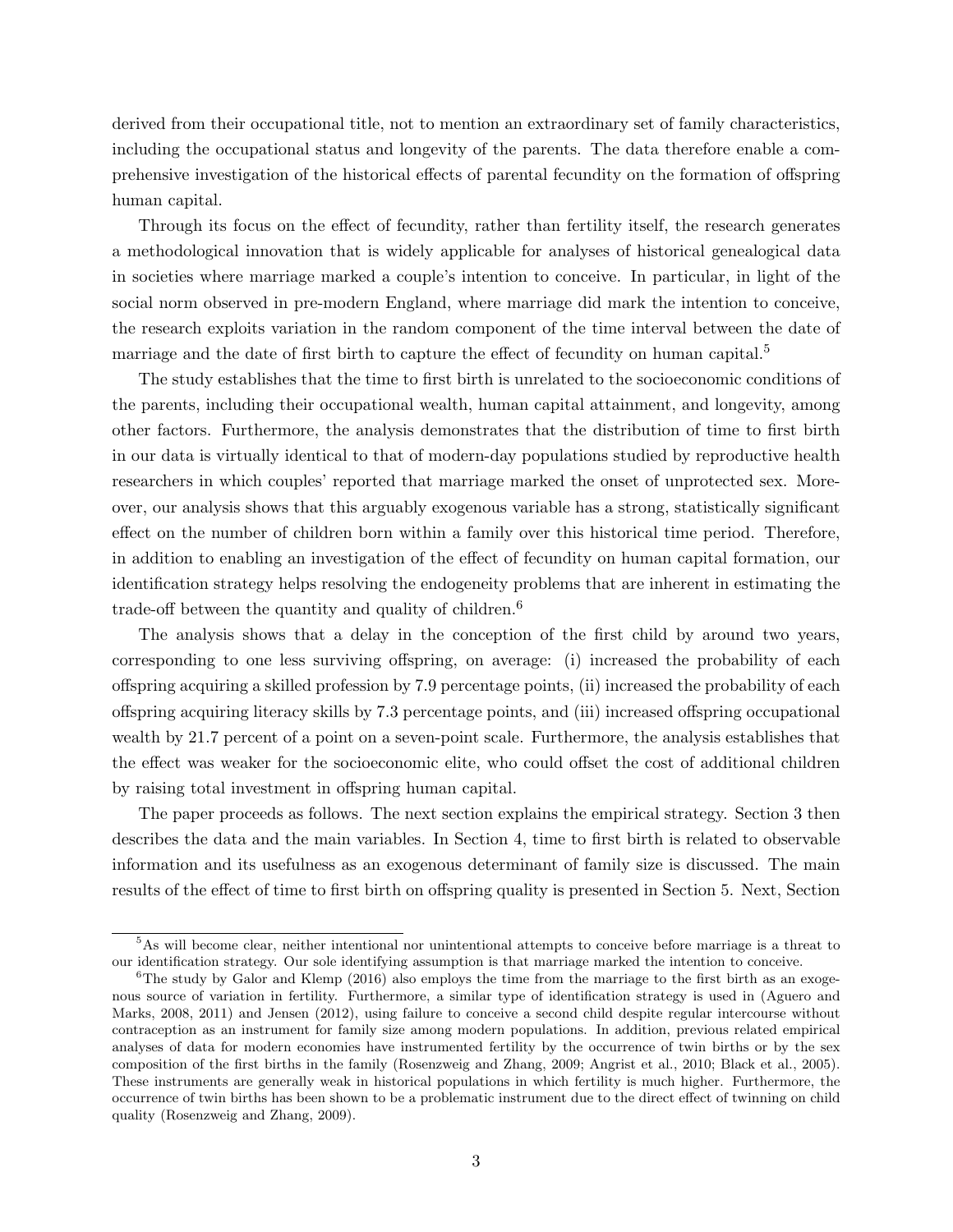<span id="page-5-0"></span>6 discuss the use of time to first birth as an instrument for family size, and the effect of family size on human capital is estimated. Finally, Section 7 concludes.

## 2 Empirical Strategy

The identification of the causal effect of parental fertility (offspring quantity) on the human capital achievements of children (offspring quality) is affected by two major econometric obstacles, namely the potential for omitted variable bias and the potential for reverse causality. Omitted variable bias obscures the effect of quantity on quality and arises if correlates of both offspring quantity and quality are not controlled for. For instance, wealthier parents may be able to produce more o↵spring of higher quality, and failing to account for parental wealth may therefore obscure the effect of child quantity on child quality.<sup>[7](#page-1-0)</sup> In particular, an observed negative relationship between the number of children and their human capital achievement may be mis-interpreted as indicative of the lack of a trade-off between quantity and quality.

Likewise, reverse causality from offspring's quality to the aggregate quantity of offspring may also obscure the presence of a trade-off between quantity and quality of offspring. For instance, an adverse effect of low offspring quality on the offspring survival rate may positively affect the total number of offspring born via a child replacement effect, generating a negative correlation between the human capital achievement and the quantity of offspring regardless of the presence or absence of a negative effect of fertility on child quality.

This research mitigates these obstacles by focusing on the effect of fecundity, rather than fertility, on child quality (see [Galor and Klemp, 2016,](#page-40-2) for a similar empirical strategy). Furthermore, it exploits the inherent randomness of conception in order to identify the effect of fertility on the quality of offspring.<sup>[8](#page-1-0)</sup>

In particular, in light of the social norm observed in historical England, whereby marriage marked the intention to conceive, the research exploits variation in the time interval between the marriage and the first birth (TFB) conditional on the maternal marriage age and other socioeconomic and environmental characteristics, in order to capture its effect on child quality. Since TFB proxies parental fecundity, this allow us to infer the effect of fecundity on offspring human capital over this historical time period.[9](#page-1-0)

After their first birth, married women in pre-modern England typically continued to give birth until sterility set in at menopause, usually after age 40 [\(Wrigley et al., 1997\)](#page-43-0). In light of the fact that premarital births were seen as an immoral act by the Church of England, and by English society

<sup>&</sup>lt;sup>7</sup>Indeed, in the time period under investigation, wealthier parents simultaneously gave birth to more children and allocated more resources to the education of their offspring. See e.g. [Boberg-Fazlic et al.](#page-39-4) [\(2011\)](#page-39-4); [Clark and Hamilton](#page-39-1) [\(2006\)](#page-39-1); [Leunig et al.](#page-41-2) [\(2011\)](#page-41-2).

<sup>&</sup>lt;sup>8</sup>As shown below, our measure of fecundity is not related to any observable parental characteristic in the data, controlling for maternal age. Furthermore, as will be argued below, our measure of fecundity is likely not to be affected by unobserved confounding factors.

 $9$ The event of couples having had unprotected intercourse before their marriage will not affect the validity of the empirical strategy because fecundity and TFB is unaffected by past sexual activity – in other words, conception is a "memoryless" process.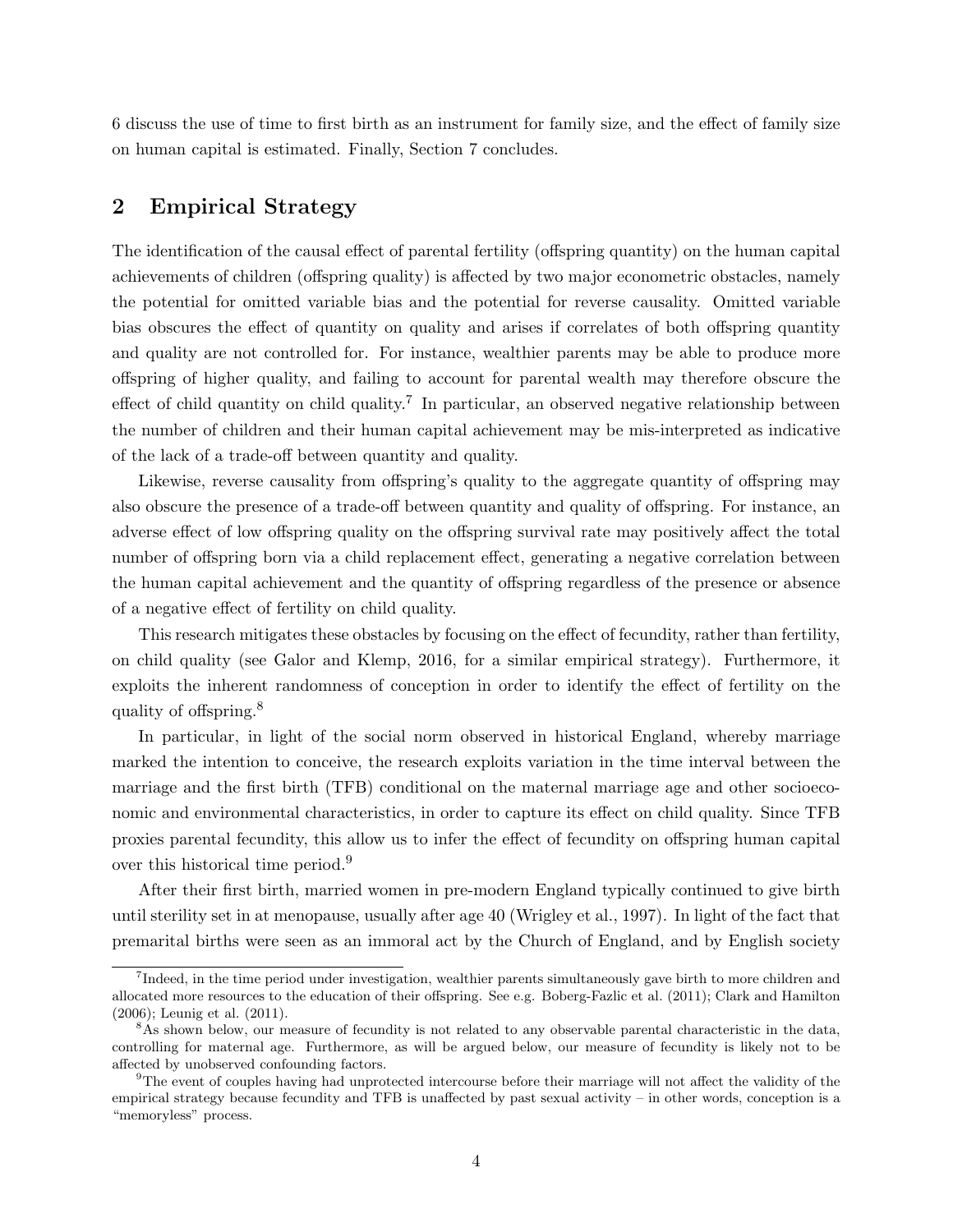<span id="page-6-1"></span><span id="page-6-0"></span>

Figure 1: Number of births by the mother's age at marriage among 4,582 families in the data in which both parents survived to the date at which the mother turned 50.

as a whole, the postponement of marriage was a key form of fertility limitation.<sup>[10](#page-1-0)</sup> With an average age at marriage of 25 years [\(Wrigley et al., 1997\)](#page-43-0), fertility in pre-modern England was therefore high in comparison to fertility in the modern period. In particular, conditional on parental survival until the date at which the mother reached the age of 50, a married woman in the sample used in the present analysis produced on average six children.<sup>[11](#page-1-0)</sup> Figure [1](#page-6-0) depicts the strong correlation between the age at marriage and the total number of births over the period corresponding to the data.[12](#page-1-0) This highlights the fact that the onset of reproduction was an important determinant of completed family size.

In an additional analysis, we therefore employ TFB as a plausibly exogenous source of variation in the number of children and examine the causal effect of an additional child on the average offspring's achieved level of human capital in adulthood.<sup>[13](#page-1-0)</sup>

 $10$ Indeed, a main reason why English upper-class families were larger was because of a lower maternal marriage age [\(Boberg-Fazlic et al., 2011\)](#page-39-4).

 $11$ See Table A[.1](#page-44-0) in the appendix. The average mother in the 18<sup>th</sup> century, including also those who died before age 50, gave birth to approximately five children [\(Wrigley et al., 1997\)](#page-43-0).

 $12$ Birth control was practiced not only by means of regulating the wife's age at marriage but also within marriage by sexual abstinence, coitus interruptus, and extended breastfeeding [\(McLaren, 1978;](#page-42-3) [Santow, 1995\)](#page-42-4). Using an extended sample of the present data, [Cinnirella et al.](#page-39-5) [\(2013\)](#page-39-5) have found that pre-modern couples practiced parity-dependent birth spacing and that they responded to variations in living standards (measured by real wages and wheat prices) by increasing the time elapsed between two births when times were hard. Importantly, the time from the marriage to the first birth is not associated with variations in living standards.

 $^{13}$ In high-fertility populations, TFB is a strong determinant of unplanned variation in family size. As in contemporary, post-demographic societies, the length of historical birth intervals were subject to parental decision making [\(Cinnirella et al., 2013\)](#page-39-5), meaning that parents could delay the onset of unprotected intercourse after a birth and/or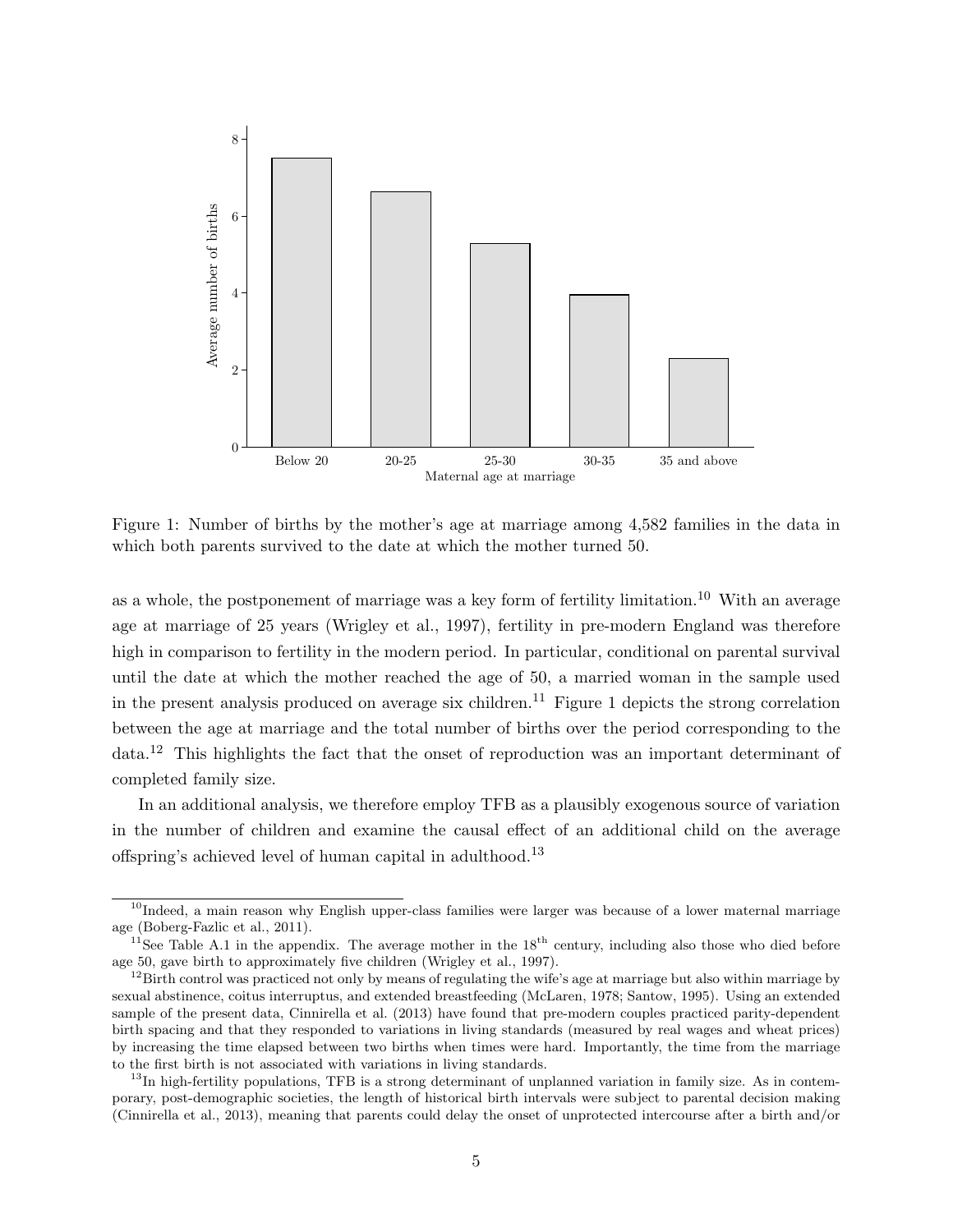<span id="page-7-1"></span><span id="page-7-0"></span>

Figure 2: The histogram depicts the durations (per two-week interval) from marriages to first marital births of 38,914 couples in England between  $16<sup>th</sup>$  and the  $19<sup>th</sup>$  century who gave birth between the first and  $260<sup>th</sup>$  week of their marriage date.

TFB is a standard measure of fecundity in the fields of historical demography and medicine and is used to estimate the level of fecundity of historical populations.<sup>[14](#page-1-0)</sup> This study exploits the fact that fecundity is primarily determined by biological factors, such as age, and not by unobserved socioeconomic factors, in order to estimate the effect of TFB, and by extension fecundity, on offspring human capital.

Indeed, as depicted in Figure [2,](#page-7-0) which is generated using the historical church book data described in detail below, a marriage over this period signalled a deliberate attempt by the couple to conceive. A sharp spike in births occurs starting in the  $34<sup>th</sup>$  week after marriage and a quarter of all births thereafter happen within the  $36<sup>th</sup>$  and  $44<sup>th</sup>$  week.<sup>[15](#page-1-0)</sup> Furthermore, the sampled couples' adherence to the existing social and religious norms is reflected in the fact that premarital conception was relatively uncommon at the time. In particular, three quarters of the sampled first births occurred after 35 weeks of marriage, with the existence of premature births suggesting that even this fraction understates the share of offspring conceived after marriage.<sup>[16](#page-1-0)</sup>

engaged in other contraceptive practices to expand the birth spacing interval. Therefore, birth intervals are not informative about unprotected sexual activity and cannot be used to infer unplanned variation in family size.

 $^{14}$ E.g. [Bongaarts](#page-39-6) [\(1975\)](#page-39-6); [Olsen and Andersen](#page-42-5) [\(1999\)](#page-42-5); and [Woods](#page-43-1) [\(1994\)](#page-43-1).

<sup>&</sup>lt;sup>15</sup>Full term children are born upon 38 weeks of gestation, but since marriage may not coincide with the ovulation period, children born between weeks 36 and 44 are considered at term.

 $16$ It should be noted that the fraction of births occurring after 35 weeks is larger in the Canadian province Quebec in the period between the  $17<sup>th</sup>$  and the  $18<sup>th</sup>$  century [\(Galor and Klemp, 2016\)](#page-40-2), potentially due to an increased prevalence of pre-marital conceptions in England after the 18th century. The results are robust towards excluding this later period. It should furthermore be noted that in the complete data of all 41,238 mothers, less than two percent of births occurred prior to the marriage date, while 3.6 percent of the births occurred after five years of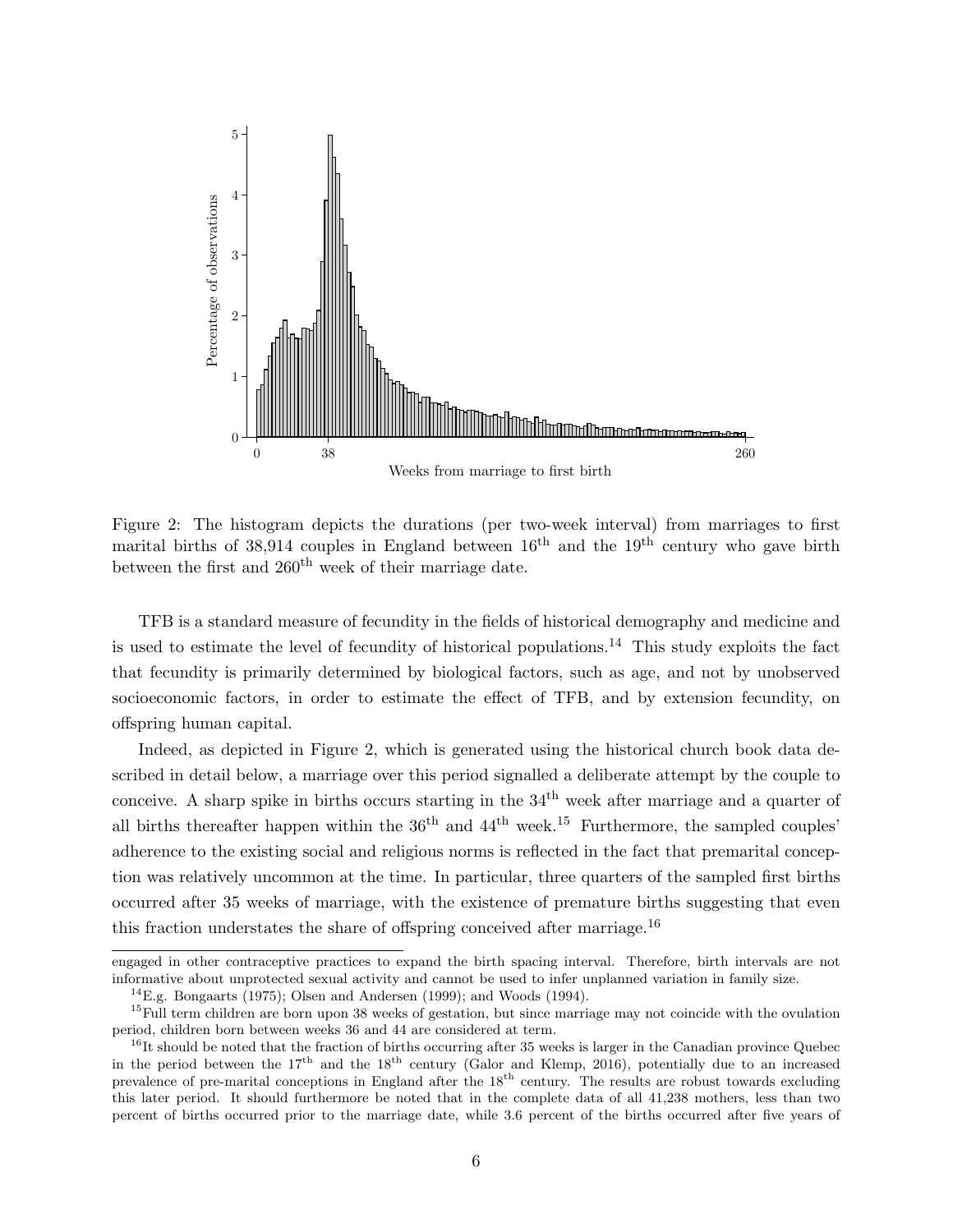<span id="page-8-0"></span>The analysis accounts for a range of socio-environmental factors. In particular, cultural and socioeconomic factors that are accounted for by the inclusion of control variables capturing parental human capital, occupational wealth, and family location. Additional control variables include dummies for parental marriage age, marriage year, quarter of marriage, literacy, occupational skills, as well as the gender of the individuals, and their geographic location, birth order, quarter of birth, quarter of birth of the firstborn sibling, and more.[17](#page-1-0)

## 3 Data and Main Variables

The study exploits information on individuals of a sample of 26 English parishes. The information was originally recorded between 1541 and 1871 and later transcribed and collated from English church books by the *Cambridge Group for the History of Population and Social Structure* and documented in [Wrigley et al.](#page-43-0)  $(1997).<sup>18</sup>$  $(1997).<sup>18</sup>$  $(1997).<sup>18</sup>$  $(1997).<sup>18</sup>$  The parishes were selected by the Cambridge Group on merit of data quality and have been shown to represent England as whole rather well [\(Wrigley et al.](#page-43-0)  $(1997)$  pages 41 $ff$ ). Their locations are depicted in Figure [3.](#page-9-0) In addition to documenting baptisms, marriages, burials, and the genealogy of individuals, the data frequently contains information on individual occupations and literacy status.[19](#page-1-0)

## 3.1 Sample

The study focuses on offspring from families in which the firstborn child was conceived after the day of the wedding, meaning families where the time span between the parental marriage and

<sup>18</sup>Table A[.2](#page-45-0) in the appendix provides an example of a reconstituted family from the sample, displaying the available information about family individuals.

 $19$ For 13.2 percent of the individuals in the sample with known birth or baptism date, the date of birth is known. Given the fact that almost all children were baptized within one month of birth [\(Midi Berry and Schofield, 1971\)](#page-42-7), the date of birth of individuals with unknown birth date is estimated to be three weeks prior to the date of baptism. Likewise, for 2.6 percent of the individuals in the sample with known death of burial date, the date of death is known. Since burials usually took place within three days of death [\(Schofield, 1970\)](#page-42-8), the date of death of individuals with unknown death date is estimated to be the burial date.

marriage. Finally, it should be noted that the small hump in the histogram around week 11–16 possibly reflects the sum of the average time from conception to the realization that the woman is pregnant and the average time to arrange a "shotgun" wedding.).

<sup>&</sup>lt;sup>17</sup>While the present study is, to our knowledge, the first to investigate the effect of TFB in a family on offspring literacy and occupation in adulthood, studies using data for modern populations have investigated the related phenomenon of the effects of time to pregnancy (i.e., the time from the intention to conceive until pregnancy) on the birth-related outcomes of the particular birth resulting from the pregnancy. Some of these studies have found that increased time to pregnancy is associated with adverse birth outcomes such as miscarriage, preterm delivery, caesarean delivery, neonatal death, extrauterine pregnancies, low Apgar score, low umbilical vein pH, or need for neonatal intensive care (Joff[e and Li, 1994;](#page-41-3) [Henriksen et al., 1997;](#page-40-10) [Basso and Baird, 2003;](#page-38-8) [Basso et al., 2005;](#page-38-9) [Axmon](#page-38-10) [and Hagmar, 2005;](#page-38-10) [Raatikainen et al., 2010\)](#page-42-6). Meanwhile, other studies have found that time to pregnancy is not related to some of these, as well as other, outcomes, including preterm delivery, small-for-gestational-age, sex ratio, and birthweight (Joff[e and Li, 1994;](#page-41-3) [Cooney et al., 2006;](#page-39-7) Joff[e et al., 2007\)](#page-41-4). It is important to note that a possible adverse effect of time to pregnancy on the birth outcome of the particular birth will presumably bias against finding a positive effect of TFB on offspring education when the first birth is included in the sample. Nevertheless, we find strong positive effects of TFB on offspring quality in adulthood across all siblings no matter if we control for birth order fixed effects or not. Furthermore, we find that the estimated effect of TFB is not significantly different if the sample is restricted to birth orders above one.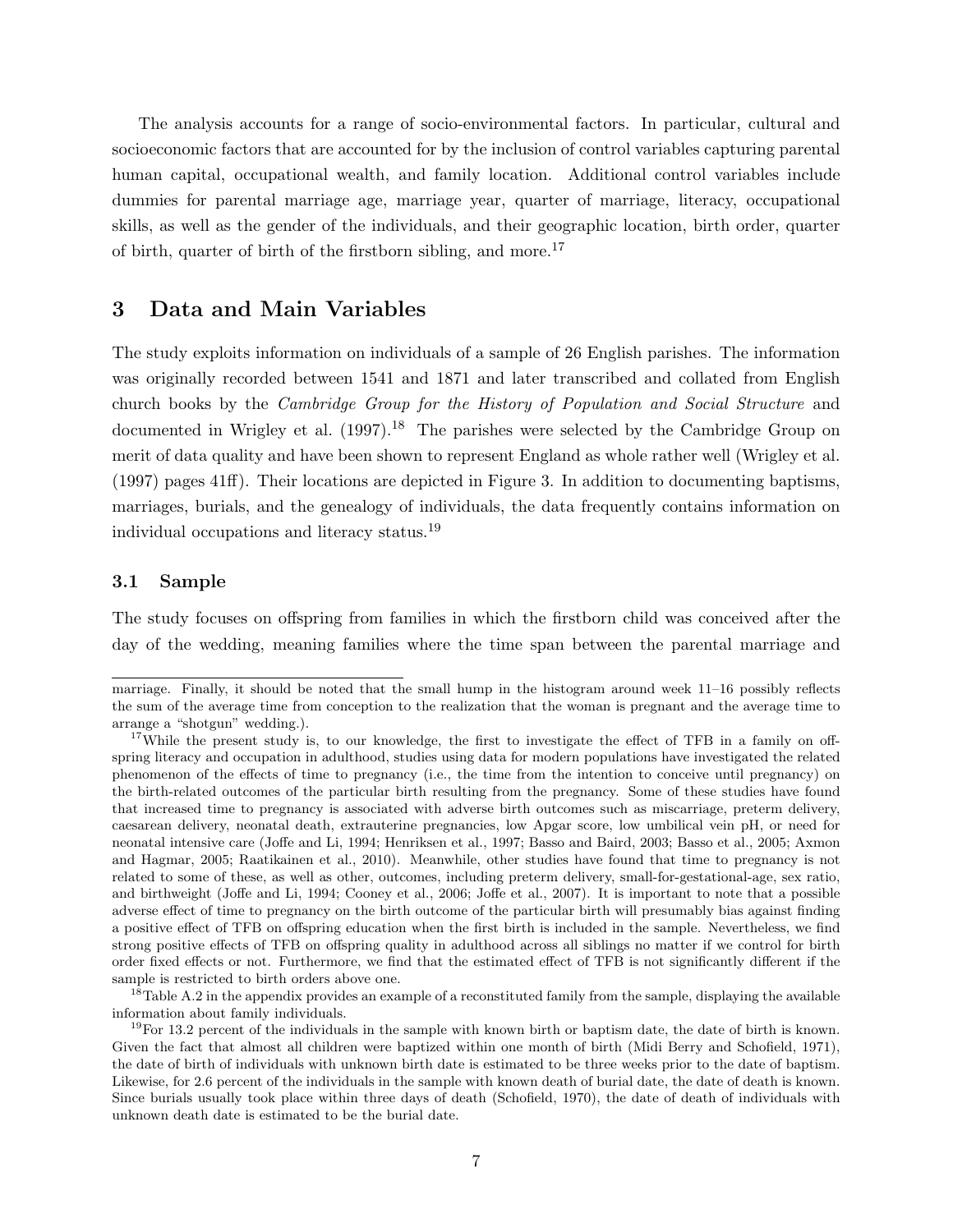<span id="page-9-1"></span><span id="page-9-0"></span>

Figure 3: Locations of the parishes (based on [Schofield, 2005\)](#page-42-9).

TFB was 40 weeks or more.<sup>20</sup> Furthermore, in order to avoid confounding the effect of parental mortality on family size and investments in offspring human capital, the study follows standard ductive potential due to the premature death of either spouse. The sample is therefore restricted to *completed families* in which both parents survived until the mother reached the age of 50 [\(Wrigley](#page-43-0) [et al., 1997,](#page-43-0) p. 359). Because a missing birth or death date of an individual implies inter-parish  $\frac{1004}{\pi}$  the pertuition of the data to completed manusces (implicity migration [\(Souden, 1984\)](#page-42-10), the restriction of the data to completed marriages (implicitly asking that the mother's birth and death dates are both known) further mitigates the possibility of unobserved births occurring outside of the sampled parishes. Families where the father's birth and death dates are missing are excluded from the sample for the same reason. In total, these restrictions result in a sample of 1,517 individuals with known literacy and/or occupation coming from 729 families.<sup>[21](#page-1-0)</sup> demographic procedures by excluding families where parents were unable to exploit their full repro-

<sup>&</sup>lt;sup>20</sup>The average time to ovulation is two weeks. Thus, in light of the 38 week gestation period, the average time from the onset of intercourse to the first birth in couples that conceive in the first cycle is 40 weeks. Table A[.3](#page-46-0) in the appendix establishes that the qualitative conclusions are robust to the inclusion of families in which the first birth occurred in weeks 38–40.

 $^{21}$ In this sample, literacy is known for 1,248 individuals, working skills for 652 individuals and occupational wealth for 686 individuals. The summary statistics of the combined sample are presented in Table A[.1](#page-44-0) in the appendix.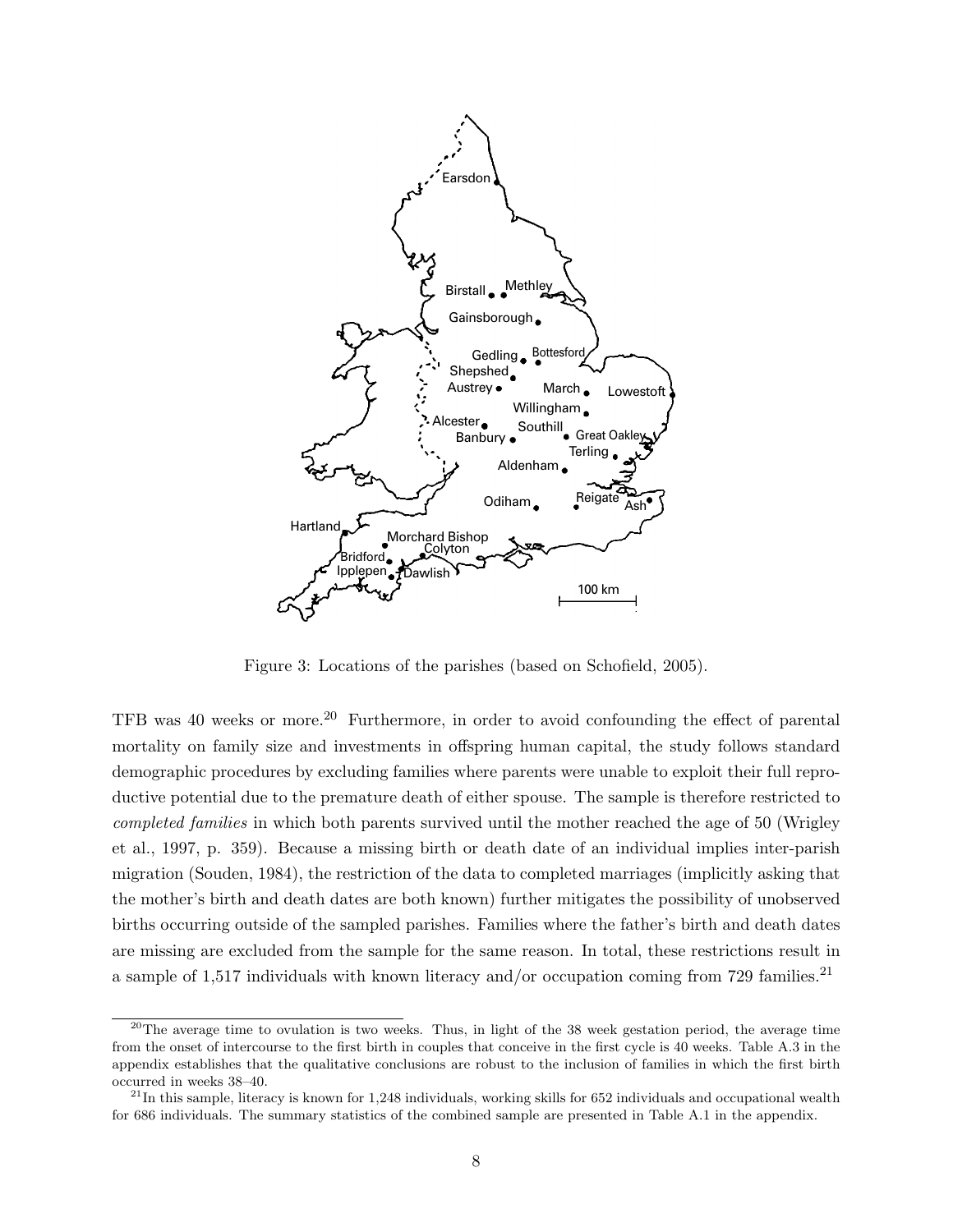<span id="page-10-0"></span>

(a) Observations in literacy sample.

(b) Observations in occupation sample.

Figure 4: Histograms of birth dates for the observations on literacy and occupation in the total regression sample.

Figure [4](#page-10-0) depicts the distributions of birth dates of individuals in the sample with known occupation or literacy status. Nine tenths of the individuals were born between 1690 and 1814, spanning the majority of the classic years of the industrial revolution.

## 3.2 Main Variables

In the main analysis that explores the effect of reproductive capacity on offspring human capital, the dependent variable is either literacy skills, occupational skills or occupational wealth. The main independent variable is TFB. In the additional analysis, examining the mechanism through which TFB affects offspring human capital, the same dependent variables are used while the independent variable is the number of children surviving to age five, instrumented by TFB.

The study accounts for important sources of variation in living standards among the sampled families by inferring parental occupational wealth and working skills from occupational titles, in addition to parental literacy information. Furthermore, the study controls for parish-type and parish fixed effects, accounting this way for differences in living standards and other determinants of offspring human capital (e.g., access to education possibilities) linked to differences in location. Moreover, the study accounts for secular changes by controlling for the year of marriage of the parents.[22](#page-1-0) The next four subsections explain in more detail how the main variables are derived.

 $22$ Table A[.4](#page-47-0) in the appendix establishes that the results are robust to inclusion of dummy variables indicating the time period in which the individual was born.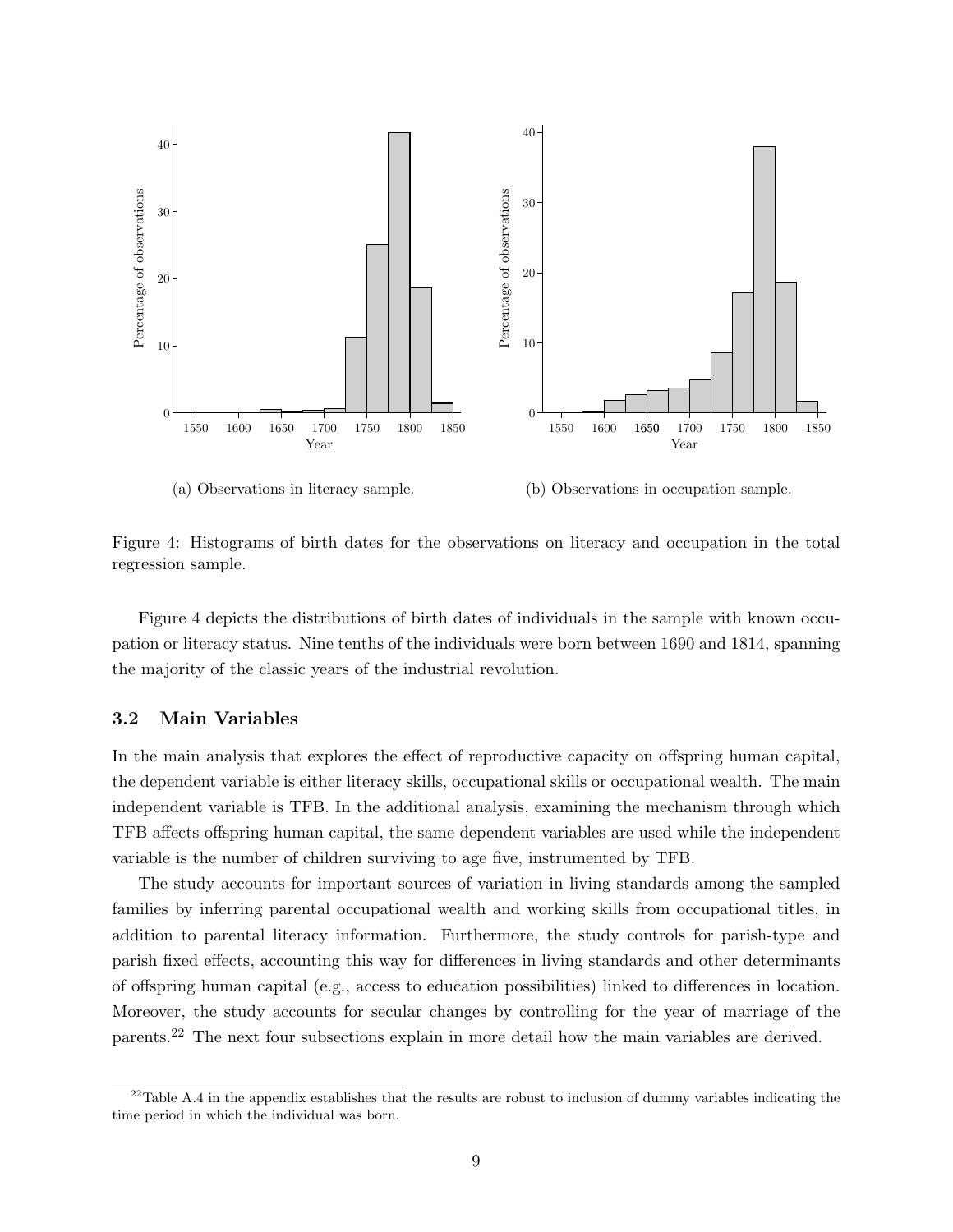#### <span id="page-11-0"></span>3.2.1 Dependent Variables

The empirical examination of the quantity-quality trade-off exploits the exceptionally rich information on pre-modern individual human capital attainments contained in the dataset. In particular, individual human capital attainments are inferred from two mappings of occupational titles and from a proxy of literacy skills.

Literacy. Literacy status is inferred from the existence or absence of an individual's signature on his or her marriage certificate. Whereas literate individuals would leave their signature on their marriage certificate, illiterate individuals simply left a mark. Because individuals who were able to write would, generally, be able to write their own name, the absence of a signature has a strong predictive value on the absence of literacy.

Occupational skills. This study uses the extensive HISCO and HISCLASS schemes [\(Leeuwen](#page-41-5) [et al., 2007;](#page-41-5) [Leeuwen and Maas, 2011\)](#page-41-6) in order to divide the sampled individuals into skilled and unskilled workers based on the educational training required to conduct the work described by their occupational titles.<sup>[23](#page-1-0)</sup> To this end, a standard two-step procedure is employed. An occupational title is first assigned its relevant five-digit code specified in the HISCO system. Subsequently, the code is entered into the HISCLASS system, which classifies the professional skills associated with the occupational title using a two-dimensional scheme quantifying the academic and vocational training needed to conduct the work.<sup>[24](#page-1-0)</sup> For example, according to the HISCO scheme, an English factory worker would be classified as code number 99930, which according to the HISCLASS scheme designates an "unskilled" profession.[25](#page-1-0)

Because the HISCLASS scheme does not designate a skill level to the titles "Paupers" and "Gentry" recorded in the data, individuals with these titles are excluded from the analysis where working skills is the outcome variable.[26](#page-1-0)

Occupational wealth. The occupational titles are also divided according to the occupational wealth of the profession. This is done using the classification of [Clark and Cummins](#page-39-8) [\(2010\)](#page-39-8) which is based on information of wealth and occupations recorded in pre-modern English wills. In ascending order of wealth, this classification groups occupations into labourers, husbandmen, craftsmen,

<sup>23</sup>The HISCO system is a historical extension of the *International Standard Classification of Occupations* (ISCO) managed by the International Labour Organization (ILO). The HISCLASS system is a historical extension of the *Dictionary of Occupations* (DOT) system, which gives scores for the requirements of skills of a wide range of occupations and which was originally created in the 20th century by the US Employment Service to match job seekers to jobs [\(Leeuwen and Maas, 2011\)](#page-41-6).

<sup>&</sup>lt;sup>24</sup>Using the earliest recorded occupations of the sampled individuals, more than hundred distinct occupational titles in the data were mapped into skilled and unskilled professions. 89 percent of the occupations were derived from marriage records or the earliest ecclesiastical event thereafter (typically the baptism of firstborns). Approximately 7 percent of the occupations were derived from burial records, i.e, were recorded at the time of the individual's death. The remaining occupational titles (approximately 4%) were derived from an intermediate event, i.e., the baptism (or burial) of offspring of parity two or above.

<sup>&</sup>lt;sup>25</sup>The occupational titles of our sample were coded using  $http://historyofwork.iisp.nl.$ 

 $^{26}$ As established in Table A[.5](#page-48-0) in the appendix, the findings are robust to their inclusion on the assumption that paupers were unskilled and gentry skilled.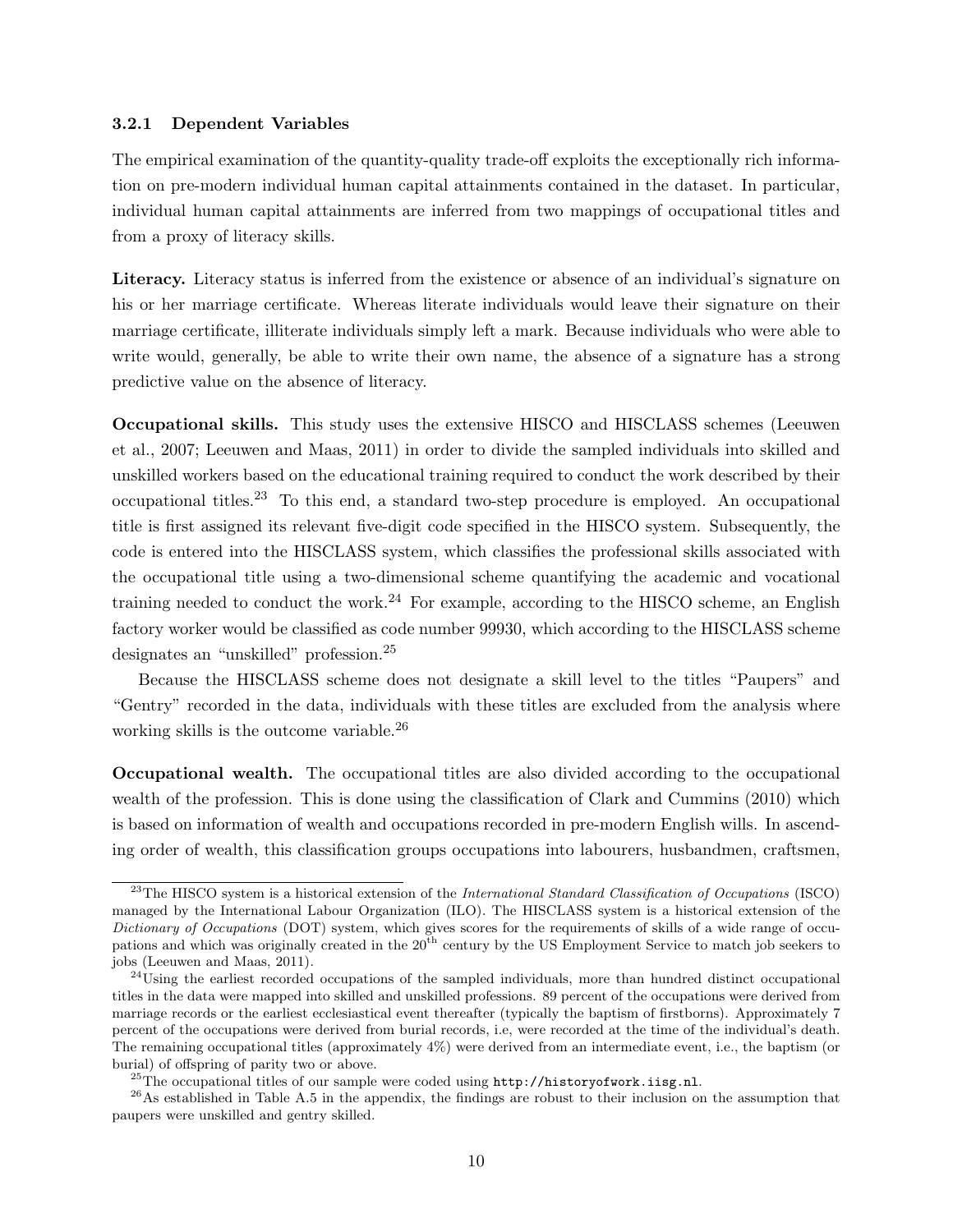<span id="page-12-0"></span>traders, farmers, merchants, and gentry. The occupational wealth variable is given the values 1–7 according to this ordering.

It is important to note that the three measures of human capital are not perfectly correlated and thus capture different variants of human capital. In the regression sample, the correlation coefficient between literacy skills and occupational skills is 40 percent, the correlation coefficient between literacy and occupational wealth is 44 percent, and the correlation coefficient between occupational skills and occupational wealth is 63 percent; all correlations are highly statistically significant  $(p < 0.0001)$ .

### 3.2.2 Independent Variables

Time to first birth (TFB). The main independent variable is the time, measured in years, from the parental marriage date to the birth date of the first sibling. The exogeneity of TFB will be discussed in Section [6.](#page-28-0)

Number of surviving siblings. On the premise that surviving children consume more parental resources than those dying during childhood, the independent variable of interest here is family size measured as the number of siblings surviving to age five. $27$ 

## 3.2.3 Control Variables on the Individual Level

Gender. Parental investment in the education of their children depended on gender. This probably reflects the different labour force participation rates and occupational wealth of men and women at the time. Parents were more likely to invest in their male offspring (see [Klemp et al., 2013\)](#page-41-7) which is reflected by higher literacy rates and occupational wealth among men compared to women in the data. A dummy variable indicating gender is therefore included in the models.

Birth Order. Many studies have linked birth order with human capital achievements, both in historical and in present times (see e.g., Ejrnæs and Pörtner, 2004; [Black et al., 2005;](#page-39-3) [Klemp et al.,](#page-41-7) [2013\)](#page-41-7). Due to the mechanical association between the number of siblings and birth order, and due to the fact that we are interested in the effect of TFB on human capital independently of birth order effects, we include dummies for each birth order to account for birth order fixed effects in all the main regression analyses.[28](#page-1-0)

Non-Sunday baptism. Although the Prayer Books of the English Church prescribed that baptisms take place on Sundays, many families did not submit to this rule. Non-Sunday baptism services were possible for an additional fee, which means that non-Sunday baptisms might pos-

 $27$ Table A[.6](#page-49-0) in the appendix establishes that the results are robust to the inclusion of all births in the calculation of the family size rather than children surviving to age five.

<sup>&</sup>lt;sup>28</sup>Appendix Table A[.7](#page-50-0) establishes that the findings are robust to excluding these dummies, as well as to controlling for birth order effects in other ways. Furthermore, that table also establishes that controlling for birth order is the most conservative approach.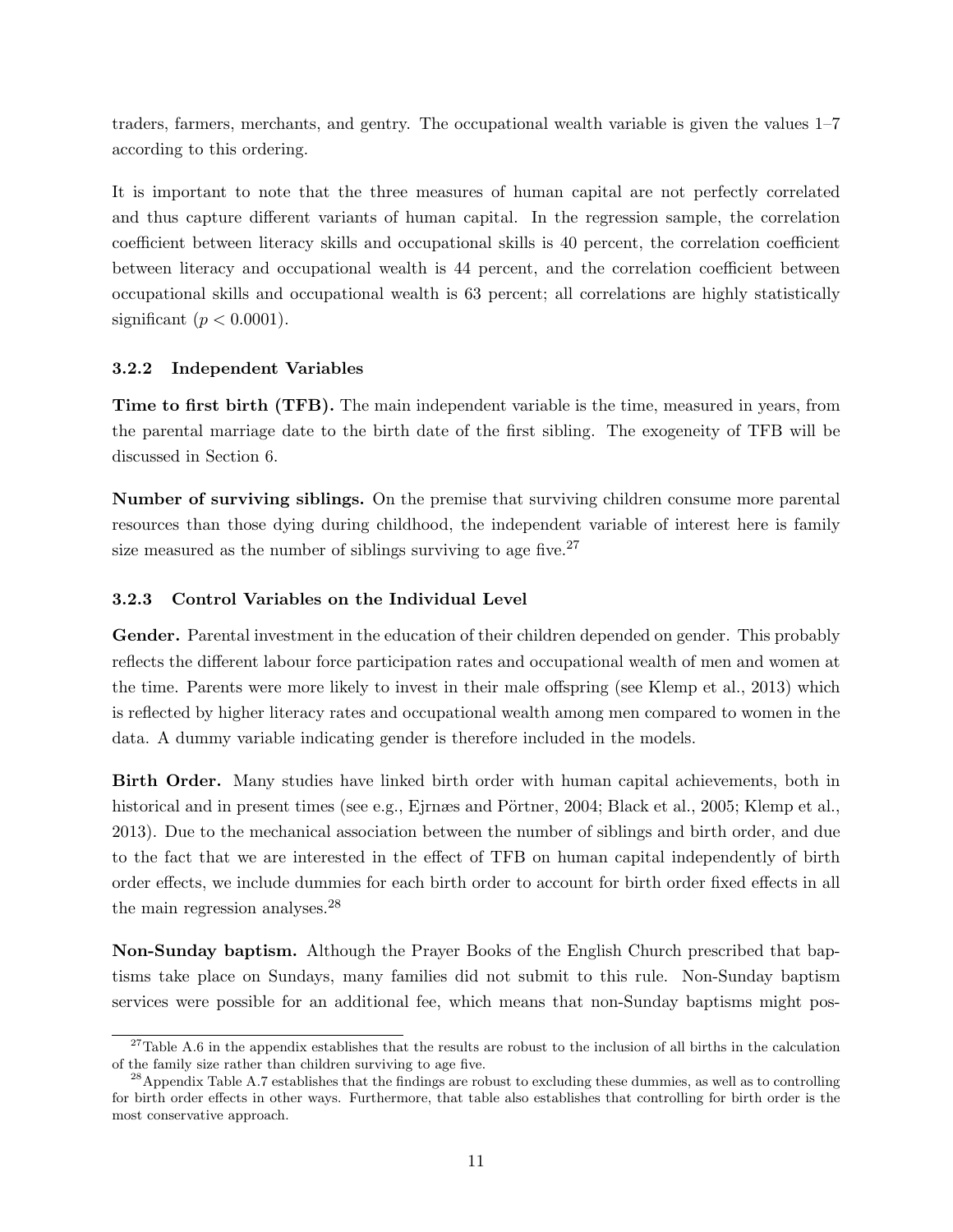itively reflect family income.[29](#page-1-0) Meanwhile, the occurrence of a non-Sunday baptism could also indicate a perceived higher risk of infant death and hence an immediate baptism. The occurrence of a non-Sunday baptism is therefore included in the regression analysis to account for these possibly confounding factors.

## 3.2.4 Control Variables on the Family and Parish Level

By controlling for measures of parental human capital attainments that are similar to those of the offspring, the analysis accounts for relevant educational heterogeneity between families.<sup>[30](#page-1-0)</sup>

Parental literacy. Literate parents may have higher income, and may therefore support larger families. Furthermore, literacy can be taught by parents at a time cost, potentially reducing the total cost of endowing offspring with literacy. Thus, dummy variables indicating maternal and paternal literacy are included in the regression analysis, along with dummy variables indicating unobserved literacy, to account for this possibly confounding factor.

Parental occupational skills. Since occupational skills can potentially be taught by educated parents at an alternative time cost, skilled parents may face different costs of endowing their o↵spring with occupational skills than unskilled ones. Thus, dummy variables indicating maternal and paternal skills are included in the regression analysis to account for this possibly confounding factor, along with dummy variables indicating unobserved parental skills.

Paternal occupational wealth. Fathers with occupations that are associated with higher wealth can simultaneously afford larger families and devote more resources to their offspring. Furthermore, fathers holding those occupations may have an increased propensity and ability to direct their children towards similar professions. Since occupational wealth and skills are both based on occupational titles, paternal occupational wealth is divided into two main categories, with labour-ers and husbandmen making up the poorest segments of the English society.<sup>[31](#page-1-0)</sup> Thus, a dummy variable indicating paternal occupational wealth is included in the regression analysis to account for the possibly confounding factors associated with paternal wealth, along with a dummy variable indicating unobserved occupational wealth.[32](#page-1-0)

Parental marriage time period. Parental fecundity, the technological environment, the educational environment, and the affluence of individuals may change over time. Thus, dummy variables

<sup>&</sup>lt;sup>29</sup>The fact that non-Sunday baptisms were often requested by affluent families is supported by the positive associations between a non-Sunday baptism and the number of surviving siblings as well as their level of human capital, as established in the regression analyses below.

<sup>&</sup>lt;sup>30</sup>The parental human capital control variables enter as dummy variables. This allows the inclusion of families with unobserved parental human capital, captured by a dummy variable indicating missing information.

 $31$ Table A[.9](#page-52-0) in the appendix establishes that the results are robust to inclusion of dummies for all seven paternal wealth groups.

 $32\,\text{Given}$  the low female labour participation rate, information on maternal occupational wealth is omitted.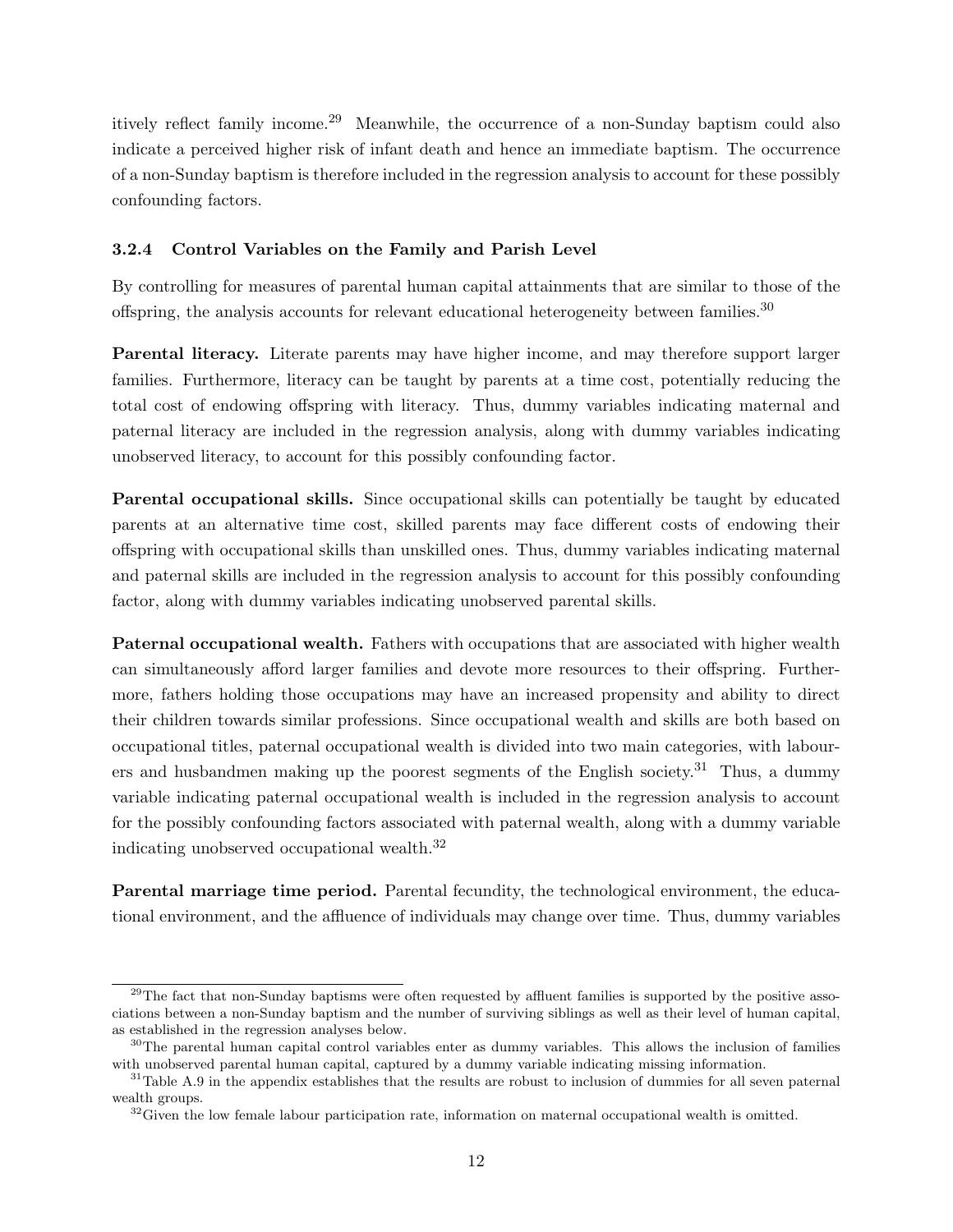<span id="page-14-1"></span>indicating the time-period of marriage of the parents (for 20-year intervals) is included in the regression analysis to account for marriage-year fixed effects.<sup>[33](#page-1-0)</sup>

Maternal age at marriage. Since fecundity is affected by age, the age at marriage may have a direct effect on TFB. Furthermore, the marriage age may influence family fertility through the length of the reproductive period remaining after the marriage. Moreover, since marriage age was inversely related to affluence during the time period investigated, earlier marriages may be associated with higher offspring quality due to differences in income. Thus, dummy variables indicating the age at marriage of the mother (for 5-year intervals) are introduced so as to account for marriage-age fixed effects and the confounding effects of the age at marriage on family fertility and offspring quality.

Local occupational structures. The sampled parishes range from market towns to remote rural villages and have been organised by [Schofield](#page-42-9) [\(2005\)](#page-42-9) in four groups: "agriculture", "industry", "retail and handicraft" and "other" (a mix). The local occupational structure may affect the return to different types of human capital investments and may furthermore be correlated with genetic differences determining fecundity (see e.g. [Juul et al., 1999,](#page-41-8) for related evidence for modern populations). Thus, dummies capturing the four different types of occupational structure are introduced to account for these confounding effects. $34$ 

## 3.2.5 Additional Control Variables

Robustness analyses in the appendix also account for the offspring's year of birth (Table  $A.4$ ); alternative birth order specifications (Table A[.7\)](#page-50-0); offspring gender division (Table A[.14\)](#page-57-0); parental longevity (Table A[.15\)](#page-58-0); the season of the parental marriage (Table A[.16\)](#page-59-0); the season of birth of the firstborn (Table A[.16\)](#page-59-0); the climate captured by the average yearly land surface temperatures (Table A[.17\)](#page-60-0); yearly crude birth- and death-rates (Table A[.18\)](#page-61-0); and the level of unskilled wage rates (Table A[.19\)](#page-62-0).

## <span id="page-14-0"></span>4 Time to First Birth

In this section, we explore the characteristics of TFB in various ways. It establishes that (i) TFB is a useful proxy for fecundity, (ii) TFB is unaffected by potentially confounding factors in our data, (iii) studies of modern data suggest that TFB is not a↵ected by unobserved confounding factors, (iv) the distribution of TFB in our data is comparable to that from modern data for which the onset of regular unprotected intercourse is known.

 $33$ The results are robust to accounting for marriage year (i.e., 1-year interval) fixed effects (see Table A[.10](#page-53-0) in the appendix).

 $34$ Table A[.11](#page-54-0) in the appendix demonstrate that the results are robust to controlling for parish-level fixed effects.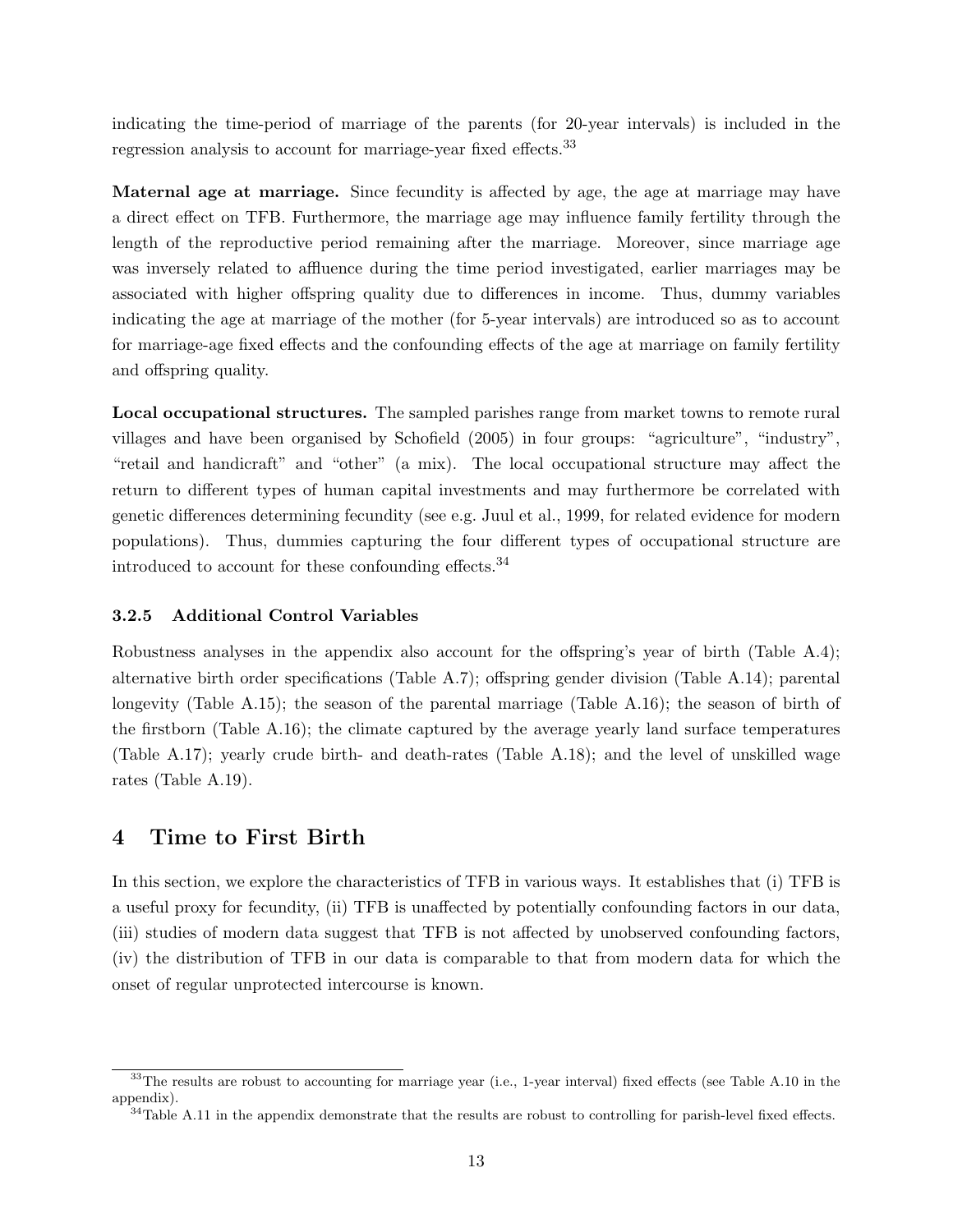## <span id="page-15-0"></span>4.1 Distribution of TFB and its Relation to Fecundity

Imagine a population consisting of couples with an identical level of fecundity who have unprotected sexual activity on a regular and identical basis. Despite their identical levels of fecundity, these couples will have widely different times to conception, reflecting the fact that the process of conception is a highly random process. It is easy to see that the distribution of times to conception has a high variance. In a homogenous population, the time interval from the onset of unprotected intercourse to conception follows a geometric distribution. Fecundity is measured by *fecundability* – the probability of achieving conception in a given monthly cycle [\(Gini, 1924\)](#page-40-12). If  $p \in (0,1)$  denotes fecundability, the coefficient of variation of the time to conception, given the geometric distribution, will be  $p^{-1/2} > 1$ . Given a monthly probability of conception of 10 percent, the standard deviation of the time to conception in a homogeneous population will therefore be more than 3.16 times the average time to a conception.

In a heterogenous population, the proportion of the variance in the time to conception that can be attributed to differences in fecundity depends on the difference in fecundability between more and less fecund individuals. In particular, when there is a small difference in the fecundability of individuals, only a small proportion of the variance in time to conception can be attributed to the difference in fecundity. For example, assume that the population consists of 50 percent individuals with a fecundability of 17 percent per monthly cycle and 50 percent individuals with a fecundability of 15 percent per cycle. In this case, simulations show that less than 0.5 percent of the variance in time to conception can be attributed to the difference in fecundity between the two groups. Meanwhile, when there is a large difference in fecundability, a substantial amount of the variance in time to conception can be attributed to differences in fecundity. If, for example, the low fecundability is changed to 5 percent per cycle, while the high fecundability is kept at 17 percent per cycle, simulations show that almost 20 percent of the variance in time to conception can be attributed to the difference in fecundity. As will be demonstrated empirically in Section [4.4,](#page-18-0) fecundability in our data range from around 6 to 17 percent per cycle for conceptions in the first year of marriage, and we therefore expect that a substantial fraction of the variance of TFB can be attributed to differences in fecundity. Nevertheless, even the mostly random variation in TFB allow us to infer the effects of fecundity.

## 4.2 TFB and Observed socioeconomic Variables

The likelihood of the existence of omitted variables can be assessed by examining the association between a couple's TFB and their observed characteristics. Although the possibility of omitted variables can never be ruled out entirely, an investigation of the correlation between the TFB and the observed variables provides an indirect assessment of the exogeneity of TFB. As will be argued here, TFB, is not determined by observable parental characteristic in the data while controlling for maternal age. This finding is consistent with studies cited in the next section.

Since the human capital achievements of the couple's offspring are not needed for such an assessment, we can use a larger sample, than that of the main analysis, consisting of all completed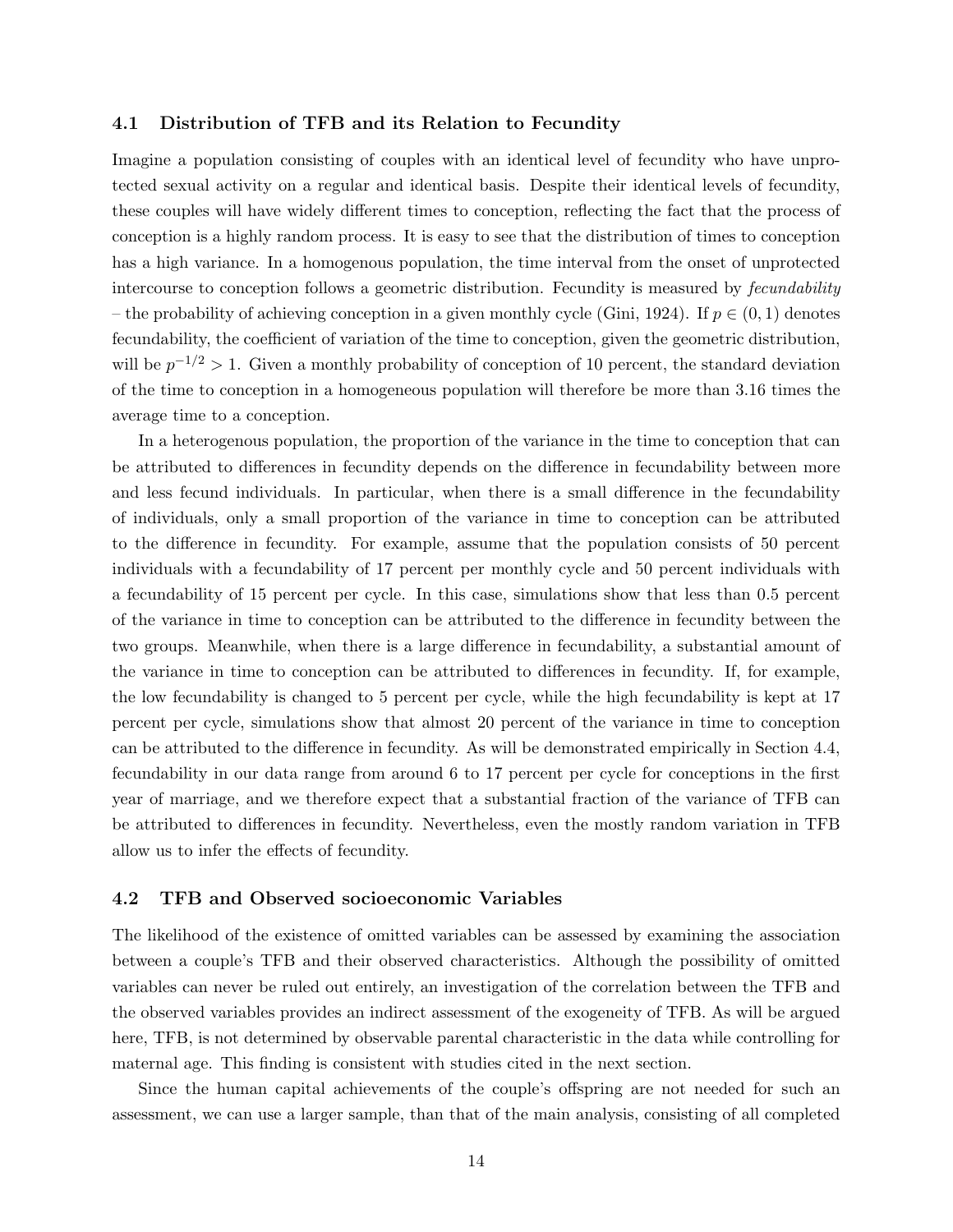<span id="page-16-0"></span>families in the dataset. Table [1](#page-17-0) shows the results of a set of duration models, conducted at the family level, using a Cox proportional hazards duration model. The Cox model assumes that

$$
h(t) = h_0(t) \exp(\beta' \phi)
$$

where  $h(t)$  the hazard of the outcome event at time  $t$ ,  $h_0(t)$  is a baseline, unspecified, hazard function, and  $\phi$  is a vector of explanatory variables. The outcome event in the present case is the birth of the firstborn child;  $\phi$  is a vector of family and parish level control variables; and time zero is the marriage of the couple. Positive coefficients indicate an increased probability of birth, meaning shorter time spans.

The estimations displayed in Table [1](#page-17-0) include all of the relevant family- and parish-level geographical variables used in the main analysis further below. The results suggest an absence of any significant correlation between socioeconomic characteristics and TFB. Strikingly, the adjusted *R*<sup>2</sup> never exceed 0.2 percent. The lack of a significant correlation between TFB and important determinants of living standards and morbidity, such as parental skills, occupational wealth, literacy, and longevity, indicate that TFB is generally not associated with parental socioeconomic characteristics that may co-determine offspring human capital.

Interestingly, if the lack of significance is disregarded, and the estimated coefficients are taken at face value, they tend to indicate a *negative* correlation between the parents' socioeconomic status and their TFB. In the context of our empirical strategy, this would imply a bias (if any) *against* finding a positive association between TFB and human capital achievements and therefore also against finding evidence in favour of a quantity-quality trade-off.

## 4.3 Determinants of Time to Pregnancy in Modern Populations

The medical literature widely accepts that age is an important determinant of fecundity [\(Schwartz](#page-42-11) [and Mayaux, 1982\)](#page-42-11). However, there is little consensus about the effect of many other candidate determinants. Studies using data for modern populations have investigated a range of possible determinants of the time from the intention to conceive until pregnancy. These studies tend to find that time to pregnancy is mostly determined by purely biological factors (e.g., age, menstrual cycle length, parity, or the degree of oxidative damage to sperm DNA).[35](#page-1-0) However, those biological factors that correlate with fecundity have little predictive power for time to pregnancy. In particular, [Axmon et al.](#page-38-11) [\(2006\)](#page-38-11) conclude that, although they had information on several factors, their multivariate model "explained only a small fraction of the variation in the observed time to pregnancies." This is consistent with the literature review in [Ecochard](#page-40-13) [\(2006\)](#page-40-13), stating that "most of the biological heterogeneity" in fecundity "remains unexplained". Nevertheless, biological determinants of variations in fecundity are not a concern in relation to the identification strategy of the present study, since it is the effects of the inherent biological nature of fecundity that we are interested in.

 $35$ See [Juul et al.](#page-41-8) [\(1999\)](#page-41-8); [Loft et al.](#page-41-9) [\(2003\)](#page-41-9); [Ecochard](#page-40-13) [\(2006\)](#page-38-11); [Axmon et al.](#page-38-11) (2006); [Wise et al.](#page-43-2) [\(2011\)](#page-43-2).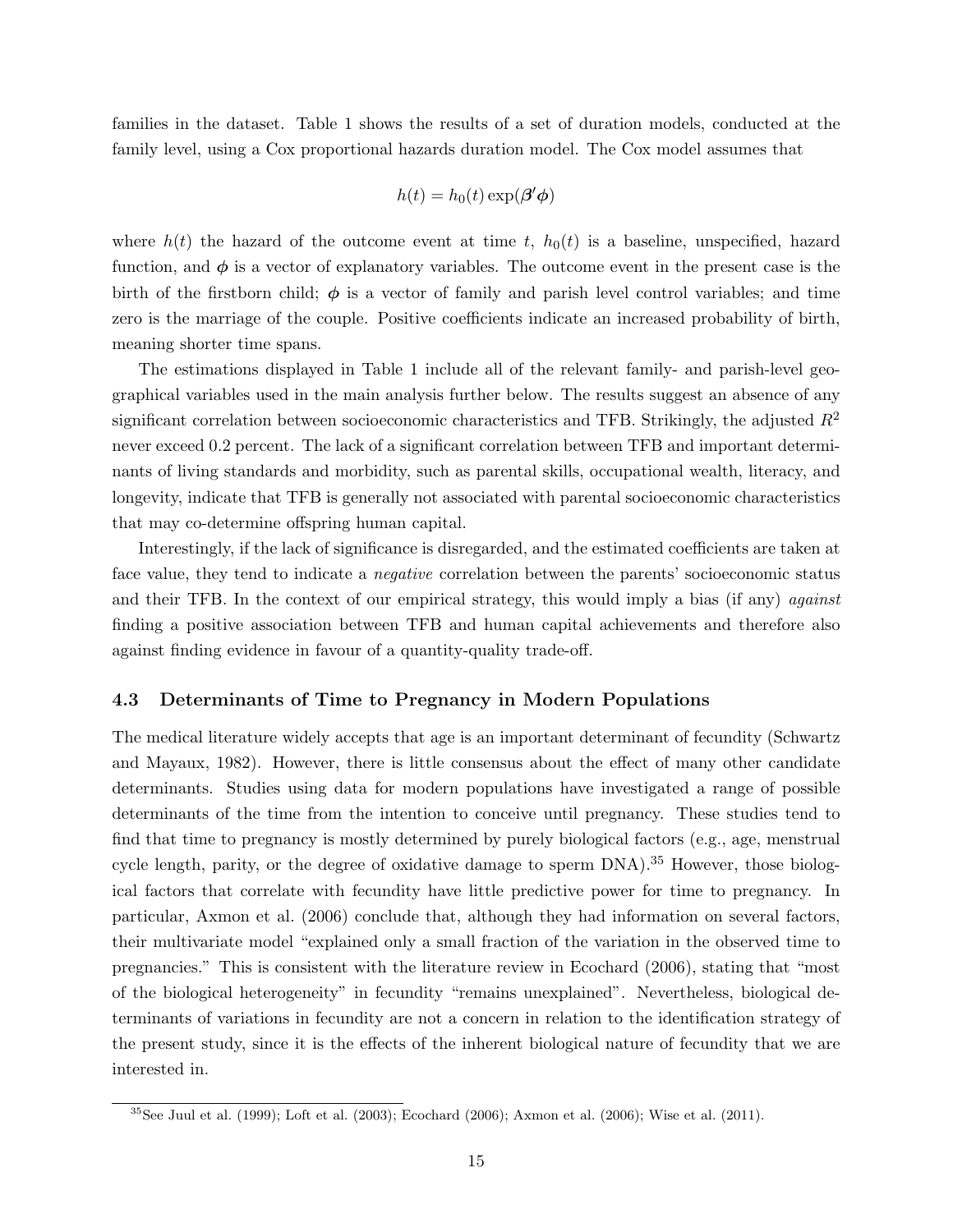|                               |         |        | Years to First Birth |         |         |         |
|-------------------------------|---------|--------|----------------------|---------|---------|---------|
|                               | (1)     | (2)    | (3)                  | (4)     | (5)     | (6)     |
| Poor Father                   | $-.038$ |        |                      |         |         | $-.022$ |
|                               | (.052)  |        |                      |         |         | (.064)  |
| Skilled Father                |         | .027   |                      |         |         | $-.007$ |
|                               |         | (.063) |                      |         |         | (.077)  |
| Skilled Mother                |         | .356   |                      |         |         | .347    |
|                               |         | (.234) |                      |         |         | (.230)  |
| Literate Father               |         |        | .088                 |         |         | .084    |
|                               |         |        | (.074)               |         |         | (.078)  |
| Literate Mother               |         |        | $-.078$              |         |         | $-.105$ |
|                               |         |        | (.084)               |         |         | (.083)  |
| Maternal Marriage Age (Years) |         |        |                      | $-.002$ |         | $-.002$ |
|                               |         |        |                      | (.003)  |         | (.003)  |
| Retail Location               |         |        |                      |         | .057    | .056    |
|                               |         |        |                      |         | (.050)  | (.051)  |
| Industrial Location           |         |        |                      |         | .067    | .078    |
|                               |         |        |                      |         | (.052)  | (.053)  |
| Agricultural Location         |         |        |                      |         | $-.059$ | $-.049$ |
|                               |         |        |                      |         | (.044)  | (.047)  |
| N. of Observations            | 3,003   | 3,003  | 3,003                | 3,003   | 3,003   | 3,003   |
| N. of Families                | 263     | 263    | 263                  | 263     | 263     | 263     |

<span id="page-17-1"></span><span id="page-17-0"></span>Table 1: The association between the time to first birth (TFB) and observed socioeconomic variables

This table presents the results of a series of Cox Proportional Hazard regressions analyses of the time to first birth on various observable parental and locational charactaristics. All regressions account for parental marriage year and dummies indicating unknown information. The coefficient on a constant term is omitted from the table. Standard errors clustered on the family level are reported in parentheses. \*\*\* Significant at the 1 percent level. \*\* Significant at the 5 percent level. \* Significant at the 10 percent level.

Another set of factors that have been found in some cases to determine fecundity, although generally to a much lesser extent, consists of environmental exposure to chemicals. Among these, the most robust findings relate to pesticides,  $36$  although even these findings are often ambiguous. For example, while [Curtis et al.](#page-39-9) [\(1999\)](#page-39-9) argue that pesticides may affect fecundity, overall they found "no strong or consistent pattern of associations of pesticide exposure with time to pregnancy". Among other environmental exposures, there is less evidence for effects on time to pregnancy. For example, Joff[e et al.](#page-41-10) [\(2003\)](#page-41-10) found no effect of lead exposure on time to pregnancy. Thus, there is some evidence that exposure to certain chemicals may affect fecundity. However, it should be noted

 $36$ See [de Cock et al.](#page-39-10) [\(1994\)](#page-39-10); [Curtis et al.](#page-39-9) [\(1999\)](#page-39-9); [Cohn et al.](#page-39-11) [\(2003\)](#page-39-11); [Axmon et al.](#page-38-11) [\(2006\)](#page-38-11).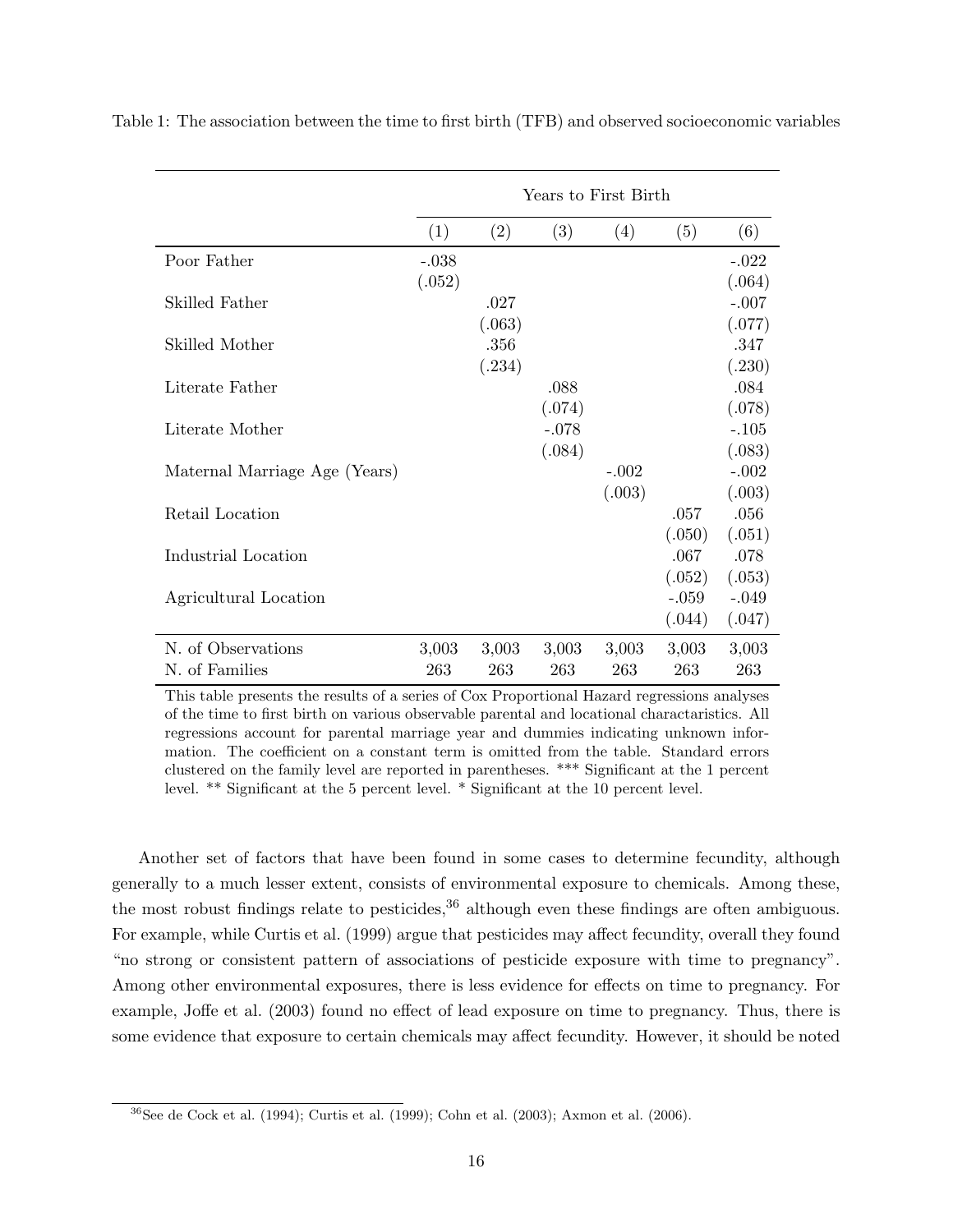<span id="page-18-1"></span>that these factors are not a concern in relation to the present study, given the historical period that we analyse.

Contrary to the biological and the chemical factors, most lifestyle-related and socioeconomic factors have, interestingly, been found not to determine time to pregnancy. For example, [Juul](#page-41-8) [et al.](#page-41-8) [\(1999\)](#page-41-8) found that smoking, body mass index, age, and parity did not determine regional differences in fecundity in their data. Likewise, [Loft et al.](#page-41-9) [\(2003\)](#page-41-9) found that smoking did not affect time to pregnancy, and [Juhl et al.](#page-41-11) [\(2001\)](#page-41-11) did not find that moderate alcohol intake is associated with a reduction in fecundity. In addition, Joff[e and Barnes](#page-41-12)  $(2000)$  found that none of a range of socioeconomic characteristics a↵ects the time to pregnancy of the first birth in the subsequent generation. These socioeconomic characteristics included body mass index, height, smoking habits, and social class. This is particularly interesting as it suggests that grand-parental socioeconomic factors are also not related to TFB. Overall, it appears that fecundity is mainly determined by biological factors, rather than lifestyle-related factors. Indeed, [Axmon et al.](#page-38-11) [\(2006\)](#page-38-11) conclude based on their data that "female biological factors seemed more important predictors of [time to pregnancy] than lifestyle factors." These findings are reassuring, since they imply a reduced scope for omitted confounding socioeconomic or lifestyle-related factors to affect our analysis.<sup>[37](#page-1-0)</sup>

## <span id="page-18-0"></span>4.4 Historical and Contemporary Distributions of TFB

In order to validate our data, we compare the distribution of TFB among the sampled couples to those of a group of newly-wed Muslim couples in rural Palestine, documented by [Issa et al.](#page-40-14) [\(2010\)](#page-40-14). There are two main reasons why the Palestinian data is appropriate for this comparison. First, in the investigated Palestinian population there are strong religious and social norms against having intercourse before the day of the wedding. Consistent with this, Issa et al. found no evidence of pre-marital pregnancies (much less co-habitation) among their sampled couples (ibid., p. 4). Second, the declared intention among the investigated Palestinian population is to become pregnant on the day of the marriage or as soon as possible thereafter. Indeed, all the sampled Palestinian couples reported that their wedding night marked the onset of unprotected sex, after which intercourse occurred frequently up until the time of pregnancy. Specifically, 16 percent of the Palestinian couples reported having had sexual intercourse between one and six times per week, while 73 percent reported having had intercourse more than seven times weekly.<sup>[38](#page-1-0)</sup>

Any tendency, intentional or not, among the sampled English couples to delay post-marriage pregnancy would supposedly result in a lower frequency of births following marriage compared to the Palestinian couples. However, we do not find this to be the case. In fact, the English couples were slightly *more* likely to achieve pregnancy within one year of marriage, compared to

 $37$ This view is consistent with [Aguero and Marks](#page-38-5) [\(2008,](#page-38-5) [2011\)](#page-38-6) who show that infertility is largely unrelated to parental characteristics besides age, concluding that according to their analysis, "infertility is not correlated with 'predetermined' or background characteristics of women" [\(Aguero and Marks, 2011\)](#page-38-6).

<sup>38</sup>The remaining 11 percent refused to reveal their sexual frequency.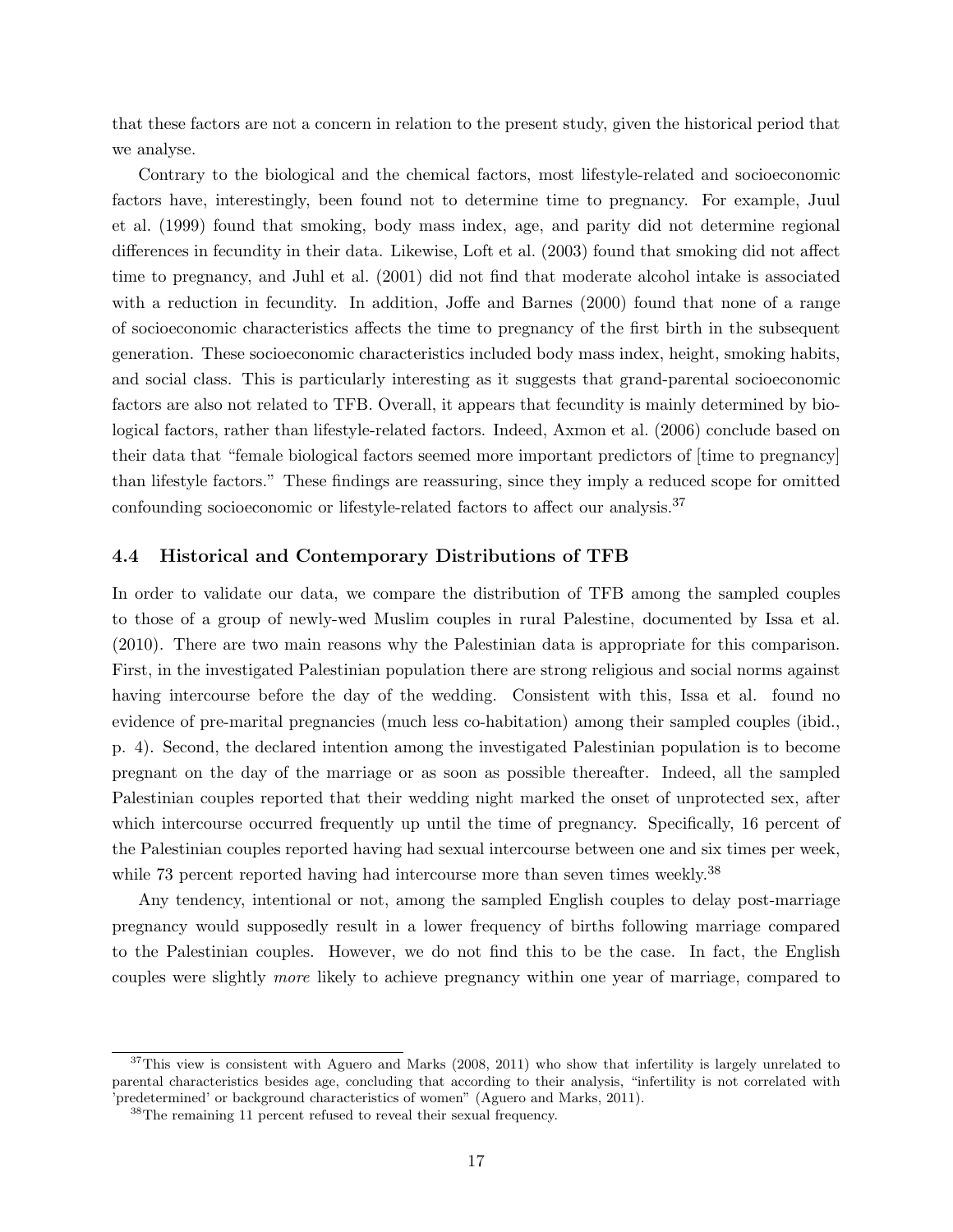<span id="page-19-0"></span>their Palestinian counterparts.[39](#page-1-0) The chances of conception in the most relevant control group among the Palestinians (women with less than 10 years of schooling) were 12 percent after one month; 64 percent after six months; and 76 percent after 12 months (ibid., Table 1). In the English sample, the numbers are 17 percent after one month; 57 percent after six months; and 77 percent after 12 months. Calculating the average monthly probability of conception, this translates for the Palestinian sample into 12 percent in month 0-1; 11 percent in months 2-6; and 5 percent in months 6-12; and for the English sample into 17 percent in month 0-1; 10 percent in months 2-6; and 6 percent in months 6-12. It should be noted that the fact that the probability of conception is lower for couples with longer TFB supports the notion that TFB measures fecundity.

Overall, the similarity of the distributions of TFB in our data and that of [Issa et al.](#page-40-14) [\(2010\)](#page-40-14) is reassuringly consistent with the notion that marriage in pre-modern England marked the onset of unprotected intercourse with no apparent delay of post-marriage pregnancy.<sup>[40](#page-1-0)</sup>

## 5 Effect of TFB on Human Capital Achievement of Offspring

#### 5.1 Econometric Specification

To assess the effect of TFB on the offspring's human capital attainments in adulthood, the we estimate a series models on the form

$$
H_{i,j} = \beta_0 + \beta_1 T F B_j + \Gamma_i \beta_2 + \Phi_j \beta_3 + \varepsilon_{i,j},\tag{1}
$$

where  $H_{i,j}$  is the measure of human capital (i.e., literacy, occupational skills, or occupational wealth) of individual *i* in family *j*;  $\Gamma_{i,j}$  is a vector of individual-level control variables for individual *i* in family *j*;  $\Phi_j$  is a vector of family and parish level control variables for family *j*; and  $\varepsilon_{i,j}$  is an error term for individual *i* correlated within family *j*. [41](#page-1-0) Appendix Table A[.13](#page-56-0) establishes that the results are robust to the use of logistic regression analysis.

#### 5.2 Results

The baseline OLS estimates of the effect of parental TFB on the human capital achievements of their offspring are presented in Table [2,](#page-20-0) accounting for the age at marriage, the year of marriage, parental occupational skills and literacy, paternal wealth, family location, as well as offspring gender and birth order. Consistent with the proposed hypothesis, Table [2](#page-20-0) establishes a highly statistically significant negative association between parental fecundity, measured by the couple's TFB, and the human capital of their offspring. We find that an increase in TFB by one year results in a 3.2 percentage point higher probability of the offspring being literate; a 3.8 percentage point higher

<sup>&</sup>lt;sup>39</sup>Note that the pregnancies in our sample all lead to live births; this was not necessarily the case among the Palestinians.

 $40$ See also [Stone](#page-42-12) [\(1977\)](#page-42-12).

 $41$ We examine the robustness of the estimates to different sets of control variables. We refer to "Baseline Controls" as variables indicating gender, non-Sunday baptism, paternal poor status, and parish type.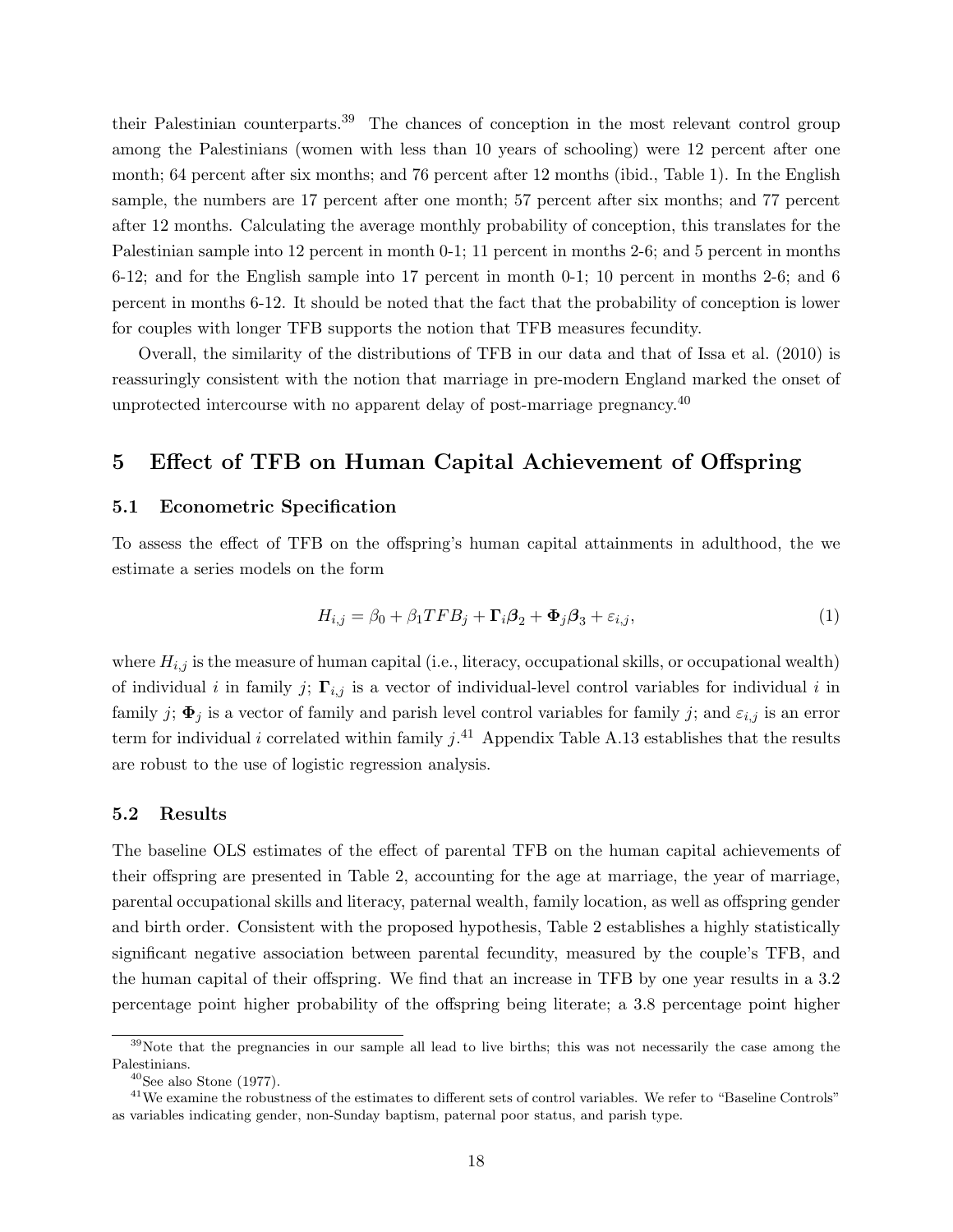<span id="page-20-0"></span>

|                       |                        | Literacy   |            |            | Skilled<br>Occupation |            |             | Occupational<br>Wealth |             |
|-----------------------|------------------------|------------|------------|------------|-----------------------|------------|-------------|------------------------|-------------|
|                       | (1)                    | (2)        | (3)        | (4)        | (5)                   | (6)        | (7)         | (8)                    | (9)         |
| Years to First Birth  | $.032***$              | $.032**$   | $.032***$  | $.040***$  | $.039***$             | $.038***$  | $.119***$   | $.120***$              | $.113***$   |
|                       | (.012)                 | (.012)     | (.011)     | (.014)     | (.013)                | (.013)     | (.042)      | (.041)                 | (.041)      |
| Male                  | $.098***$              | $.101***$  | $.109***$  | $-.288***$ | $-.287***$            | $-.280***$ | $.387**$    | $.387**$               | $.384**$    |
|                       | (.028)                 | (.028)     | (.027)     | (.069)     | (.071)                | (.073)     | (.179)      | (.178)                 | (.187)      |
| Poor Father           | $-.387^{\ast\ast\ast}$ | $-.306***$ | $-.203***$ | $-.398***$ | $-.260***$            | $-.246***$ | $-1.585***$ | $-1.396***$            | $-1.258***$ |
|                       | (.043)                 | (.056)     | (.057)     | (.044)     | (.055)                | (.054)     | (.153)      | (.171)                 | (.165)      |
| Non-Sunday Baptism    | $.095***$              | $.098***$  | $.070**$   | $.116***$  | $.113***$             | $.113***$  | $.280**$    | $.257**$               | $.225*$     |
|                       | (.030)                 | (.030)     | (.030)     | (.038)     | (.037)                | (.037)     | (.117)      | (.118)                 | (.120)      |
| Skilled Father        |                        | $.147**$   | .094       |            | $.227***$             | $.214***$  |             | $.296*$                | .206        |
|                       |                        | (.063)     | (.063)     |            | (.068)                | (.068)     |             | (.169)                 | (.162)      |
| Skilled Mother        |                        | .306       | $.370*$    |            | $.828***$             | $.795***$  |             | $2.569**$              | $2.475**$   |
|                       |                        | (.213)     | (.212)     |            | (.222)                | (.226)     |             | (1.029)                | (1.011)     |
| Literate Father       |                        |            | $.191***$  |            |                       | .058       |             |                        | $.471***$   |
|                       |                        |            | (.048)     |            |                       | (.060)     |             |                        | (.178)      |
| Literate Mother       |                        |            | $.208***$  |            |                       | .029       |             |                        | .293        |
|                       |                        |            | (.048)     |            |                       | (.062)     |             |                        | (.226)      |
| Agricultural Location | $.093*$                | $.089*$    | $.092*$    | $-.064$    | $-.088$               | $-.105*$   | $-.123$     | $-.178$                | $-.213$     |
|                       | (.051)                 | (.050)     | (.052)     | (.065)     | (.059)                | (.061)     | (.194)      | (.160)                 | (.166)      |
| Industrial Location   | $.127**$               | $.107**$   | $.106**$   | $.329***$  | $.273***$             | $.250***$  | $-.303$     | $-.361*$               | $-.439**$   |
|                       | (.052)                 | (.052)     | (.051)     | (.062)     | (.059)                | (.060)     | (.210)      | (.208)                 | (.203)      |
| Retail Location       | $.196***$              | $.196***$  | $.142**$   | .034       | .024                  | .013       | $-.102$     | $-.091$                | $-.112$     |
|                       | (.060)                 | (.059)     | (.061)     | (.050)     | (.051)                | (.052)     | (.165)      | (.169)                 | (.170)      |
| $\mathbb{R}^2$        | .161                   | .171       | .225       | .279       | .320                  | .329       | .311        | .333                   | .355        |
| N. of Observations    | 1,248                  | 1,248      | 1,248      | 652        | 652                   | 652        | 686         | 686                    | 686         |
| N. of Families        | 571                    | 571        | 571        | 453        | 453                   | 453        | 468         | 468                    | 468         |

<span id="page-20-1"></span>Table 2: The Effect of the Time to First Birth (TFB) on the Human Capital of Offspring

This table presents the results of <sup>a</sup> series of OLS regression analyses of measures of human capital achievements on the time to first birth (TFB) in the family. All regressions account for parental marriage time period fixed effects, maternal marriage age interval fixed effects, birth order fixed effects, and dummies indicating unknown information. The coefficient on <sup>a</sup> constant term is omitted from the table. Standard errors clustered on the family level are reported in parentheses. \*\*\* Significant at the 1 percent level. \*\* Significant at the 5 percent level. \* Significant at the 10 percent level.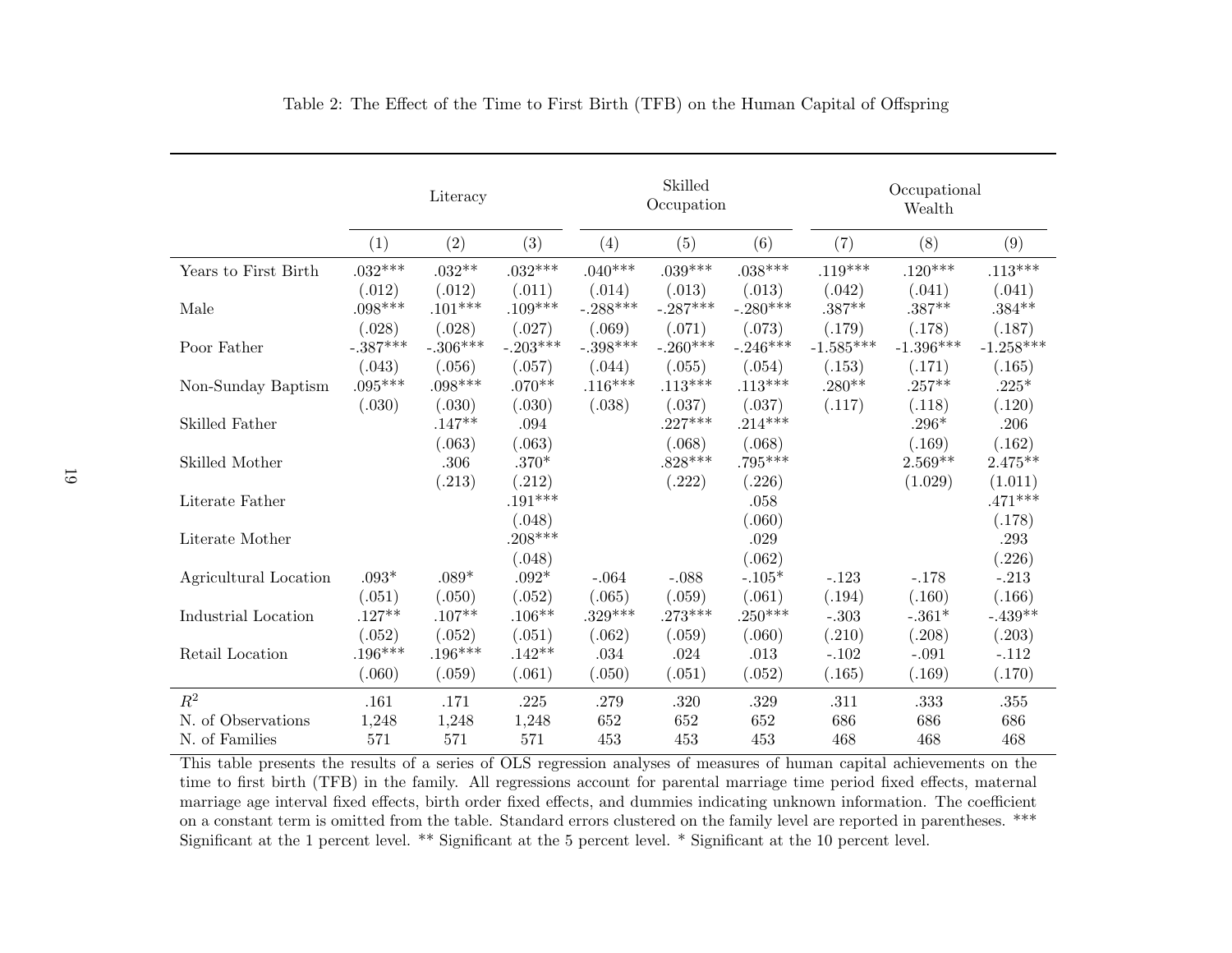probability of the offspring holding a skilled occupation; and a 0.11 point higher score on the occupational wealth scale.

In particular, column 1 establishes a highly significant effect of TFB on the probability of achieving literacy. One additional year from the parent's marriage date to their first birth results in a 3.2 percentage point higher probability of achieving literacy for each child. The column also establishes that males were more likely to become literate, and that children of poorer father's were less likely to become more likely to become literate. Also, offspring who were baptized on a non-Sunday were significantly more likely to become literate. Furthermore, the column establishes that the fixed effect of living in a retail location on the probability of achieving literacy is larger than that of both agricultural locations, industrial locations, and mixed locations (the omitted category).

Column 2 establishes that the highly significant coefficient estimate of the effect of TFB on literacy is robust to controlling for parental skills, in addition to the baseline control variables. The column establishes that paternal skills are significantly positively associated with offspring literacy. Likewise, maternal skills are positively associated with offspring literacy, while the estimate is not statistically significant.

Moreover, column 3 establishes that the highly significant coefficient estimate of the effect of TFB on literacy is robust to controlling for parental literacy, in addition to the other control variables. The column establishes that both paternal and maternal literacy is significantly positively associated with offspring literacy. The coefficient estimates are all in line with our *a priori* expectations. Overall, columns 1–3 establish that TFB positively affects offspring literacy.

Furthermore, column 4 establishes a highly significant effect of TFB on the probability of achieving a skilled occupation. One additional year from the parent's marriage date to their first birth results in a 4.0 percentage point higher probability of achieving a skilled occupation for each child. The column also establishes that males were less likely to achieve a skilled occupation. At first glance, the latter finding may appear surprising. However, unskilled work was physically very demanding and working women were, therefore, usually engaged in skilled work (notably spinning and weaving). The column also establishes that children of poorer fathers were less likely to achieve a skilled occupation. Additionally, offspring who were baptized on a non-Sunday were significantly more likely to achieve a skilled occupation. Furthermore, the column establishes that the fixed effect of living in an industrial location on the probability of achieving a skilled occupation is larger than that of both agricultural locations, retail locations, and mixed locations (the omitted category).

In addition, column 5 establishes that the highly significant coefficient estimate of the effect of TFB on the probability of achieving a skilled occupation is robust to controlling for parental skills, in addition to the baseline control variables. The column establishes that both paternal and maternal skills are significantly positively associated with the offspring's probability of achieving a skilled occupation.

Furthermore, column 6 establishes that the highly significant coefficient estimate of the effect of TFB on literacy is robust to controlling for parental literacy, in addition to the other control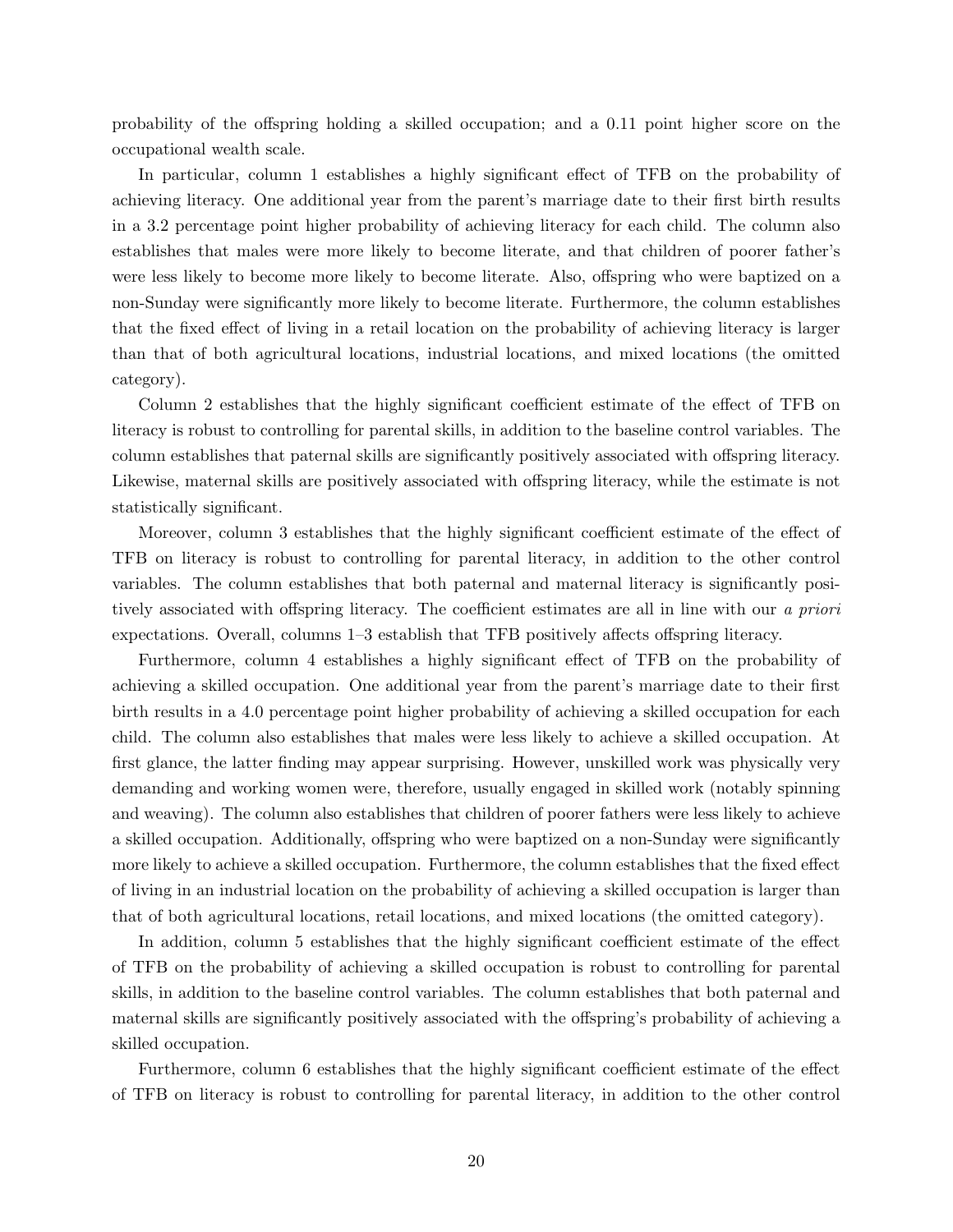variables. Interestingly, the column establishes that both paternal and maternal literacy is not significantly associated with the offspring's probability of achieving a skilled occupation. Overall, columns 4–6 establish that TFB positively affects offspring's probability of achieving a skilled occupation.

Column 7 establishes a highly significant effect of TFB on the probability of achieving a highwealth occupation. One additional year from the parent's marriage date to their first birth results in a 0.12 point higher score on the occupational wealth scale for each child in the family. The column also establishes a positive correlation between male sex and a high-wealth occupation, although the correlation is not statistically significant. The lack of statistical significance is likely related to the fact that those women who were employed in an occupation outside of the household were also less likely to be engaged in skilled work, as noted above. The column furthermore establishes that children of poorer father's were less likely to achieve a high-wealth occupation. Additionally, offspring who were baptized on a non-Sunday were significantly more likely to achieve a highwealth occupation. Furthermore, the column establishes that the different locational types are characterized by similar levels of occupational wealth, conditional on the baseline control variables.

In addition, column 8 establishes that the highly significant coefficient estimate of the effect of TFB on the probability of achieving a skilled occupation is robust to controlling for parental skills, in addition to the baseline control variables. The column establishes that both paternal and maternal skills are significantly positively associated with the offspring's probability of achieving a high-wealth occupation. In this specification, the partial correlation of industrial locations is significantly negative at the 10 percent significance level.

Finally, column 9 establishes that the highly significant coefficient estimate of the effect of TFB on literacy is robust to controlling for parental literacy, in addition to the other control variables. The column establishes that parental literacy is significantly positively associated with the offspring's probability of achieving a high-wealth occupation. In this specification, the partial correlation of industrial locations is significantly negative, indicating that industrial locations are associated with the lowest levels of occupational wealth, conditional on all the control variables. Overall, columns 7–9 establish that TFB positively affects offspring's probability of achieving a skilled occupation.

### 5.3 Heterogenous Effects

Having established that TFB has a significantly positive effect on the human capital achievements of offspring, we turn to the question of how this effect varies with the socioeconomic standing of families. In particular, we are interested in investigating whether skilled and educated parents, those we can describe as members of the "socioeconomic elite", face a less severe trade-off between quantity and quality of children than poorer or less educated parents. Since the budget constraint is less likely to be binding for richer parents, we hypothesize that the effect of TFB on offspring human capital achievements is smaller for the socioeconomic elite.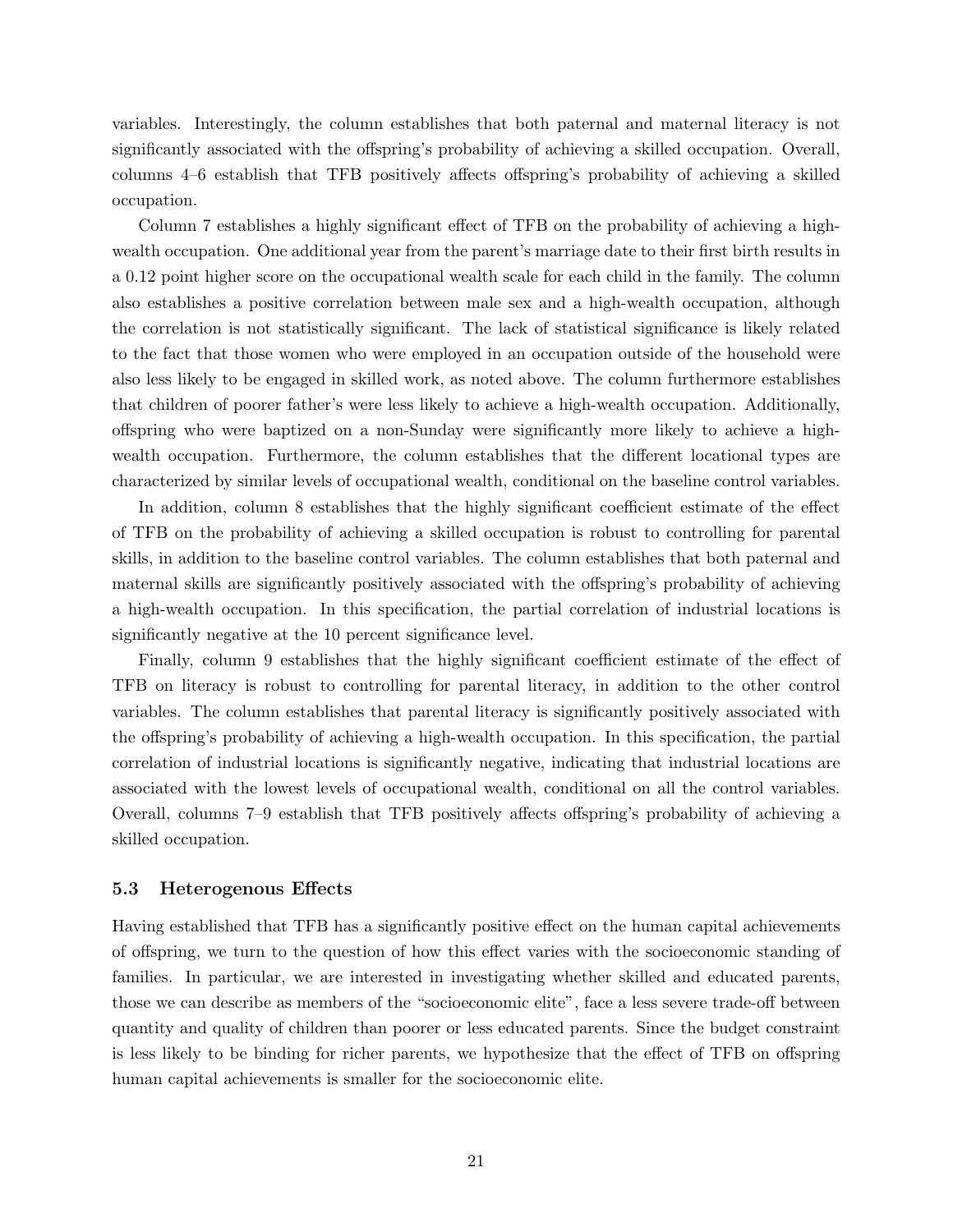|                                                         |                     | Literacy            |                     |                     | Skilled<br>Occupation |                     |                     | Occupational<br>Wealth |                     |
|---------------------------------------------------------|---------------------|---------------------|---------------------|---------------------|-----------------------|---------------------|---------------------|------------------------|---------------------|
|                                                         | (1)                 | (2)                 | (3)                 | $\left( 4\right)$   | (5)                   | (6)                 | (7)                 | (8)                    | (9)                 |
| Years to First Birth                                    | $.042**$<br>(.021)  | $.039*$<br>(.021)   | $.031*$<br>(.018)   | $.076***$<br>(.026) | $.074***$<br>(.025)   | $.073***$<br>(.025) | $.255***$<br>(.083) | $.244***$<br>(.081)    | $.236***$<br>(.079) |
| Years to First Birth $\times$ Literate & Skilled Father | $-.037$<br>(.026)   | $-.032$<br>(.026)   | $-.021$<br>(.024)   | $-.084**$<br>(.034) | $-.078**$<br>(.033)   | $-.079**$<br>(.032) | $-.282**$<br>(.119) | $-.258**$<br>(.118)    | $-.258**$<br>(.117) |
| Literate & Skilled Father                               | $.247***$<br>(.068) | $.225***$<br>(.075) | .014<br>(.088)      | $.277***$<br>(.080) | $.203**$<br>(.081)    | $.191*$<br>(.097)   | $.931***$<br>(.288) | $.894***$<br>(.291)    | .572<br>(.351)      |
| Skilled Father                                          |                     | .054<br>(.072)      | .098<br>(.070)      |                     | $.182**$<br>(.071)    | $.180**$<br>(.071)  |                     | .073<br>(.166)         | .111<br>(.168)      |
| Literate Father                                         |                     |                     | $.196***$<br>(.057) |                     |                       | .017<br>(.076)      |                     |                        | $.371*$<br>(.223)   |
| Baseline Controls                                       | Yes                 | Yes                 | Yes                 | Yes                 | Yes                   | Yes                 | Yes                 | Yes                    | Yes                 |
| Parental Skills                                         | No                  | Yes                 | Yes                 | No                  | Yes                   | Yes                 | No.                 | Yes                    | Yes                 |
| Parental Literacy                                       | No                  | No                  | Yes                 | No                  | No                    | Yes                 | No                  | No                     | Yes                 |
| Signif. of Sum of Interaction Terms                     | .766                | .693                | .590                | .741                | .846                  | .798                | .755                | .869                   | .795                |
| $R^2$                                                   | .177                | .182                | .226                | .302                | .333                  | .338                | .335                | .354                   | .365                |
| N. of Observations                                      | 1,248               | 1,248               | 1,248               | 652                 | 652                   | 652                 | 686                 | 686                    | 686                 |
| N. of Families                                          | 571                 | 571                 | 571                 | 453                 | 453                   | 453                 | 468                 | 468                    | 468                 |

## <span id="page-23-0"></span>Table 3: Heterogeneity of the Effect of the Time to First Birth (TFB) on the Human Capital of Offspring

This table presents the results of <sup>a</sup> series of OLS regression analyses of measures of human capital achievements on the time to first birth (TFB) in the family, as well as TFB interacted with <sup>a</sup> dummy variable indicating if the father of the family was both literate and had <sup>a</sup> skilled profession. Except for including the interaction term between TFB and the literate and skilled father dummy variable, and the literate and skilled father dummy variable itself, the specifications correspond to those of the corresponding columns of Table [2,](#page-20-1) omitting the estimated coefficients on control variables due to space concerns. All regressions account for parental marriage year, maternal marriage age, and dummies indicating unknown information. The coefficient on a constant term is omitted from the table. Standard errors clustered on the family level are reported in parentheses. \*\*\* Significant at the <sup>1</sup> percent level. \*\* Significant at the 5 percent level. \* Significant at the 10 percent level.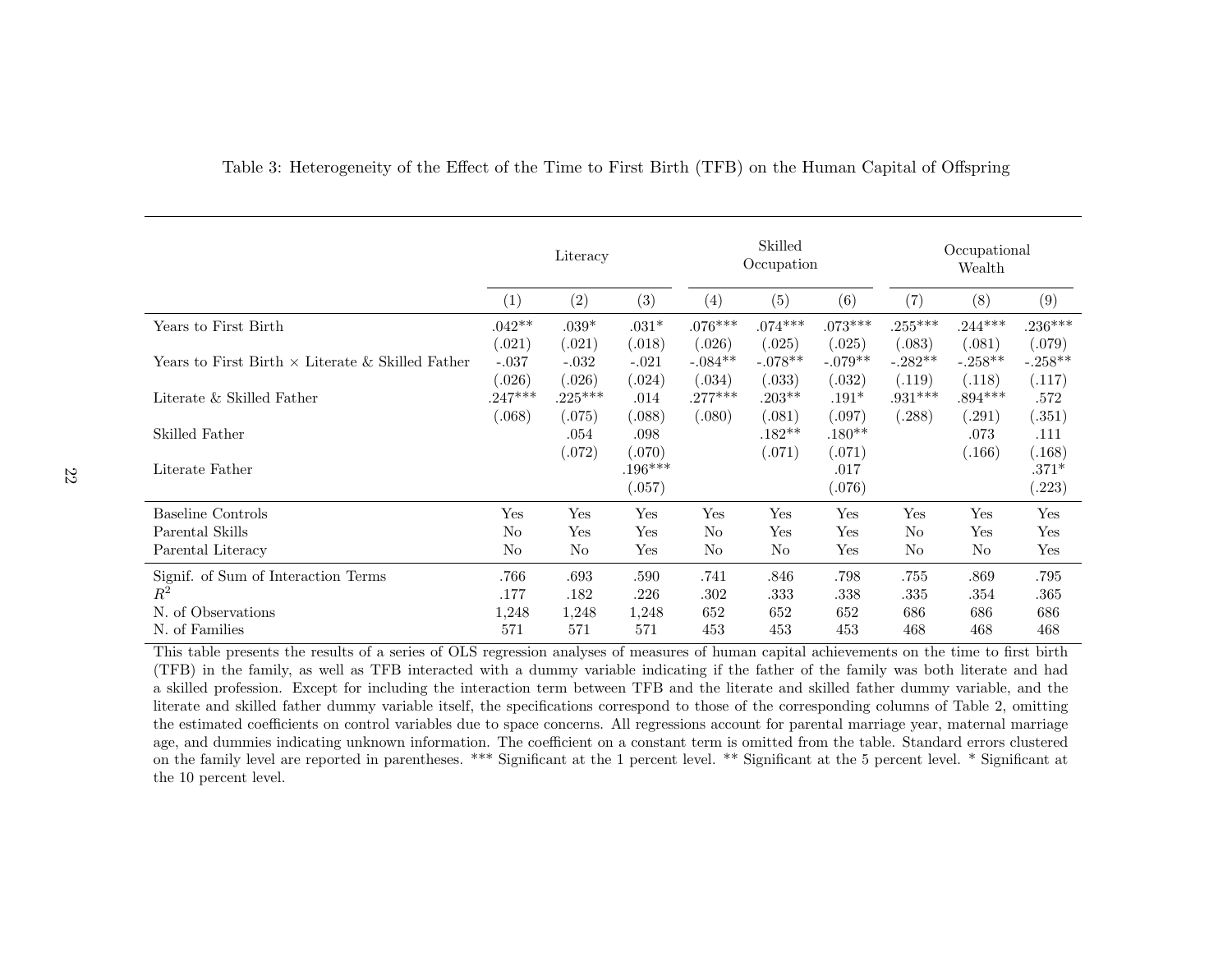<span id="page-24-0"></span>Furthermore, as argued theoretically by Galor (2012), in sufficiently wealthy populations where intergenerational transfers take place, unexpected births are more likely to reduce future intergenerational transfers to the children as opposed to reducing child quality. If parents intend to transfer future income to their children, the optimal investment in child quality equates the rate of return on investment in human capital to the rate of return on investment in physical capital (which is constant from the viewpoint of the individual), whereby the optimal adjustment would be a reduction in intergenerational transfers, leaving investment in child quality intact. An investigation of the difference in the effect of TFB on child quality between the poorer and richer parts of society may therefore also help explain why some studies of the existence of a child quantity quality trade-off for modern, developed societies have not been able to detect a trade-off (see e.g., [Black et al., 2005;](#page-39-3) [Angrist et al., 2010\)](#page-38-7).

We investigate whether the effect of TFB on offspring human capital achievements is smaller for the socioeconomic elite by adding an interaction term between TFB and a combined indicator of parental skills and education to the model (of course, while also including the indicator variable separately). The socioeconomic elite, defined by having skilled, literate fathers, amount to around to a little less than a fifth of the families in the combined regression sample. The estimates of the heterogeneous effects of parental TFB on the human capital achievements of their offspring are presented in Table [3,](#page-23-0) accounting for the same control variables as in Table [2.](#page-20-0)

Table [3](#page-23-0) establishes that the effect of TFB on offspring quality is indeed smaller for the socioeconomic elite. In particular, there is no effect of TFB on offspring occupational skills or wealth for this stratum. This indicates that the socioeconomic elite offset lower TFB by increasing investment in total offspring human capital, whereas families that did not have similar economic capacity did not.

Meanwhile, the effect of TFB on literacy is not significantly smaller for the socioeconomic elite, indicating that the socioeconomic elite was more focused on offsetting the detrimental effects of lower TFB on occupational outcomes compared to literacy. However, in all specifications, the sum of the coefficients on years to first birth and its interaction is not significantly different from zero, even when considering literacy as the outcome variable.

Interestingly, the fact that the effect on the occupational outcomes is smaller for the elite than for the non-elite implies that the effect for the non-elite is even larger than that uncovered for the population as a whole in Table [2.](#page-20-0) In particular, according to column 6, one additional year from the parent's marriage date to their first birth results in a 7.3 percentage point higher probability of achieving a skilled occupation for each child in a non-elite family. Likewise, according to column 9, one additional year results in a .236 point higher score on the occupational wealth scale for each child in a non-elite family.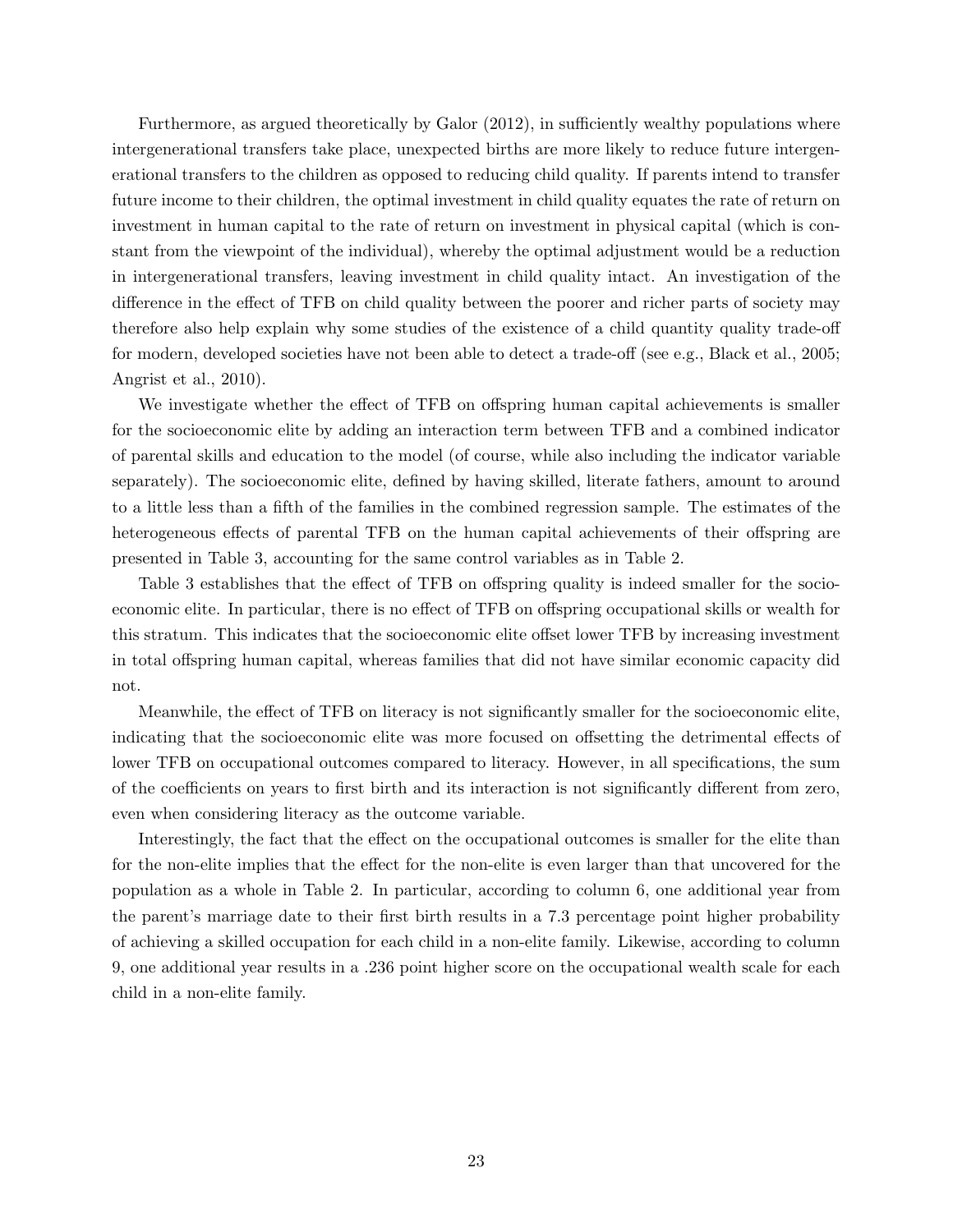|                                                    |                     | Literacy           |                                           |                     | Skilled<br>Occupation |                                           |                    | Occupational<br>Wealth |                                           |
|----------------------------------------------------|---------------------|--------------------|-------------------------------------------|---------------------|-----------------------|-------------------------------------------|--------------------|------------------------|-------------------------------------------|
|                                                    | Winzor-<br>ised     | No Long<br>TFB's   | Control-<br>ling for<br>Own<br><b>TFB</b> | Winzor-<br>ised     | No Long<br>TFB's      | Control-<br>ling for<br>Own<br><b>TFB</b> | Winzor-<br>ised    | No Long<br>TFB's       | Control-<br>ling for<br>Own<br><b>TFB</b> |
|                                                    | (1)                 | (2)                | (3)                                       | (4)                 | (5)                   | (6)                                       | (7)                | (8)                    | (9)                                       |
| Years to First Birth (Winsorized)                  | $.068***$<br>(.022) |                    |                                           | $.079***$<br>(.024) |                       |                                           | $.182**$<br>(.079) |                        |                                           |
| Years to First Birth                               |                     | $.065**$<br>(.025) | $.033***$<br>(.011)                       |                     | $.093***$<br>(.027)   | $.039***$<br>(.013)                       |                    | $.167*$<br>(.089)      | $.118***$<br>(.041)                       |
| TFB of Individual $< 40$ Weeks                     |                     |                    | $-.004$<br>(.037)                         |                     |                       | .001<br>(.046)                            |                    |                        | $-.277*$<br>(.150)                        |
| TFB of Individual $\geq 40$ Weeks and $\lt 1$ Year |                     |                    | $-.008$<br>(.041)                         |                     |                       | $-.019$<br>(.051)                         |                    |                        | $-.067$<br>(.154)                         |
| TFB of Individual $\geq 1$ Year and $\lt 2$ Years  |                     |                    | $-.035$<br>(.041)                         |                     |                       | .017<br>(.046)                            |                    |                        | $-.045$<br>(.155)                         |
| TFB of Individual $\geq 2$ Years and $\lt 3$ Years |                     |                    | .088<br>(.066)                            |                     |                       | $-.044$<br>(.075)                         |                    |                        | $-.266$<br>(.170)                         |
| TFB of Individual $\geq$ 3 Years                   |                     |                    | .032<br>(.062)                            |                     |                       | $-.022$<br>(.069)                         |                    |                        | .118<br>(.260)                            |
| <b>Baseline Controls</b>                           | Yes                 | Yes                | Yes                                       | Yes                 | Yes                   | Yes                                       | Yes                | Yes                    | Yes                                       |
| Parental Skills                                    | Yes                 | Yes                | Yes                                       | Yes                 | Yes                   | Yes                                       | Yes                | Yes                    | Yes                                       |
| Parental Literacy                                  | Yes                 | Yes                | Yes                                       | Yes                 | Yes                   | Yes                                       | Yes                | Yes                    | Yes                                       |
| Joint Signif. of Own TFB Dummies                   |                     |                    | .583                                      |                     |                       | .969                                      |                    |                        | .293                                      |
| $R^2$                                              | .228                | .215               | .227                                      | .333                | .333                  | $.330\,$                                  | .354               | .352                   | .360                                      |
| N. of Observations                                 | 1,248               | 1,180              | 1,248                                     | 652                 | 616                   | 652                                       | 686                | 647                    | 686                                       |
| N. of Families                                     | 571                 | 525                | 571                                       | 453                 | 422                   | 453                                       | 468                | 436                    | 468                                       |

<span id="page-25-0"></span>Table 4: The Effect of the Time to First Birth (TFB) on the Human Capital of Offspring – Robustness to Alternative TFB Specifications

This table presents the results of <sup>a</sup> series of alternative OLS regression analyses of measures of human capital achievements on the time to first birth (TFB) in the family. In columns 1, 4, and 7, the TFB measure is winsorized at <sup>3</sup> years. In columns 2, 5, and 8, observations with TFB longer than <sup>3</sup> years are excluded. In columns 3, 6, and 9, we control for the individual's own TFB (in the family that he or she starts) by including dummies for intervals of their own TFB as well as <sup>a</sup> dummy for unknown own TFB. All regressions account for parental marriage year, maternal marriage age, and dummies indicating unknown information. The coefficient on a constant term is omitted from the table. Standard errors clustered on the family level are reported in parentheses. \*\*\* Significant at the <sup>1</sup> percent level. \*\* Significant at the 5 percent level. \* Significant at the 10 percent level.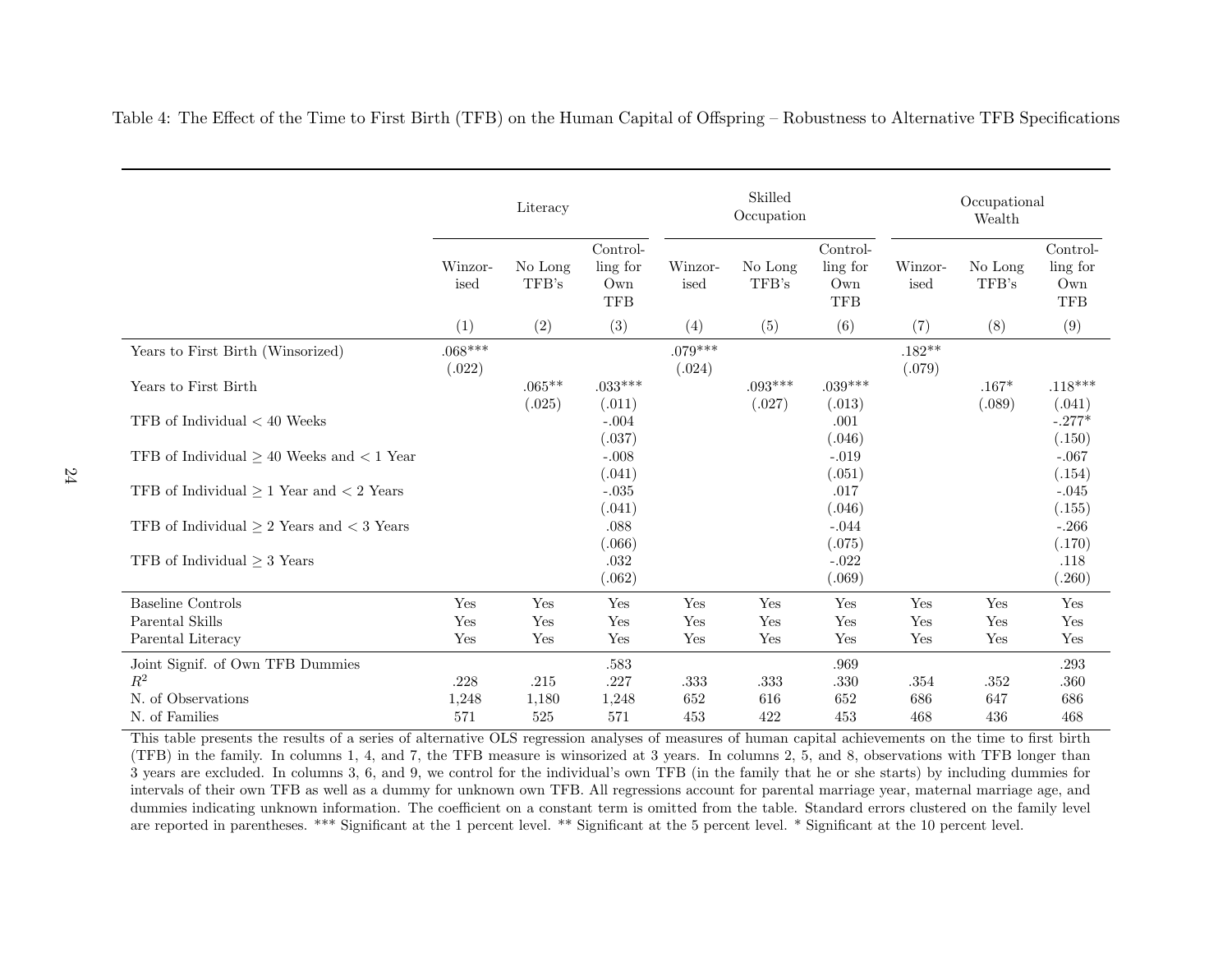## 5.4 Robustness

To gauge the robustness of our main results, we perform three main robustness checks, dealing with the occurrence of long TFB, i.e., the potential hereditary element of parental fecundity; the potential importance of additional control variables; and the use of alternative estimation methods.

## <span id="page-26-0"></span>5.4.1 Accounting for Potential Measurement Errors Related to Long TFB

Some of the sampled couples have TFBs exceeding three years. Even though the duration to a conception can indeed be rather extensive (as is well-known from present-day populations) we wish to ensure that the estimation results are not due to a few extensive TFBs, which could be the result of measurement error or represent unobserved heterogeneities that may affect human capital formation. Hence, the analysis is repeated while accounting for long TFB in two ways. First, we use a Winzorised version of independent variable, where any TFB exceeding three years, therefore falling outside of the 90<sup>th</sup> percentile, is reset to three years. Thus, the analysis retains the useful information that the affected families were of low fecundity without giving them excessive leverage, everything else being equal. The results of the Winsorized regressions (Table [4,](#page-25-0) columns 1, 4 and 7) yields larger estimates, compared to the baseline specification (Table [2\)](#page-20-0) that remain highly significant, verifying that the main findings are not driven by TFBs falling outside of the  $90<sup>th</sup>$ percentile of the distribution. Second, the study reaches the same conclusion by simply removing families with parental TFB greater than 3 years from the analysis altogether (Table [4,](#page-25-0) columns 2, 5 and 8).

## <span id="page-26-1"></span>5.4.2 Accounting for the Heritability of Fecundity

In light of the possible heritability of fecundity, the findings from the regression analysis may reflect a correlation between the genetic elements of fecundity and offspring quality. In order to examine if this potential channel can be ruled out, we control for the fecundity of offspring, thus accounting for variations in the hereditary components of fecundity.<sup>[42](#page-1-0)</sup> We have included dummy variables indicating if the individual's own TFB is below 40 weeks; between 40 weeks and 1 year; between 1 and 2 years; between 2 and 3 years; or 3 years and above. The background variable is unknown TFB. Table [4,](#page-25-0) columns 3, 6 and 8 establish that the baseline results (i.e., those of Table [2\)](#page-20-0) are robust to accounting for the potential channel operating through the heritability of fecundity. These regressions also establish that the offspring's own TFB is not correlated with their human capital attainments, mirroring the conclusions from Table [1.](#page-17-0)

## 5.4.3 Alternative Estimation Methods

The main results are also qualitatively unchanged if we use alternative estimation methods. In particular, if we use a Heckit model to account for potential issues of sample selection, we obtain

 $^{42}$ The TFB of offspring is known in 71 percent of the cases.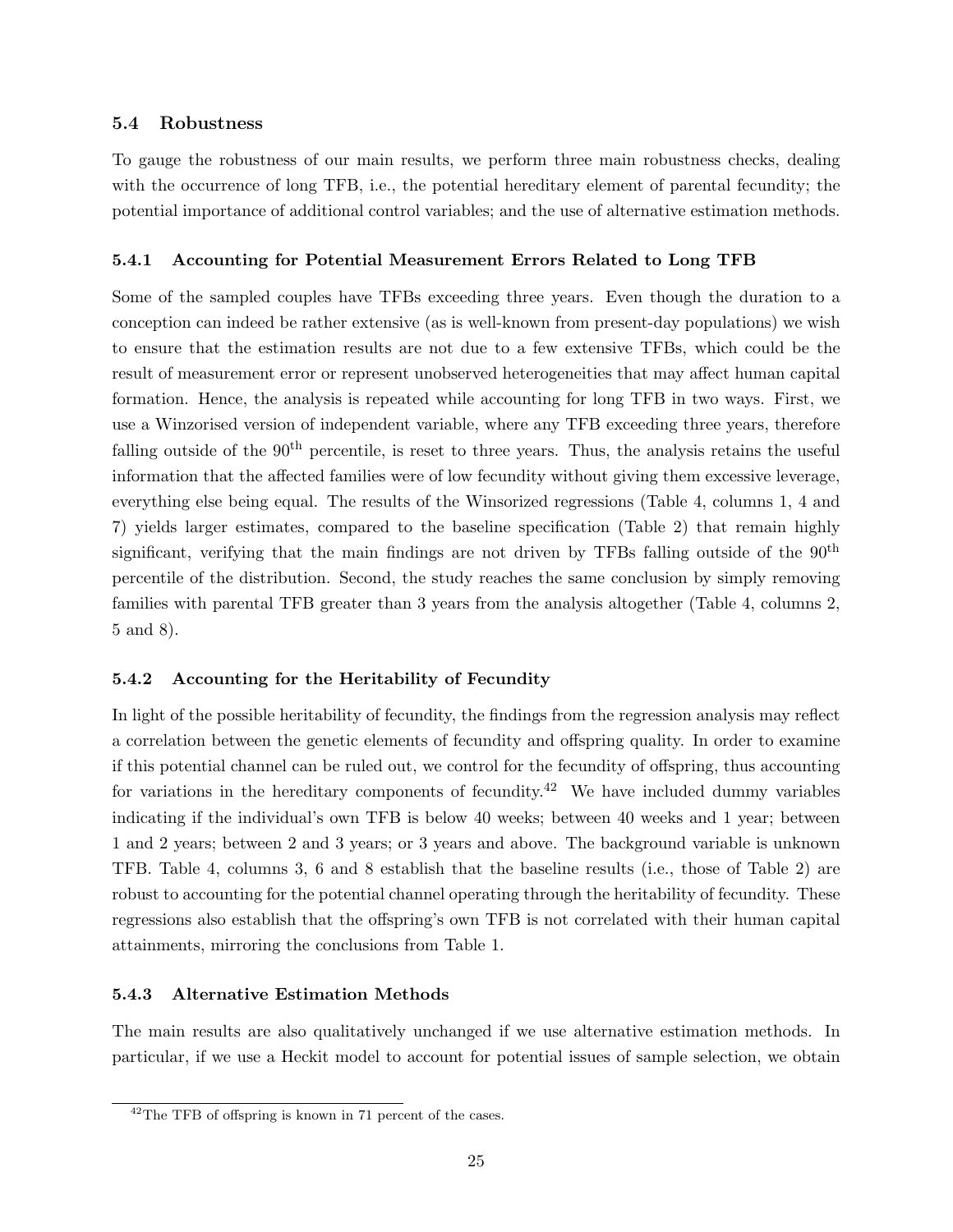the same qualitative conclusion (Table A[.12](#page-55-0) in the appendix). Likewise, the use a logistic model with binary outcome variables also yields the same qualitative conclusions (Table A[.13\)](#page-56-0).

#### 5.4.4 Accounting for Additional Factors

We perform a wide range of additional robustness checks in the appendix. These checks establish that the main results are qualitatively unchanged if we account for offspring birth year (Table  $A.4$ ), alternative offspring birth order specifications (Table  $A.7$ ), alternative marriage age specifications (Table A[.8\)](#page-51-0), stoppage age (Table A.8), offspring gender division (Table A[.14\)](#page-57-0), parental longevity (Table A[.15\)](#page-58-0), season of birth of the firstborn (Table A[.16\)](#page-59-0), season of parental marriage (Table A[.16\)](#page-59-0), climate (average yearly land surface temperatures) (Table A[.17\)](#page-60-0), aggregate yearly birth and death rates (Table A[.18\)](#page-61-0), and a national-level wage rates (Table A[.19\)](#page-62-0).

#### 5.5 Remaining Potential Confounding Factors

Despite the conclusions from Section [4,](#page-14-0) one may still be concerned that TFB is correlated with the outcome variables for reasons not directly linked to fecundity. For example, one may hypothesize that some newly-wed husbands were engaged in trades that involved their absence from the household. Such an absence would not only increase TFB, but also be related to family income and therefore offspring human capital.

To account for such a confounding mechanism, we control for various time and seasonal fixed effects. In particular, in the baseline specifications, we account for time trends by controlling for the marriage-year fixed effects. Furthermore, in Table  $A.16$ , we control for season (i.e., quarter-of-year) fixed effects in which the couple was married.

Likewise, given the possible association between temperatures and extraordinary working conditions that may entail a change in sexual activity, while at the same time potentially affecting family income and ultimately investment in offspring human capital, we control in Table A[.17](#page-60-0) for the average yearly temperature in the 20-year period surrounding (i) the birth of each child; (ii) the marriage of the parents; and (iii) the marriage of the individual.

In addition, given the possible association between vital rates and extraordinary living conditions that may entail a change in sexual activity, while at the same time potentially affecting family income and ultimately investment in offspring human capital, we control in Table A[.18](#page-61-0) for the average yearly birth and death rate in the 20-year period surrounding (i) the birth of the individual; (ii) the marriage of the parents; and (iii) the marriage of the individual.

Finally, given the possible association between wages and extraordinary working conditions (for example, temporary migration) that may entail a change in sexual activity, while at the same time potentially affecting family income and ultimately investment in offspring human capital, we control for aggregate wages in the 20-year period surrounding (i) the birth of the individual; (ii) the marriage of the parents; and (iii) the marriage of the individual as reported in Table A[.19.](#page-62-0)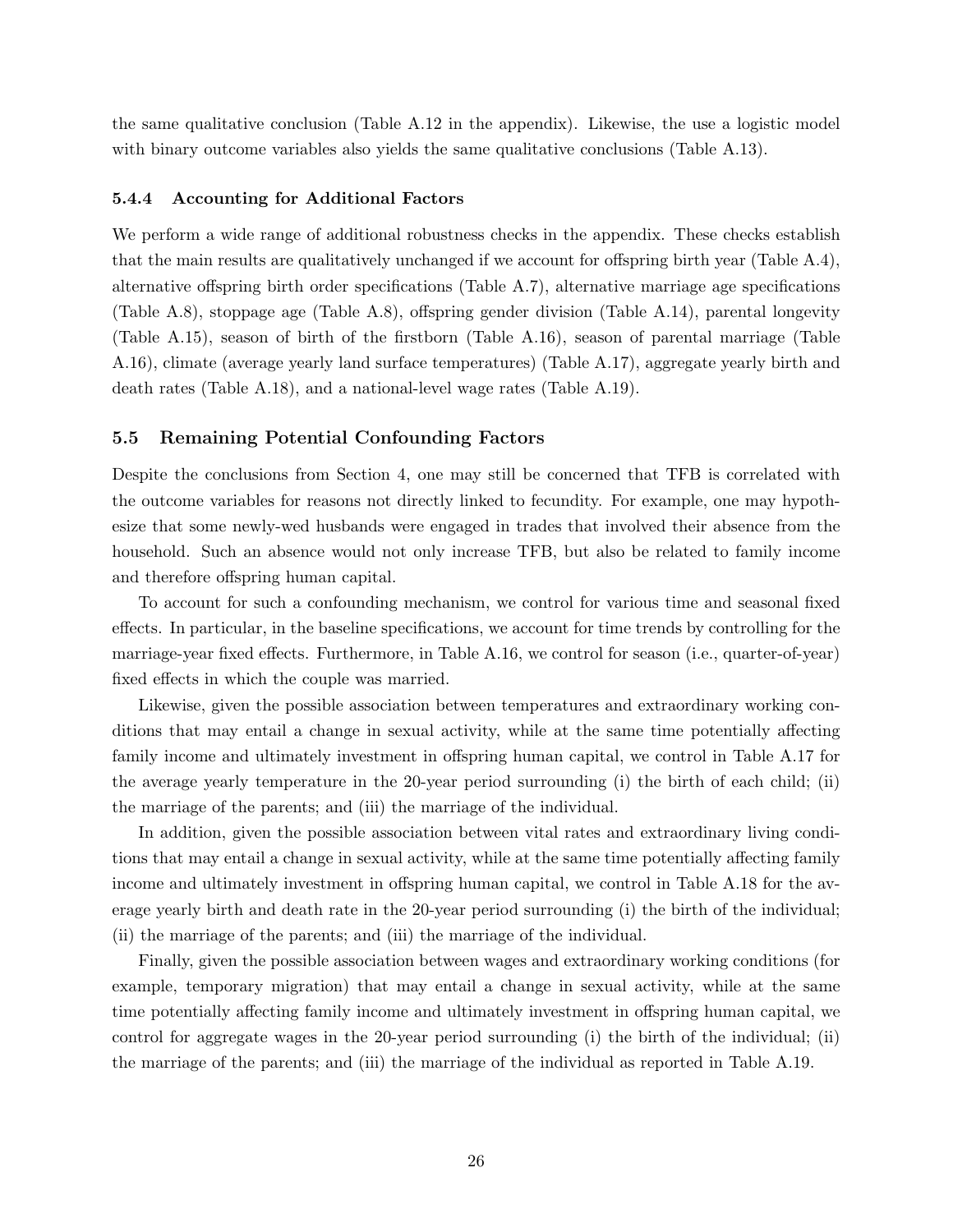These robustness analyses establish that the results are robust to controlling for seasonal fixed effects as well as time-varying variables that may be associated with extraordinary working conditions.

## <span id="page-28-0"></span>6 Effect of Number of Siblings on Human Capital Achievement of Offspring

The previous section established that parental fecundity, measured by TFB, is positively correlated with the human capital attainments of offspring. While the analysis focuses on an important determinant of fertility, namely TFB, it is possible to exploit the highly significant effect of TFB on the number of children as an instrument for fertility to estimate the effect of the number of children on long-run reproductive success. In this section, the study therefore examines the underlying mechanism behind the observed correlation between TFB and human capital. We find that TFB significantly affects the total number of children born in the family, consistent with the notion that the positive association between TFB and offspring human capital may operate via a trade-off between child quantity and child quality. This section establishes via 2SLS regressions that the number of siblings, as instrumented by TFB, statistically significantly affects the human capital of offspring.

The identifying assumption in the 2SLS analysis is that TFB affects the three measures of human capital through family size alone, conditional on the control variables. In light of the discussion in Section [4,](#page-14-0) this assumption seems justified. Furthermore, plausible violations of the exclusion restriction, as discussed above, will presumably associate *longer* TFB with *lower* human capital of offspring and therefore bias the estimated effect of parental fertility on offspring human capital upwards and thus bias *against* finding evidence of a child quantity-quality trade-off.

## 6.1 Effect of TFB on Family Size

This subsection examines the relationship between parental fecundity, measured by TFB, and the number of surviving family children. It establishes theoretically as well as empirically that there is a strongly significant positive effect of parental fecundity on parental fertility. There are two reasons for expecting an effect of TFB on the number of children in the pre-demographic transition era. First, a longer TFB reduce the time available for producing children by moving the starting point of procreation. Second, to the extent that TFB reflects fecundity, a longer TFB is positively associated with the time periods between subsequent births. The empirical analysis shows that an additional year of time from marriage to the first birth results in a decrease in the family size of around half a child, conditional on a range of control variables.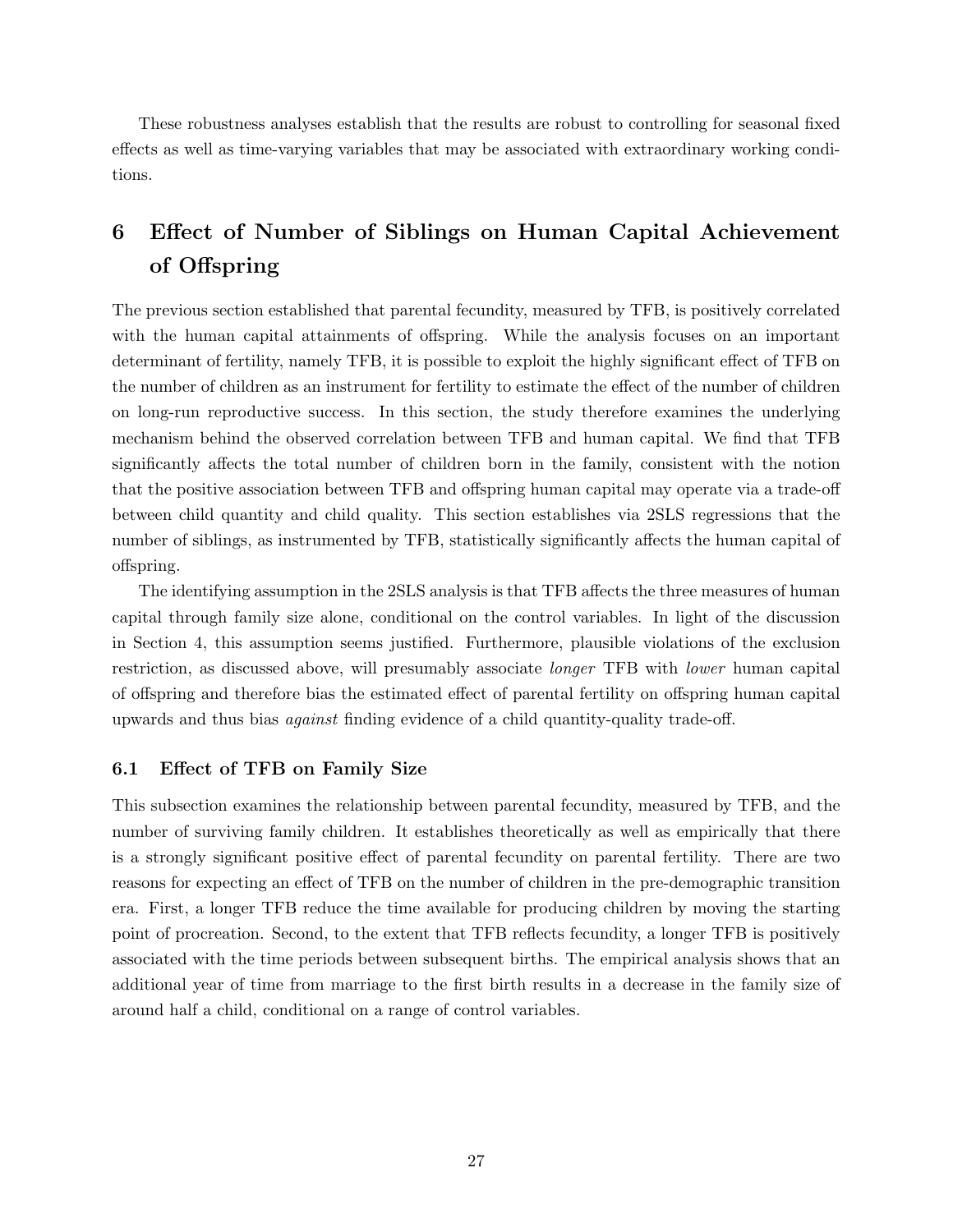#### 6.1.1 Theoretical Effect of TFB on Family Size

The compound effect of time to first birth on marital fertility can be described formally as follows. Consider a married couple that has chosen their marriage age with the expectation of an immediate conception and with a target family size achieved through natural fertility within marriage, i.e. without fertility limitation. The remaining fertile period after the couple's first birth is  $f - t$ , where f denotes the reproductive (i.e. fertile) period of a couple (i.e. the time-period spanned by the marriage date and the date of sterility) and *t* denotes the time from the marriage to the first birth. The total number of births is then inversely related to the average birth-spacing interval, denoted *s*(*t*). If *x* denotes the total number of births, then  $x = (f - t)/s(t) + 1$ . The average within-marriage birth interval can be approximated by a linear function in  $t$ ,  $s(t) = c + \lambda t$  where *c* and  $\lambda$  are constants, hence obtaining the expression  $x = (f - t)/(c + \lambda t) + 1$ . Linearizing this expression around the average time to first birth, denoted by  $\bar{t}$ , means that  $x \approx \gamma_0 - \gamma_1 t$ , where  $\gamma_0 \equiv (f - \bar{t})/(c + \lambda \bar{t}) + \bar{t}(c + \lambda f)/(c + \lambda \bar{t})^2$  and  $\gamma_1 \equiv (c + \lambda f)/(c + \lambda \bar{t})^2$ . In the simplest case, where TFB is not correlated with average birth intervals (a counter-factual but useful approximation),  $\lambda = 0$  and the average birth interval, *c*, is 2.5 years, an increase in TFB of one year will result in 0.4 fewer children.<sup>[43](#page-1-0)</sup> A higher correlation between TFB and average birth intervals will increase the absolute size of the effect. $^{44}$  $^{44}$  $^{44}$  In light of the large variation in TFB depicted in Figure [2,](#page-7-0) this analysis indicates that TFB is a highly relevant instrument of family size in historical populations.

Now consider a couple that incorporates a buffer of time in their family planning and chooses their marriage age on the assumption that their target family size could be achieved in the presence of fertility limitation within marriage, i.e. following the first birth. In this case, TFB a↵ects the family size only if it exceeds the length of the buffer. These discrepancies between planned and actual family sizes are presumably unrelated to parental budget constraints and may therefore affect the allocation of resources to each child in the family.

#### 6.1.2 Empirical Effect of TFB on Family Size

The effect of TFB on the number of offspring is examined using an OLS model given by the regression equation

<span id="page-29-0"></span>
$$
S_{i,j} = \gamma_0 + \gamma_1 T F B_{i,j} + \Gamma_{i,j} \gamma_2 + \Phi_{i,j} \gamma_3 + \mu_{i,j}, \qquad (2)
$$

where  $S_{i,j}$  is the number of siblings of individual *i* in family *j*; where  $TFB_j$  is the time from the marriage of the parents in family *j* to the birth of the first sibling;  $\Gamma_{i,j}$  is a vector of individual-

 $^{43}$ Empirically, a lower bound of the point in time when sterility sets in is given by the couple's final delivery. Using this as a proxy for the actual time of sterility, the average fertile period in the sample is  $f = 16.16$  years. The average time to first birth is  $\bar{t} = 1.59$  years (cf. Table A[.1](#page-44-0) in the appendix). A simple regression of birth intervals on the time to first birth, with standard errors clustered at the family level, yields  $\bar{c} = 2.48$  ( $p < 0.000$ ) and  $\bar{\lambda} = 0.08$  ( $p = 0.010$ ). These numbers imply that  $\bar{\gamma}_0 = 6.47$  and  $\bar{\gamma}_1 = 0.56$ . Indeed, a simple regression of family size on TFB, with standard errors clustered at the family level, provides similar estimates of  $(\hat{\gamma}_0 = 7.87 \ (p < 0.000)$  and  $(\hat{\gamma}_1 = 0.57 \ (p < 0.000))$ .

<sup>&</sup>lt;sup>44</sup>It should be noted that a correlation between TFB and average birth interval is consistent with TFB reflecting fecundity.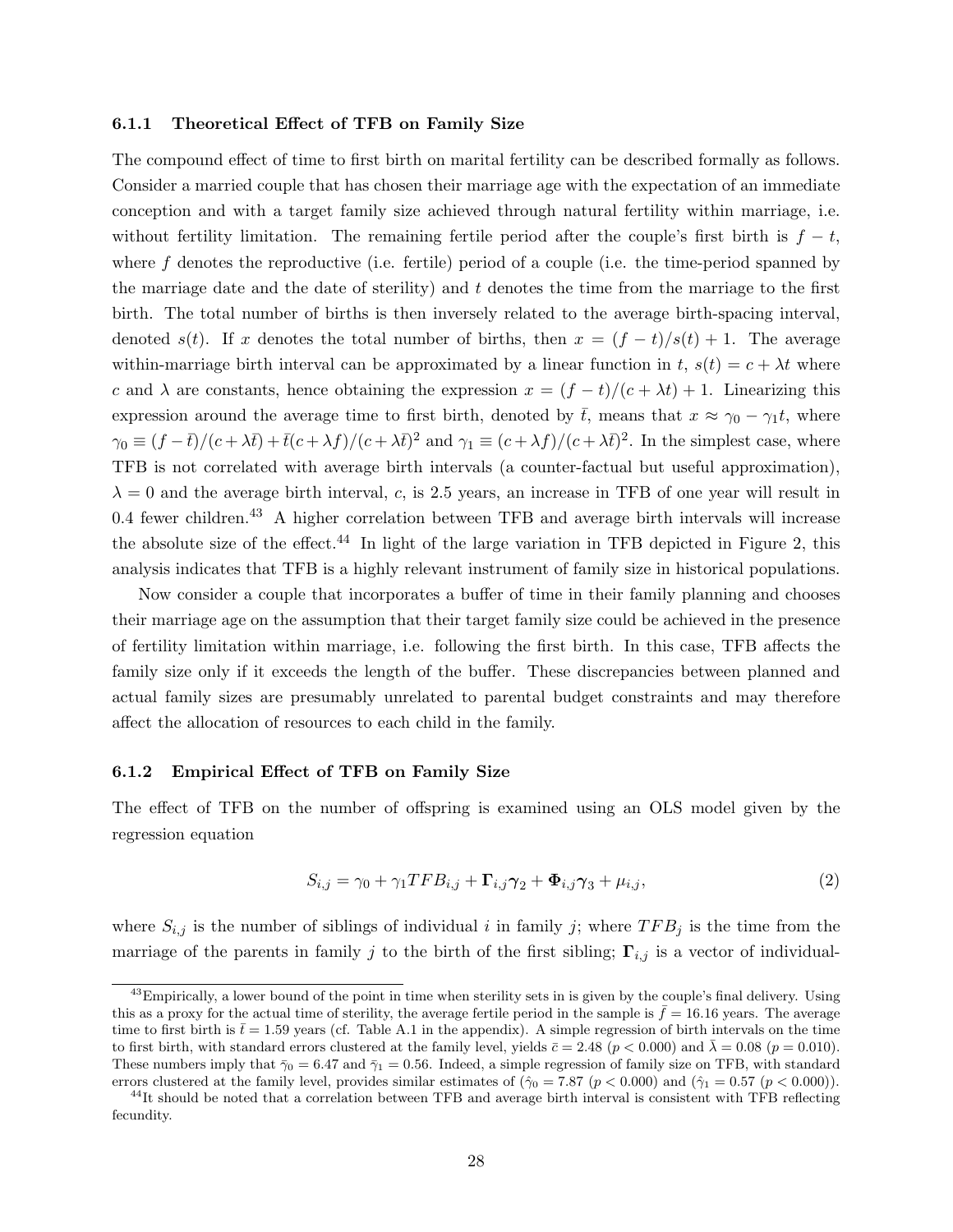<span id="page-30-0"></span>level control variables for individual *i* in family *j*;  $\Phi_j$  is a vector of family and parish level control variables for family *j*; and  $\mu_{i,j}$  is an error term for individual *i* correlated within family *j*.

The estimates of the effect of TFB on the number of offspring are presented in Table [5,](#page-31-0) accounting for the marriage age, the marriage year, parental occupational skills and literacy, paternal wealth, family location, and offspring gender and birth order. Consistent with the proposed the-oretical effect of TFB on family size, Table [5](#page-31-0) establishes a highly statistically significant negative association between parental TFB and the number of offspring.

In particular, column 1 establishes in the sample with known literacy information, i.e., the sample underlying columns 1–3 of Table [2,](#page-20-0) that an additional year of time to first birth decreases, on average, the final family size by 0.45 surviving children. Likewise, column 2 establishes in the sample with known occupational skills information, i.e. the sample underlying columns 4–6 of Table [2,](#page-20-0) that an additional year of time to first birth decreases, on average, the final family size by 0.49 surviving children. Similarly, column 3 establishes in the sample with known occupational wealth information, i.e. the sample underlying columns 7–9 of Table [2,](#page-20-0) that an additional year of time to first birth decreases, on average, the final family size by 0.52 surviving children. Finally, column 4 establishes in the sample with either known literacy, known occupational skills or known occupational wealth information, i.e. the combined sample of column 1–9 of Table [2,](#page-20-0) that an additional year to first birth decreases, on average, the final family size by 0.47 surviving children. It follows that a one-year increase in TFB reduces the number of surviving offspring by close to half a child, depending on the sample used.

Slightly less than half of the variation in family size is explained by TFB and the covariates. The covariates have virtually the same partial effects regardless of the sample used. The fact that low-wealth fathers have relatively many children is consistent with evidence showing that the poor were outcompeting the rich in terms of number of births after 1700 [\(Boberg-Fazlic et al., 2011\)](#page-39-4). In addition, the estimates establish that literate fathers father relatively many offspring.

#### 6.2 Econometric Specification

Under the assumption of conditional exogeneity of TFB and in light of the established effect of TFB on family size in historical England, we now estimate the effect of family size on the human capital attainments of offspring using 2SLS model with the number of siblings instrumented by the parental TFB given by Equation [2.](#page-29-0) The second stage of the 2SLS model is given by the regression equation

$$
H_{i,j} = \delta_0 + \delta_1 \hat{S}_j + \Gamma_{i,j} \delta_2 + \Phi_j \delta_3 + \nu_{i,j},
$$
\n(3)

where  $H_{i,j}$  is the measure of human capital (i.e., literacy, occupational skills, or occupational wealth) of individual *i* in family *j*;  $S_{i,j}$  is the predicted number of siblings of individual *i* in family *j* resulting from the estimation of equation [2;](#page-29-0)  $\Gamma_{i,j}$  is a vector of individual-level control variables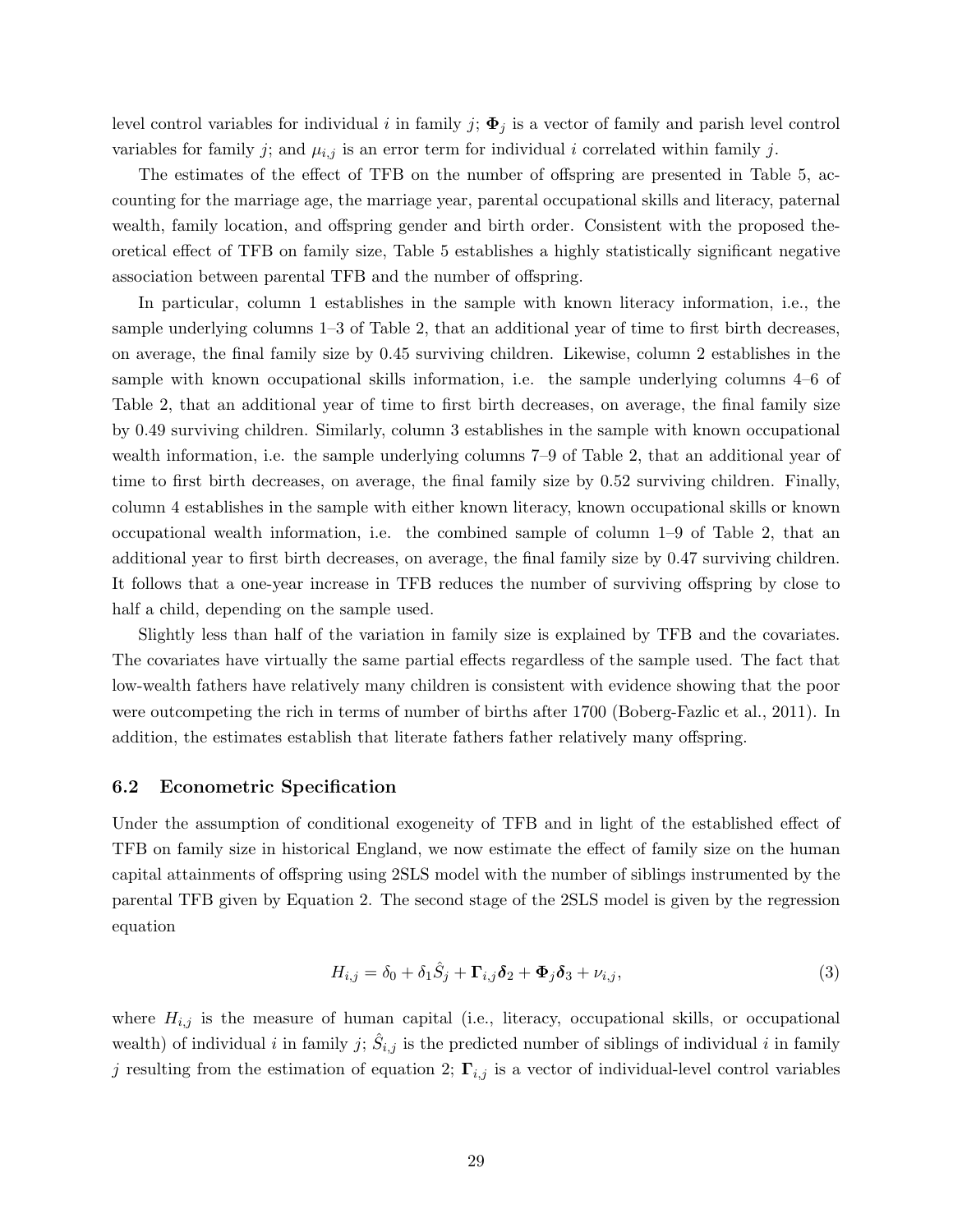<span id="page-31-0"></span>

|                       |                    |                  | Number of Surviving Siblings<br>$($ > 5 Years) |                 |
|-----------------------|--------------------|------------------|------------------------------------------------|-----------------|
|                       | Literacy<br>Sample | Skills<br>Sample | Wealth<br>Sample                               | Total<br>Sample |
|                       | (1)                | (2)              | (3)                                            | (4)             |
| Years to First Birth  | $-.450***$         | $-.485***$       | $-.520***$                                     | $-.467***$      |
|                       | (.056)             | (.065)           | (.064)                                         | (.051)          |
| Male                  | .009               | .106             | .122                                           | .069            |
|                       | (.107)             | (.340)           | (.282)                                         | (.107)          |
| Poor Father           | .365               | $.675**$         | $.724**$                                       | $.450*$         |
|                       | (.281)             | (.330)           | (.316)                                         | (.259)          |
| Non-Sunday Baptism    | $-.092$            | $-.211$          | $-.225$                                        | $-.148$         |
|                       | (.139)             | (.184)           | (.177)                                         | (.128)          |
| Skilled Father        | $-.260$            | $-.168$          | $-.124$                                        | $-.187$         |
|                       | (.309)             | (.314)           | (.302)                                         | (.288)          |
| Literate Father       | $.703**$           | $.794**$         | $.717**$                                       | $.672**$        |
|                       | (.279)             | (.308)           | (.299)                                         | (.275)          |
| Literate Mother       | $-.172$            | $-.229$          | $-.224$                                        | $-.103$         |
|                       | (.288)             | (.345)           | (.336)                                         | (.281)          |
| Agricultural Location | .347               | .433             | .413                                           | .291            |
|                       | (.277)             | (.307)           | (.305)                                         | (.261)          |
| Industrial Location   | .263               | .413             | .325                                           | .157            |
|                       | (.280)             | (.383)           | (.378)                                         | (.267)          |
| Retail Location       | $-.528*$           | $-.381$          | $-.512**$                                      | $-.510**$       |
|                       | (.301)             | (.261)           | (.256)                                         | (.222)          |
| Skilled Mother        | $3.269*$           | $4.092**$        | $3.935**$                                      | $3.075*$        |
|                       | (1.706)            | (1.714)          | (1.613)                                        | (1.608)         |
| $R^2$                 | .458               | .489             | .495                                           | .456            |
| N. of Observations    | 1,248              | 652              | 686                                            | 1,517           |
| N. of Families        | 571                | 453              | 468                                            | 729             |

Table 5: The Effect of TFB on the Number of Siblings

This table presents the results of a series of OLS regression analyses of the number of surviving siblings on the time to first birth (TFB) in the family. All regressions account for parental marriage year, maternal marriage age, and dummies indicating unknown information. The coefficient on a constant term is omitted from the table. Standard errors clustered on the family level are reported in parentheses. \*\*\* Significant at the 1 percent level. \*\* Significant at the 5 percent level. \* Significant at the 10 percent level.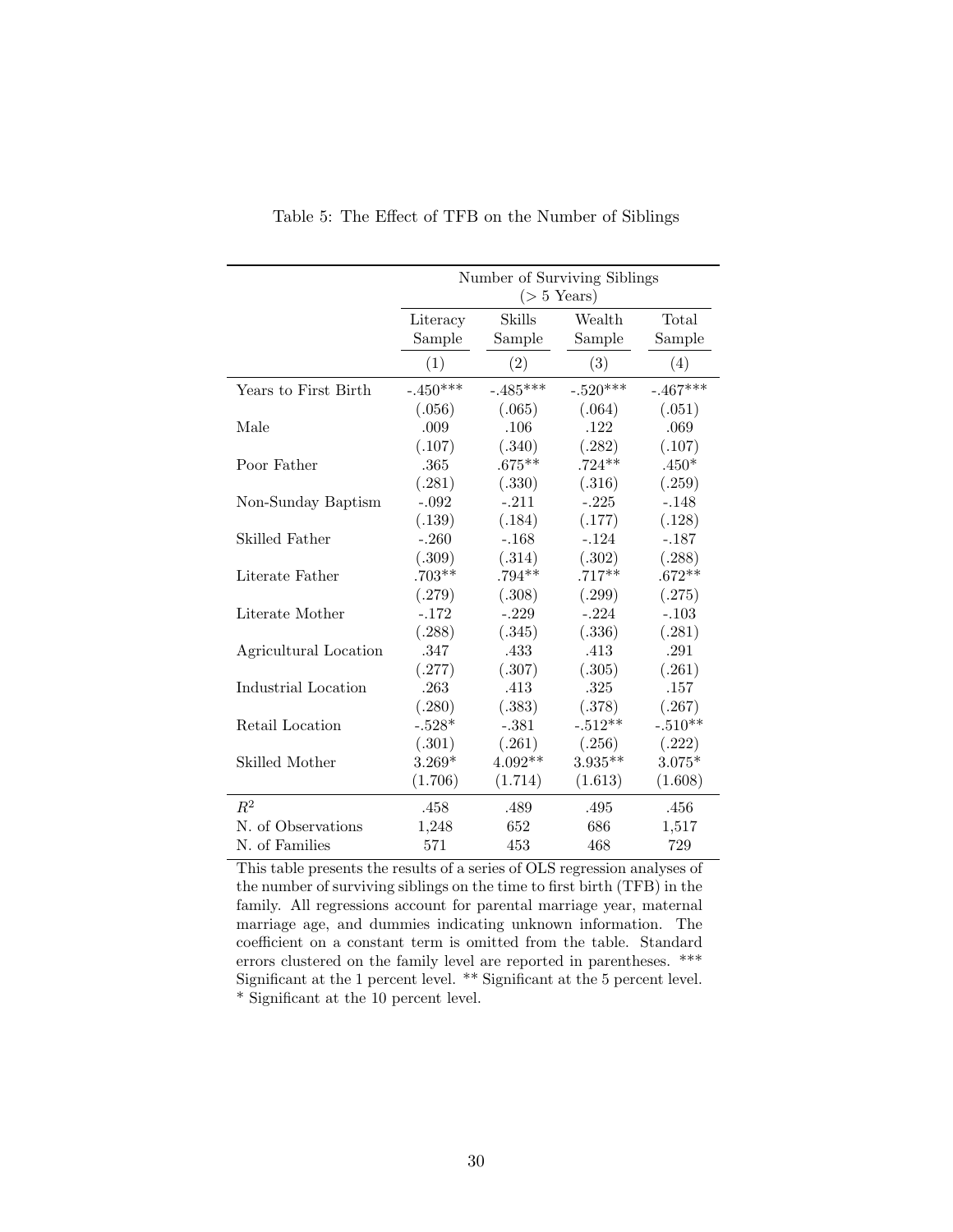<span id="page-32-0"></span>for individual *i* in family *j*;  $\Phi_j$  is a vector of family and parish level control variables for family *j*; and  $\nu_{i,j}$  is an error term for individual *i* correlated within family *j*.

## 6.3 Results

Table [6](#page-33-0) presents the estimates from the 2SLS estimates of the effect of the number of siblings, instrumented by TFB, on human capital achievements, accounting for parental marriage age and year, parental occupational skills and literacy, paternal wealth, family location, and offspring gender and birth order. Consistent with the notion that the influence of parental TFB (and by extension parental fecundity) on offspring human capital operates via a child quantity-quality trade-off, Table [6](#page-33-0) establishes a highly statistically significant negative association between the number of siblings, as instrumented by TFB, and human capital achievement, regardless of the human capital measure used and conditional on a range of control variables. In particular, TFB is a strong instrument for the number of siblings, i.e., the Wald *F*-test statistics, based on the Kleibergen-Paap *rk* statistic [\(Kleibergen and Paap, 2006\)](#page-41-13), is always above 53, well above the rule-of-thumb-value of 10 [\(Baum](#page-38-12) [et al., 2007\)](#page-38-12).

Focusing first on literacy as the outcome variable, column 1 establishes that the number of surviving siblings has a highly statistically significant and causal negative effect on the probability of becoming literate, controlling for a range of potentially confounding variables such as gender, paternal wealth, and parish type fixed effects. Furthermore, column 2 establishes that the results are robust to accounting for paternal as well as maternal skills. In particular, the coefficient of interest remains stable and highly statistically significant. In addition, column 3 establishes that the effect of surviving siblings on offspring literacy remains highly significant and stable while accounting for paternal literacy. The coefficient estimate implies that an additional sibling decreases the probability of achieving literacy by 7.1 percentage points.

Turning to occupational skills as the outcome variable, column 4 establishes that the number of surviving siblings has a highly statistically significant and causal negative effect on the probability of achieving a skilled occupation, controlling for a range of potentially confounding variables such as gender, paternal wealth, and parish type fixed effect. Furthermore, column 5 establishes that the results are robust to accounting for paternal as well as maternal skills. In particular, the coefficient of interest remains stable and highly statistically significant. In addition, column 6 establishes that the effect of surviving siblings on occupational skills remains highly significant and stable while accounting for paternal literacy. The coefficient estimate implies that an additional sibling decrease the probability of achieving a skilled occupation by 7.9 percentage points.

Turning to occupational wealth as the outcome variable, column 6 establishes that the number of surviving siblings has a causal negative effect on occupational wealth, controlling for a range of potentially confounding variables such as gender, paternal wealth, and parish type fixed effect. Furthermore, column 7 establishes that the results are robust to accounting for paternal as well as maternal skills. In particular, the coefficient of interest remains stable and becomes statistically highly significant. In addition, column 9 establishes that the the effect of surviving siblings on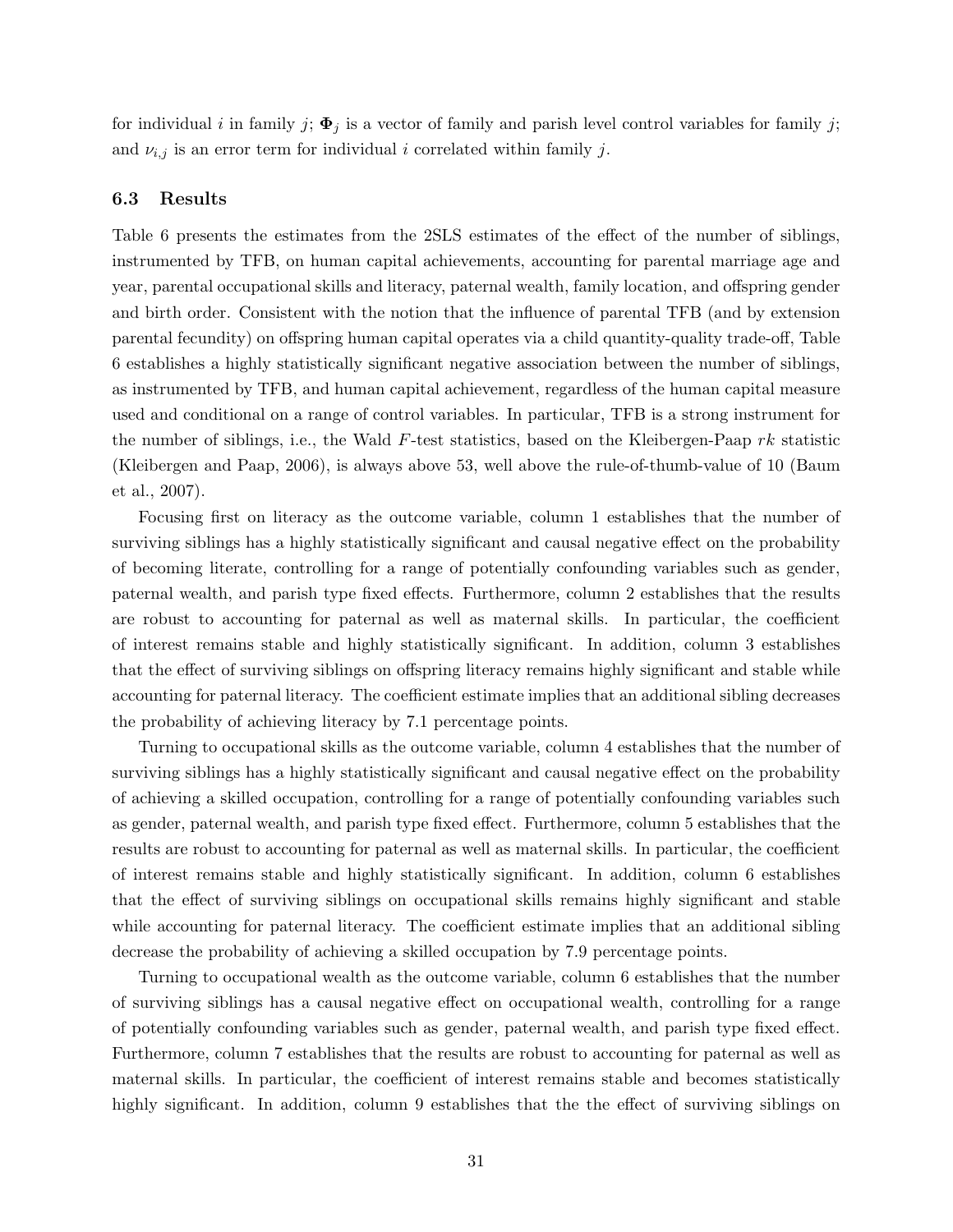|                                     | Literacy          |            |                   | Skilled<br>Occupation |            | Occupational<br>Wealth |                   |            |            |
|-------------------------------------|-------------------|------------|-------------------|-----------------------|------------|------------------------|-------------------|------------|------------|
|                                     | $\left( 1\right)$ | (2)        | $\left( 3\right)$ | (4)                   | (5)        | (6)                    | $\left( 7\right)$ | (8)        | (9)        |
| Surviving Siblings ( $> 5$ Years)   | $-.067**$         | $-.068***$ | $-.071***$        | $-.084***$            | $-.082***$ | $-.079***$             | $-.230***$        | $-.237***$ | $-.217***$ |
|                                     | (.026)            | (.026)     | (.025)            | (.031)                | (.029)     | (.028)                 | 0.085)            | (.083)     | (.081)     |
| Baseline Controls                   | $_{\rm Yes}$      | Yes        | Yes               | Yes                   | Yes        | Yes                    | Yes               | Yes        | Yes        |
| Parental Skills                     | No                | Yes        | Yes               | No                    | Yes        | Yes                    | N <sub>o</sub>    | Yes        | Yes        |
| Parental Literacy                   | No                | No         | Yes               | No                    | No         | Yes                    | N <sub>o</sub>    | No         | Yes        |
| $R^2$                               | .082              | .096       | .158              | .159                  | .224       | .243                   | .207              | .244       | .285       |
| $F$ (Kleibergen-Paap)               | 68.8              | 67.7       | 64.6              | 57.8                  | 53.4       | 56.4                   | 65.5              | 62.4       | 66.6       |
| Anderson-Rubin $F$ stat. $p$ -value | .010              | .011       | .004              | .004                  | .003       | .003                   | .005              | .003       | .006       |
| $\mu$ Endogeneity test p-value      | .009              | .011       | .011              | .008                  | .008       | .009                   | .005              | .005       | .011       |
| N. of Observations                  | 1,248             | 1.248      | 1.248             | 652                   | 652        | 652                    | 686               | 686        | 686        |
| N. of Families                      | 571               | 571        | 571               | 453                   | 453        | 453                    | 468               | 468        | 468        |

## <span id="page-33-0"></span>Table 6: Instrumental Variables Regressions: The Effect of the Number of Siblings on Human Capital

This table presents the results of <sup>a</sup> series of 2SLS regression analyses of measures of human capital achievements on the number of surviving siblings in the family, instrumented by the time to first birth (TFB). All regressions account for parental marriage year, maternal marriage age, and dummies indicating unknown information. The coefficient on a constant term is omitted from the table. Standard errors clustered on the family level are reported in parentheses. \*\*\* Significant at the <sup>1</sup> percent level. \*\* Significant at the 5 percent level. \* Significant at the 10 percent level.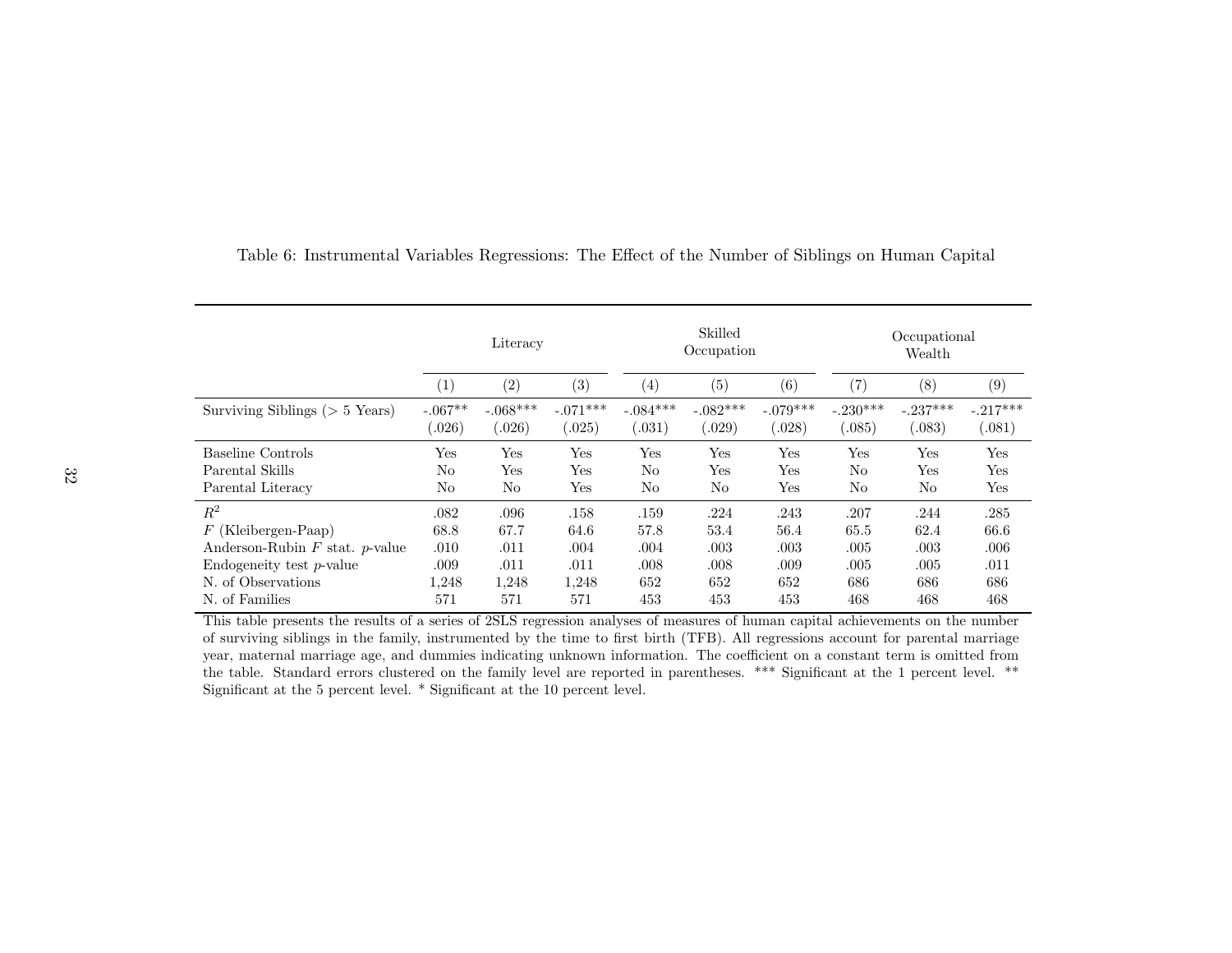literacy remains highly significant and stable while accounting for paternal literacy. The coefficient estimate implies that an additional sibling decrease the probability of achieving a high-wealth occupation by 21.7 percentage points.

To gauge the robustness of our results we perform three main robustness checks, dealing with the occurrence of long TFB, the potential hereditary element of fecundity and the occurrence of long intervals between births.

#### 6.3.1 Accounting for Potential Measurement Errors Related to Long TFB

Analogous to Section [5.4.1,](#page-26-0) the 2SLS analysis is repeated accounting for long TFBs in two ways. Again, we use a Winzorised version of the instrument, whereby any TFB exceeding three years, falling outside of the  $90<sup>th</sup>$  percentile, is reset to three years. The results of the Winsorized regressions (Table [7,](#page-35-0) columns 1, 4 and 7) yield larger estimates (in absolute values) for the literacy and skills outcomes, and a smaller estimate (in absolute values) for the wealth outcome, compared to the baseline 2SLS specification (Table [7\)](#page-35-0). The coefficients also remain highly significant. These results verify that the main findings are not driven by TFB falling outside of the 90<sup>th</sup> percentile of the distribution. Furthermore, the same conclusion is reached when excluding families with parental TFB greater than 3 years from the analysis altogether (Table [7,](#page-35-0) columns 2, 5 and 8).

#### 6.3.2 Accounting for the Heritability of Fecundity

Analogous to Section [5.4.2,](#page-26-1) we control for TFB of offspring, accounting for variations in the hereditary components of fecundity. As above, the study includes dummy variables indicating if the individual's own TFB is below 40 weeks; between 40 weeks and 1 year; between 1 and 2 years; between 2 and 3 years; or 3 years and above. The background variable is unknown TFB. Table [4,](#page-25-0) columns 3, 6 and 8 establish that the baseline 2SLS results (Table [7\)](#page-35-0) are robust to accounting for the potential channel operating through the heritability of fecundity. As previously, these regressions also establish that the offspring's own TFB are not correlated with their human capital outcome, mirroring the conclusions from Table [1.](#page-17-0)

## 6.3.3 Accounting for Potential Unobserved Children Related to a Long TFB

To address the possibility that long TFBs could reflect unobserved offspring, the study performs an analysis in which an extra child has been imputed wherever TFB exceeds a period of three years combined with the Winsorized TFB. This robustness check still results in highly significant estimates (Table [7,](#page-35-0) columns 4, 9, and 14), indicating that the analysis is robust to accounting for the possibility of unobserved children.

### 6.3.4 Accounting for Potential Measurement Errors Related to Long Birth Spacings

By confining the sample to couples who have completed their marriage (i.e. both spouses survive in marriage until the wife turns 50) we automatically exclude the possibility of permanent migration.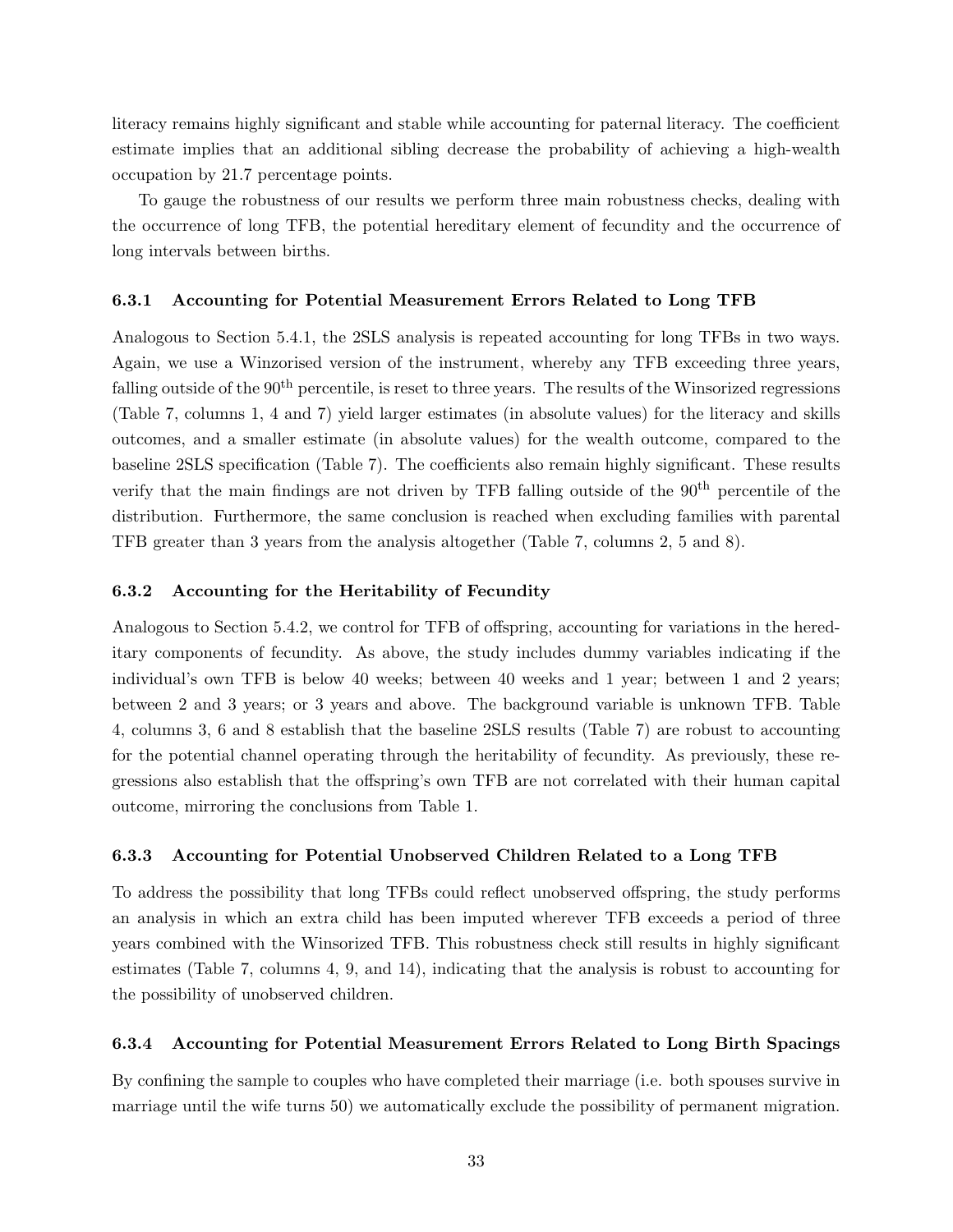| Table 7: Robustness to alternative IV specifications |  |  |
|------------------------------------------------------|--|--|
|------------------------------------------------------|--|--|

<span id="page-35-0"></span>

|                                                                                                                                        |                      |                           | Literacy                                       |                                                               |                                               |                      |                                 | Skilled Occupation                             |                                                               |                                               |                     |                                 | Occupational Wealth                            |                                                               |                                               |
|----------------------------------------------------------------------------------------------------------------------------------------|----------------------|---------------------------|------------------------------------------------|---------------------------------------------------------------|-----------------------------------------------|----------------------|---------------------------------|------------------------------------------------|---------------------------------------------------------------|-----------------------------------------------|---------------------|---------------------------------|------------------------------------------------|---------------------------------------------------------------|-----------------------------------------------|
|                                                                                                                                        | Winsor-<br>ized      | No<br>Long<br><b>TFBs</b> | $Con-$<br>trolling<br>for<br>Own<br><b>TFB</b> | Winsor-<br>ized<br><b>TFB</b><br>and Im-<br>puted<br>Siblings | Imputed<br>Siblings<br>$(All$ In-<br>tervals) | Winsor-<br>ized      | $\rm No$<br>Long<br><b>TFBs</b> | $Con-$<br>trolling<br>for<br>Own<br><b>TFB</b> | Winsor-<br>ized<br><b>TFB</b><br>and Im-<br>puted<br>Siblings | Imputed<br>Siblings<br>$(All$ In-<br>tervals) | Winsor-<br>ized     | $\rm No$<br>Long<br><b>TFBs</b> | $Con-$<br>trolling<br>for<br>Own<br><b>TFB</b> | Winsor-<br>ized<br><b>TFB</b><br>and Im-<br>puted<br>Siblings | Imputed<br>Siblings<br>$(All$ In-<br>tervals) |
|                                                                                                                                        | (1)                  | (2)                       | (3)                                            | (4)                                                           | (5)                                           | (6)                  | (7)                             | (8)                                            | (9)                                                           | (10)                                          | (11)                | (12)                            | (13)                                           | (14)                                                          | (15)                                          |
| Surviving Siblings ( $> 5$ Years)<br><b>Surviving Siblings</b><br>(With Imputed Siblings, First Interval)<br><b>Surviving Siblings</b> | $-.104***$<br>(.036) | $-.152**$<br>(.072)       | $-.073***$<br>(.025)                           | $-.195**$<br>(.084)                                           | $-.073***$                                    | $-.116***$<br>(.039) | $-.247**$<br>(.109)             | $-.078***$<br>(.028)                           | $-194**$<br>(.078)                                            | $-.086***$                                    | $-123***$<br>(.046) | $-.210*$<br>(.110)              | $-.104***$<br>(.034)                           | $-.200**$<br>(.084)                                           | $-.104***$                                    |
| (With Imputed Siblings, Any Interval)<br>Years to First Birth (Winsorized)                                                             |                      |                           |                                                |                                                               | (.026)                                        |                      |                                 |                                                |                                                               | (.033)                                        |                     |                                 |                                                |                                                               | (.036)                                        |
| TFB of Individual $< 40$ Weeks                                                                                                         |                      |                           | .016<br>(.039)                                 |                                                               |                                               |                      |                                 | .004<br>(.046)                                 |                                                               |                                               |                     |                                 | $-.115*$<br>(.059)                             |                                                               |                                               |
| TFB of Individual $\geq 40$ Weeks and $< 1$ Year                                                                                       |                      |                           | .010<br>(.044)                                 |                                                               |                                               |                      |                                 | $-.050$<br>(.052)                              |                                                               |                                               |                     |                                 | $-.073$<br>(.066)                              |                                                               |                                               |
| TFB of Individual $\geq 1$ Year and $\lt 2$ Years                                                                                      |                      |                           | $-.036$<br>(.041)                              |                                                               |                                               |                      |                                 | .006<br>(.046)                                 |                                                               |                                               |                     |                                 | $-.025$<br>(.062)                              |                                                               |                                               |
| TFB of Individual $> 2$ Years and $<$ 3 Years                                                                                          |                      |                           | .098<br>(.065)                                 |                                                               |                                               |                      |                                 | $-.034$<br>(.077)                              |                                                               |                                               |                     |                                 | $-.101$<br>(.083)                              |                                                               |                                               |
| TFB of Individual $\geq 3$ Years                                                                                                       |                      |                           | .071<br>(.065)                                 |                                                               |                                               |                      |                                 | $-.025$<br>(.069)                              |                                                               |                                               |                     |                                 | .027<br>(.098)                                 |                                                               |                                               |
| <b>Baseline Controls</b>                                                                                                               | Yes                  | Yes                       | Yes                                            | Yes                                                           | Yes                                           | Yes                  | Yes                             | Yes                                            | Yes                                                           | Yes                                           | Yes                 | Yes                             | Yes                                            | Yes                                                           | Yes                                           |
| Parental Skills<br>Parental Literacy                                                                                                   | Yes<br>Yes           | Yes<br>Yes                | Yes<br>Yes                                     | Yes<br>Yes                                                    | Yes<br>Yes                                    | Yes<br>Yes           | Yes<br>Yes                      | Yes<br>Yes                                     | Yes<br>Yes                                                    | Yes<br>Yes                                    | Yes<br>Yes          | Yes<br>Yes                      | Yes<br>Yes                                     | Yes<br>Yes                                                    | Yes<br>Yes                                    |
| $R^2$                                                                                                                                  | .081                 | $-.099$                   | .158                                           | $-285$                                                        | .150                                          | .141                 | $-.530$                         | .248                                           | $-.198$                                                       | .205                                          | .255                | .032                            | .291                                           | .068                                                          | .267                                          |
| $F$ (Kleibergen-Paap)                                                                                                                  | 30.0                 | 11.8                      | 62.0                                           | 8.7                                                           | 44.0                                          | 28.4                 | 6.9                             | 58.4                                           | 10.3                                                          | 32.1                                          | 34.3                | 8.8                             | 69.7                                           | 13.1                                                          | 40.7                                          |
| Anderson-Rubin $F$ stat. $p$ -value                                                                                                    | .002                 | .010                      | .004                                           | .002                                                          | .004                                          | .001                 | .001                            | .003                                           | .001                                                          | .003                                          | .006                | .021                            | .001                                           | .006                                                          | .002                                          |
| Endogeneity test p-value                                                                                                               | .004                 | .012                      | .010                                           | .002                                                          | .016                                          | .002                 | .001                            | .009                                           | .001                                                          | .008                                          | .011                | .028                            | .005                                           | .008                                                          | .006                                          |
| N. of Observations                                                                                                                     | 1,248                | 1,180                     | 1,248                                          | 1,248                                                         | 1,248                                         | 652                  | 616                             | 652                                            | 652                                                           | 652                                           | 686                 | 647                             | 686                                            | 686                                                           | 686                                           |
| N. of Families                                                                                                                         | 571                  | 525                       | 571                                            | 571                                                           | 571                                           | 453                  | 422                             | 453                                            | 453                                                           | 453                                           | 468                 | 436                             | 468                                            | 468                                                           | 468                                           |

This table presents the results of <sup>a</sup> series of alternative 2SLS regression analyses of measures of human capital achievements on the number of surviving siblings in the family, instrumented by the time to first birth (TFB). In columns 1, 6, and 11, we have winsorized TFB at 3 years. In columns 2, 7, and 12, we exclude observations for families with a TFB longer than three years. In columns 3, 8, and 13, we control for the individual's own TFB (in the family that he or she starts) by including dummies for intervals of their own TFB as well as a dummy for unknown own TFB. In column 4, 9, and 14, we impute an extra sibling for those families in which TFB exceeds 3 years. In columns 5, 10, and 15, we impute an extra sibling for each birth interval above 3 years. All regressions account for parental marriage year, maternal marriage age, and dummies indicating unknown information. The coefficient on a constant term is omitted from the table. Standard errors clustered on the family level are reported in parentheses. \*\*\* Significant at the <sup>1</sup> percent level. \*\* Significant at the 5 percent level. \* Significant at the 10 percent level.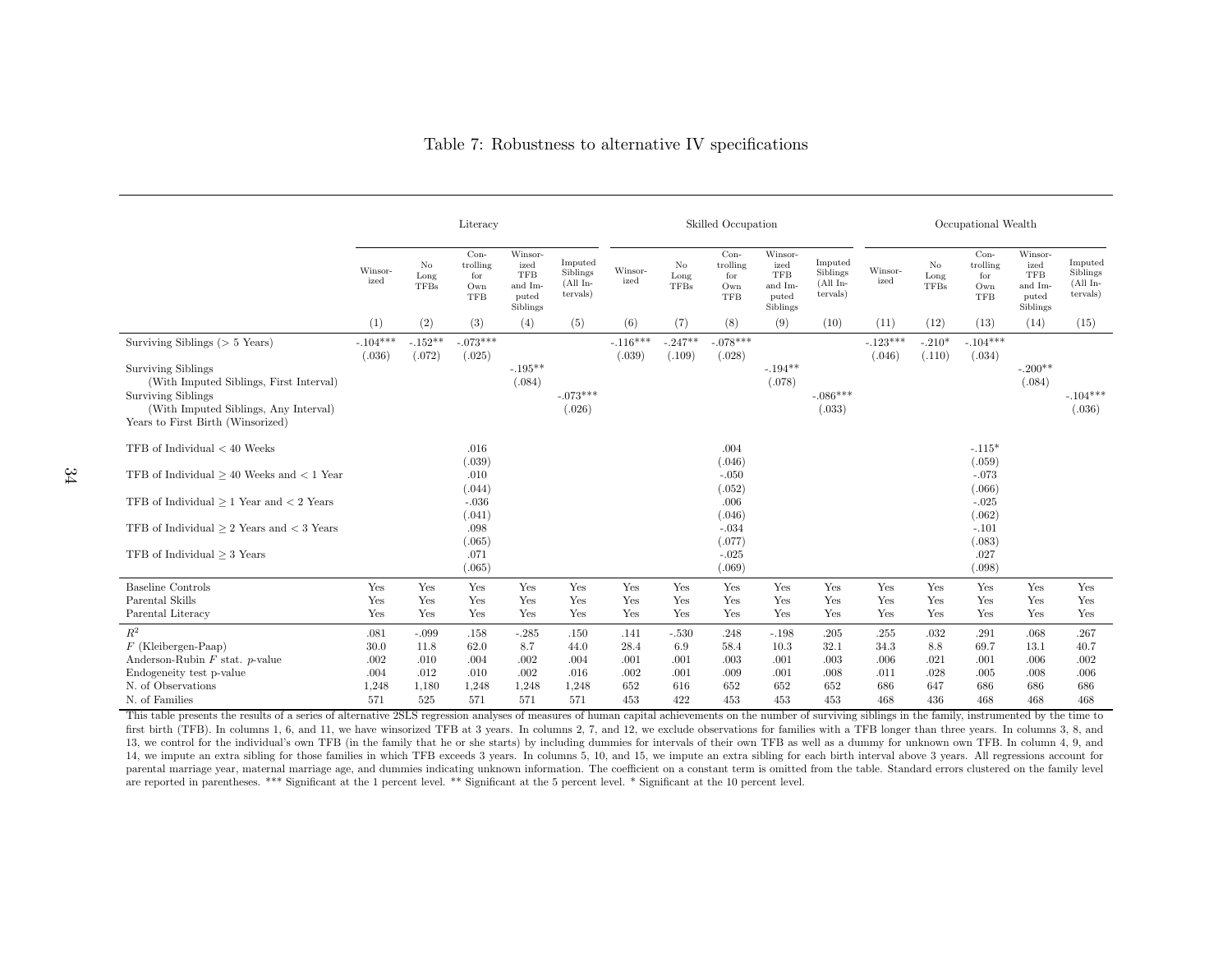<span id="page-36-0"></span>For that reason we steer clear of births occurring in parishes to which migrating parents moved but where we cannot observe them (see the discussion above). Nevertheless, it was not unusual for a married couple to migrate to an unobserved parish temporarily [\(Souden, 1984\)](#page-42-10). Being away for more than a couple of years, it is not unlikely that the couple would conceive (and thus baptise) a child in their interim location. Such incidences would appear in the data in the form of an extended birth-spacing interval, and the resulting child would remain unobserved. To address this issue we impute an extra sibling for all the birth-spacing intervals exceeding three years, artificially increasing the average family size by 1.3 children. The revised estimates are reported in Table [7,](#page-35-0) columns 5, 10, and 15. The estimated effects are largely unchanged and remain significant.

## 6.3.5 Alternative Estimation Methods

Lastly, we also performed a Heckit IV analysis (Table A[.20](#page-63-0) in the appendix), finding again no indications that our results are driven by issues of sample selection.

## 7 Conclusion and Discussion

This research explores the effects of parental reproductive capacity on offspring human capital formation in pre-industrial England. Exploiting a vast genealogy of individuals living between the 17th and the 19th centuries, the study proposes and tests the hypothesis that lower parental reproductive capacity positively affects the socioeconomic achievements of the family offspring. Using the time interval between the date of the parent's marriage and the date of their first birth as a measure of their reproductive capacity, and hence as a novel source of unplanned, exogenous variation in family size, the research establishes that children of parents with lower fecundity were more likely to become literate and employed in skilled and high-wealth professions. Furthermore, the analysis establishes that the effect was weaker for the socioeconomic elite, who could potentially offset the cost of additional children by raising total investment in offspring human capital.

The analysis shows also that the parents' capacity to reproduce was positively associated with their number of surviving offspring. In combination with the finding that reproductive capacity was negatively associated with the offspring's human capital formation, this indicates that a trade-off between child quantity and child quality was operating in England during the industrial revolution. These findings therefore lend support to the quantity-quality trade-off hypothesis, and by extension to unified growth theory [\(Galor, 2011\)](#page-40-0).

In particular, using marital fecundity as an instrument for marital fertility in a 2SLS analysis, the study found that additional siblings significantly reduced offspring human capital. This presents a further contribution of the present study, namely the use of fecundity as a source of exogenous variation in fertility. This methodological contribution can be employed in the context of a wide range of datasets, in developing countries and historical economies alike, and is a particularly useful tool for estimating the child quantity-quality trade-off effects in the growing number of family reconstructions of historical populations that are currently becoming available.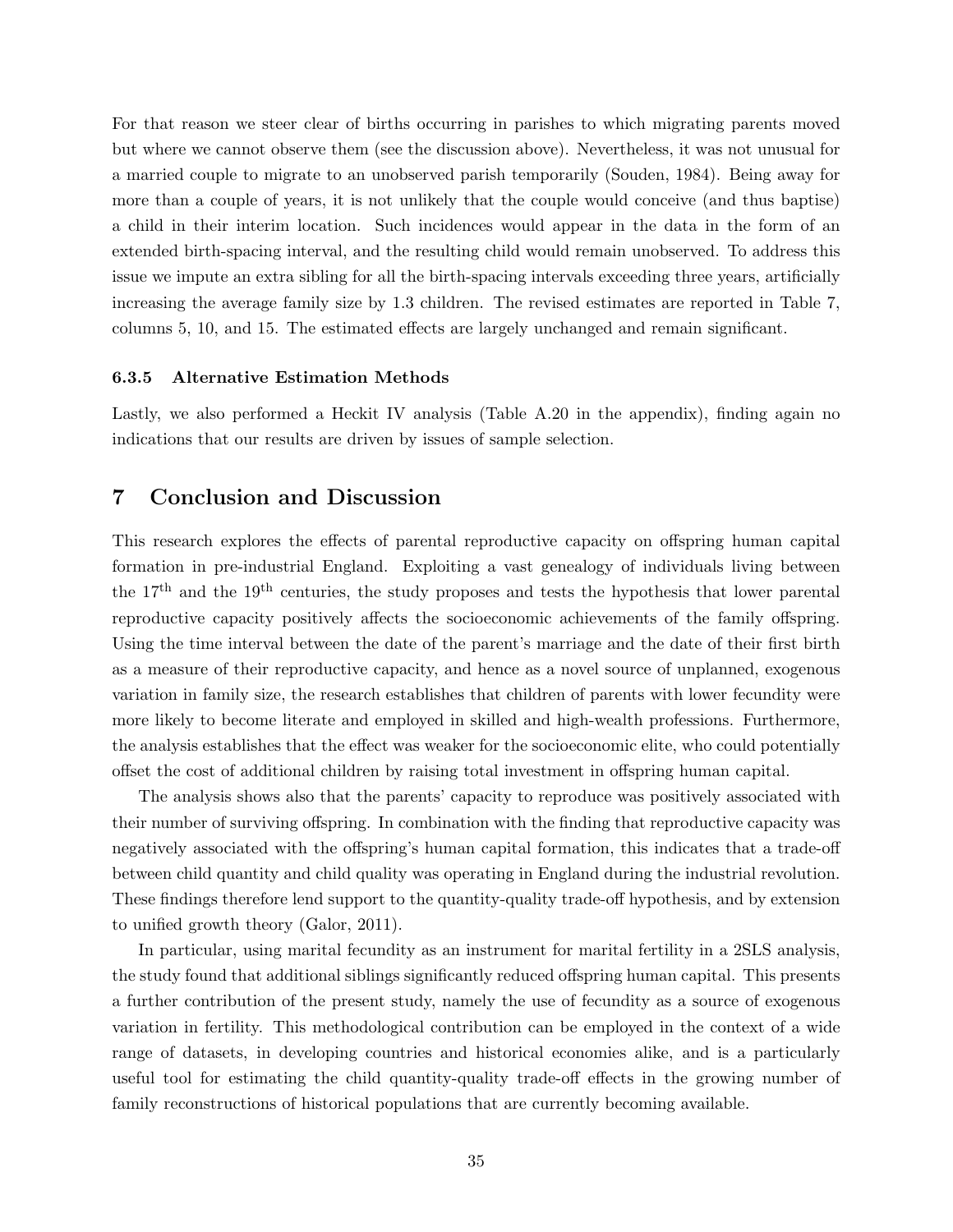<span id="page-37-0"></span>Furthermore, our results lend support to evolutionary economic growth theories which hypothesize that individuals with a bias towards low fertility improved the income potential and hence the reproductive success of their lineage, gradually increasing the representation of this growthenhancing trait in the population, contributing to the process of development and the take-off from stagnation to growth [\(Galor and Moav, 2002;](#page-40-1) [Galor and Klemp, 2016\)](#page-40-2)).

Overall, we conclude that the individually varying trait of reproductive capacity, as measured by TFB, has affected human human capital formation in the pre-modern period and may have played a central role in the transition from an era of stagnation to one of modern economic growth.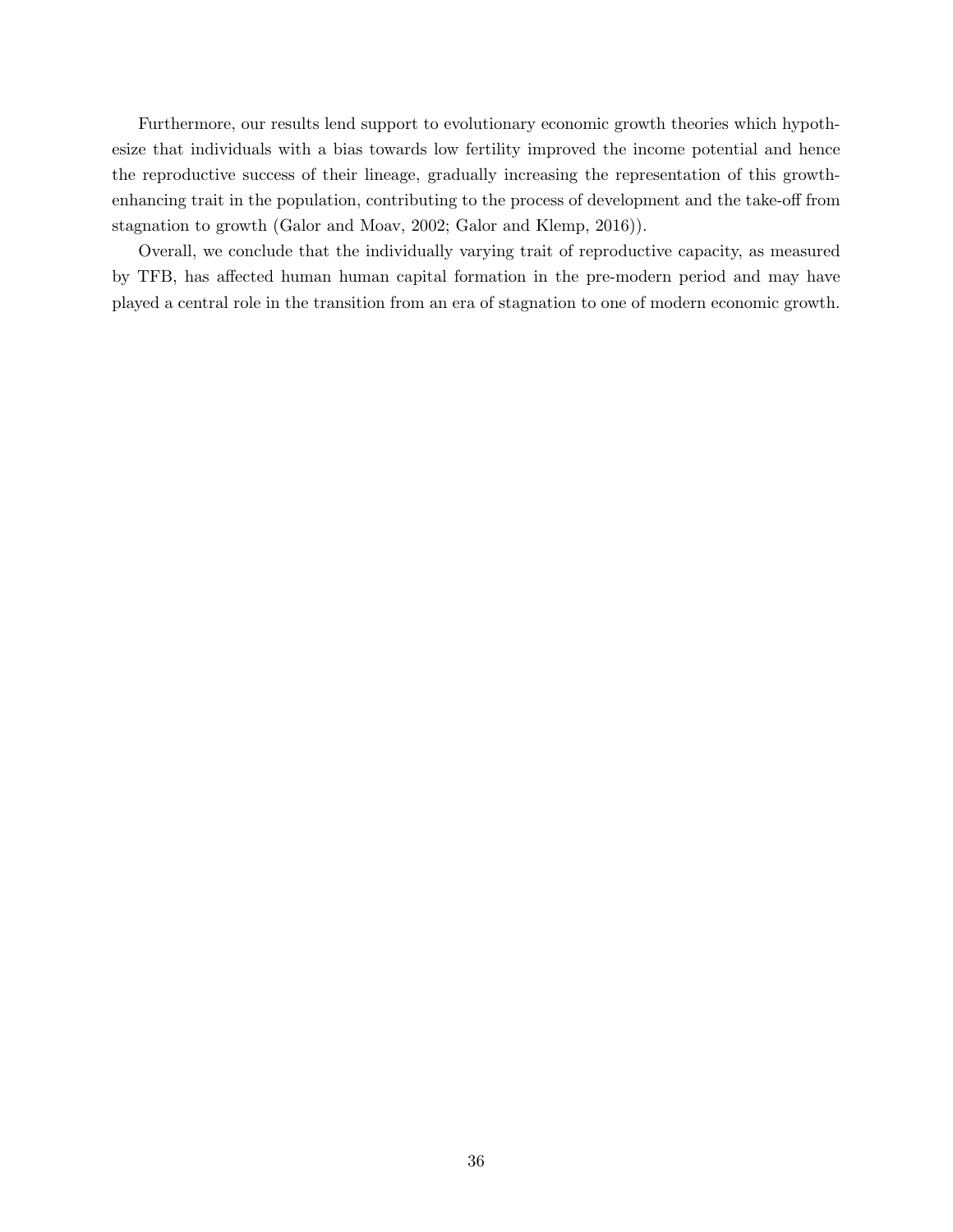## References

- <span id="page-38-5"></span>Aguero, J. M. and M. S. Marks (2008): "Motherhood and Female Labor Force Participation: Evidence from Infertility Shocks," *American Economic Review*, 98, 500–504. [3,](#page-4-0) [17](#page-18-1)
- <span id="page-38-6"></span>Aguero, J. M. and M. S. Marks (2011): "Motherhood and Female Labor Supply in the Developing World: Evidence from Infertility Shocks," *Journal of Human Resources*, 46, 800–826. [3,](#page-4-0) [17](#page-18-1)
- <span id="page-38-7"></span>ANGRIST, J. D., V. LAVY, AND A. SCHLOSSER (2010): "Multiple Experiments for the Causal Link between the Quantity and Quality of Children," *Journal of Labour Economics*, 28, 773–824. [3,](#page-4-0) [23](#page-24-0)
- <span id="page-38-10"></span>AXMON, A. AND L. HAGMAR (2005): "Time to pregnancy and pregnancy outcome," *Fertility and sterility*, 84, 966–974. [7](#page-8-0)
- <span id="page-38-11"></span>AXMON, A., L. RYLANDER, M. ALBIN, AND L. HAGMAR (2006): "Factors affecting time to pregnancy," *Human reproduction*, 21, 1279–1284. [15,](#page-16-0) [16,](#page-17-1) [17](#page-18-1)
- <span id="page-38-3"></span>BASSO, A. (2012): "Fertility transition and the quantity-quality trade-off: historical evidence from Spain," Tech. rep., Working Paper. Universidad de Alicante. [2](#page-3-0)
- <span id="page-38-8"></span>BASSO, O. AND D. D. BAIRD (2003): "Infertility and preterm delivery, birthweight, and Caesarean section: a study within the Danish National Birth Cohort," *Human Reproduction*, 18, 2478–2484. [7](#page-8-0)
- <span id="page-38-9"></span>BASSO, O. ET AL. (2005): "Subfecundity and neonatal mortality: longitudinal study within the Danish national birth cohort," *BMJ*, 330, 393–394. [7](#page-8-0)
- <span id="page-38-12"></span>Baum, C. F., M. E. Schaffer, and S. Stillman (2007): "ivreg2: Stata module for extended instrumental variables/2SLS, GMM and AC/HAC, LIML and k-class regression," http://ideas.repec.org/c/boc/bocode/s425401.html. [31](#page-32-0)
- <span id="page-38-0"></span>Becker, G. S. (1960): "An Economic Analysis of Fertility," in *Demographic and Economic Change in Developed Countries*, ed. by A. J. Coale, Princeton, NJ: Princeton University Press, 209–40. [1](#page-1-1)
- <span id="page-38-1"></span>Becker, G. S. and H. G. Lewis (1973): "On the Interaction Between the Quantity and Quality of Children," *Journal of Political Economy*, 81, 279–288. [1](#page-1-1)
- <span id="page-38-2"></span>Becker, G. S. and N. Tomes (1976): "Child Endowments and the Quantity and Quality of Children," *Journal of Political Economy*, 84, 143–162. [1](#page-1-1)
- <span id="page-38-4"></span>BECKER, S., F. CINNIRELLA, AND L. WOESSMANN (2010): "The Trade-off between Fertility and Education: Evidence from before the Demographic Transition," *Journal of Economic Growth*, 15, 177–204. [2](#page-3-0)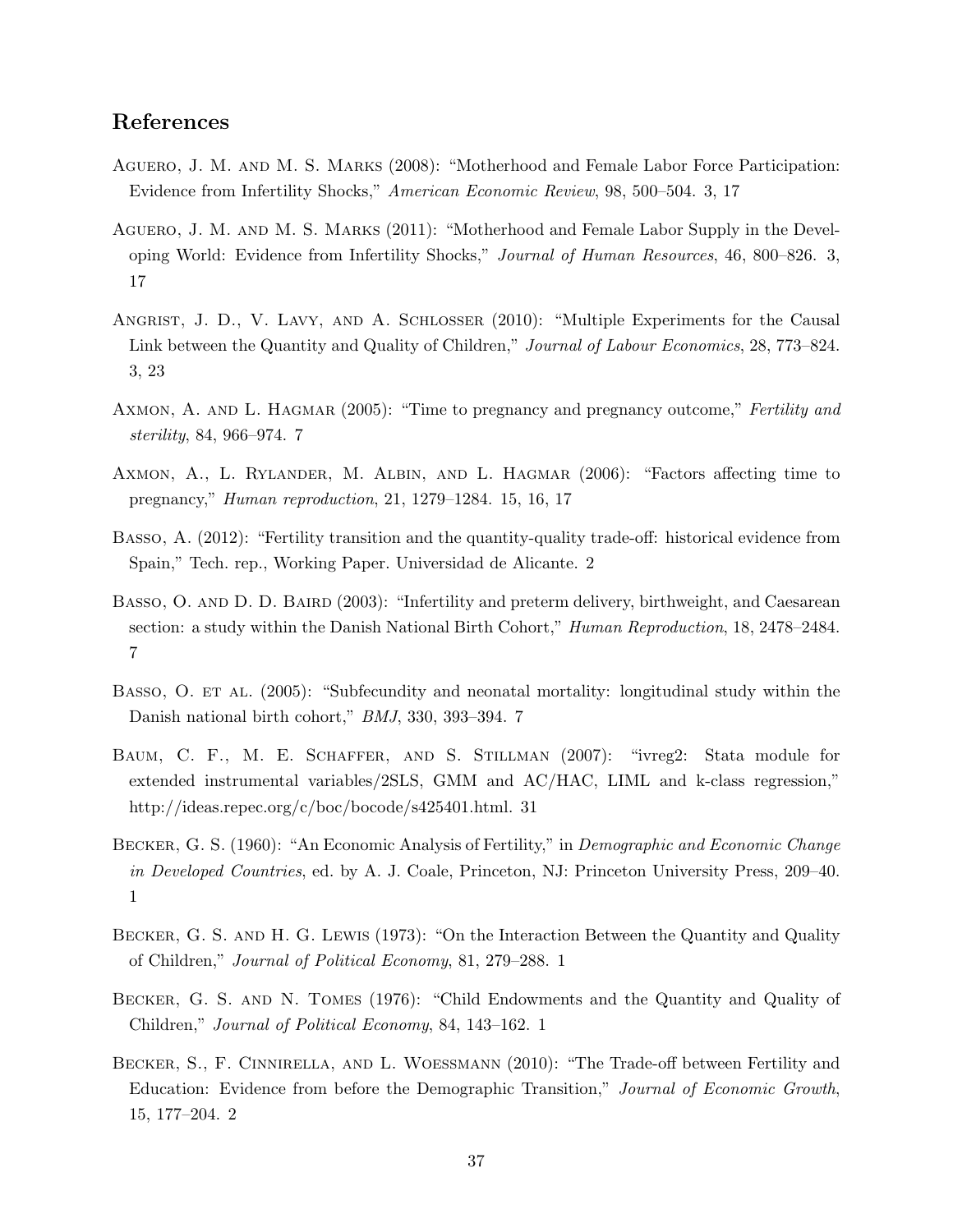- <span id="page-39-3"></span>Black, S. E., P. J. Devereux, and K. G. Salvanes (2005): "The More The Merrier? The Effect Of Family Size And Birth Order On Children's Education," *Quarterly Journal of Economics*, 2, 669–700. [3,](#page-4-0) [11,](#page-12-0) [23](#page-24-0)
- <span id="page-39-4"></span>BOBERG-FAZLIC, N. P., P. R. SHARP, AND J. WEISDORF (2011): "Survival of the Richest? Social Status, Fertility, and Social Mobility in England 1541–1824," *European Review of Economic History*, 15, 365–392. [4,](#page-5-0) [5,](#page-6-1) [29](#page-30-0)
- <span id="page-39-6"></span>Bongaarts, J. (1975): "A Method for the Estimation of Fecundability," *Demography*, 12, 645–660. [6](#page-7-1)
- BROADBERRY, S. AND B. GUPTA (2006): "The early modern great divergence: wages, prices and economic development in Europe and Asia, 1500–18001," *The Economic History Review*, 59, 2–31.
- <span id="page-39-5"></span>CINNIRELLA, F., M. P. B. KLEMP, AND J. L. WEISDORF (2013): "Malthus in the Bedroom: Birth Spacing as a Preventive Check Mechanism in Pre-Modern England," *CAGE Online Working Paper Series*. [5](#page-6-1)
- <span id="page-39-8"></span>Clark, G. and N. Cummins (2010): "Malthus to Modernity: England's First Fertility Transition, 1760–1800," *University of California Davis Manuscript*. [10](#page-11-0)
- <span id="page-39-1"></span>Clark, G. and G. Hamilton (2006): "Survival of the Richest: The Malthusian Mechanism in Pre-Industrial England," *The Journal of Economic History*, 66, 707–736. [2,](#page-3-0) [4](#page-5-0)
- <span id="page-39-11"></span>Cohn, B. A., P. M. Cirillo, M. S. Wolff, P. J. Schwingl, R. D. Cohen, R. I. Sholtz, A. Ferrara, R. E. Christianson, B. J. van den Berg, and P. K. Siiteri (2003): "DDT and DDE exposure in mothers and time to pregnancy in daughters," *The Lancet*, 361, 2205–2206. [16](#page-17-1)
- <span id="page-39-7"></span>Cooney, M. A., B. Louis, M. Germaine, W. Sun, M. M. Rice, and M. A. Klebanoff (2006): "Is conception delay a risk factor for reduced gestation or birthweight?" *Paediatric and perinatal epidemiology*, 20, 201–209. [7](#page-8-0)
- <span id="page-39-9"></span>CURTIS, K. M., D. A. SAVITZ, C. R. WEINBERG, AND T. E. ARBUCKLE  $(1999)$ : "The effect of pesticide exposure on time to pregnancy." *Epidemiology*, 10, 112–117. [16](#page-17-1)
- <span id="page-39-0"></span>DALGAARD, C.-J. AND H. STRULIK (2010): "The Physiological Foundations of the Wealth of Nations," Discussion Papers 10-05, University of Copenhagen. Department of Economics. [1](#page-1-1)
- <span id="page-39-10"></span>de Cock, J., K. Westveer, D. Heederik, E. te Velde, and R. van Kooij (1994): "Time to pregnancy and occupational exposure to pesticides in fruit growers in The Netherlands." *Occupational and environmental medicine*, 51, 693–699. [16](#page-17-1)
- <span id="page-39-2"></span>DIEBOLT, C., A.-R. MENARD, F. PERRIN, ET AL. (2016): "Behind the Fertility-Education Nexus: What Triggered the French Development Process?" Tech. rep. [2](#page-3-0)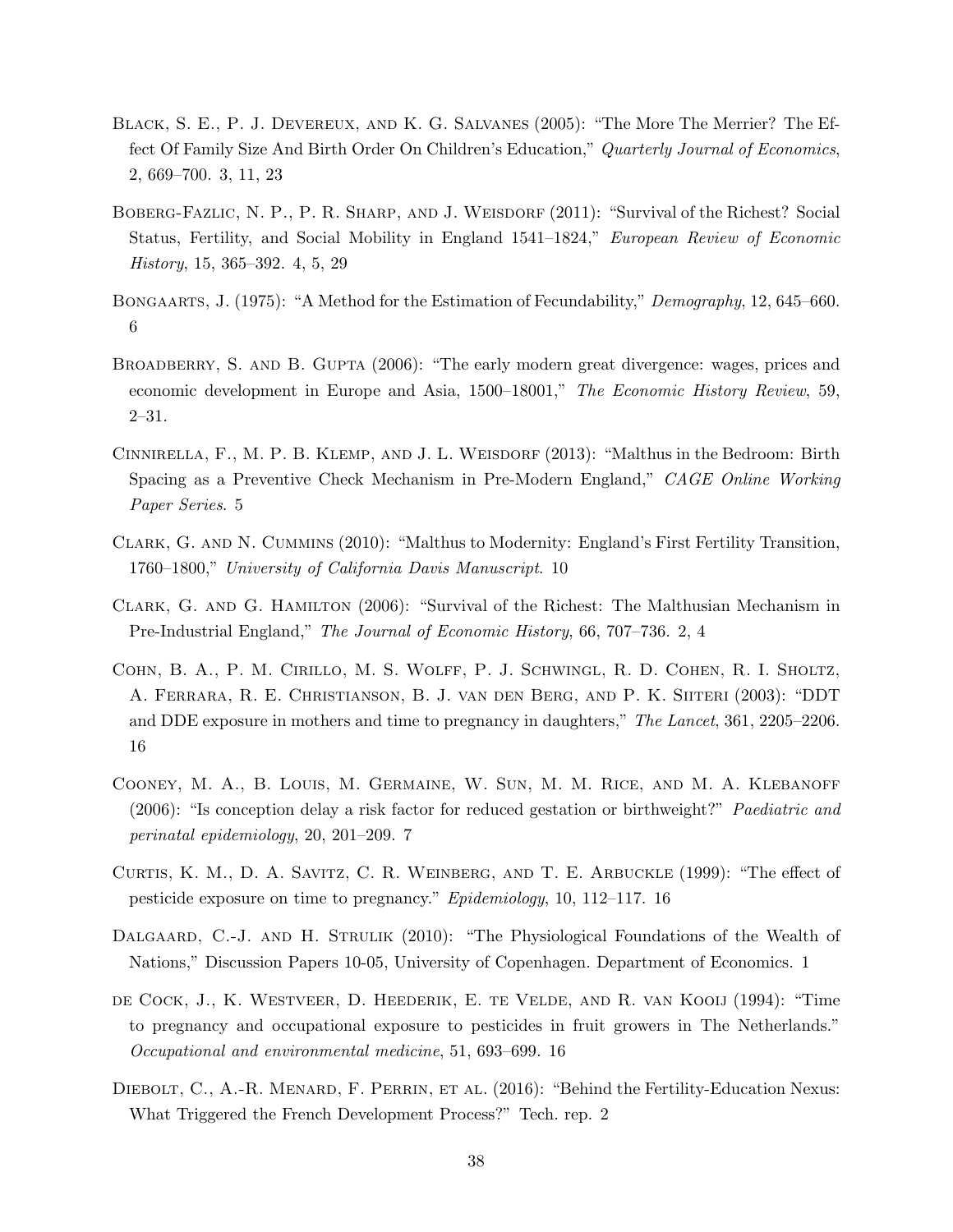- <span id="page-40-6"></span>Doepke, M. (2004): "Accounting for fertility decline during the transition to growth," *Journal of Economic growth*, 9, 347–383. [1](#page-1-1)
- <span id="page-40-13"></span>Ecochard, R. (2006): "Heterogeneity in fecundability studies: issues and modelling," *Statistical methods in medical research*, 15, 141–160. [15](#page-16-0)
- <span id="page-40-11"></span>EJRNÆS, M. AND C. C. PÖRTNER (2004): "Birth order and the intrahousehold allocation of time and education," *Review of Economics and Statistics*, 86, 1008–1019. [11,](#page-12-0) [49](#page-50-1)
- <span id="page-40-8"></span>FERNIHOUGH, A. (2011): "Human Capital and the Quantity-Quality Trade-Off during the Demographic Transition: New Evidence from Ireland," *Working Papers 201113, School of Economics, University College Dublin*. [2](#page-3-0)
- <span id="page-40-7"></span>Galor, O. (2005): "From stagnation to growth: unified growth theory," in *Handbook of economic growth (vol. 1A)*, ed. by P. Aghion and S. Durlauf, Amsterdam: North-Holland. [1](#page-1-1)
- <span id="page-40-0"></span>Galor, O. (2011): *Unified Growth Theory*, Princeton: Princeton University Press. [1,](#page-1-1) [35](#page-36-0)
- <span id="page-40-2"></span>GALOR, O. AND M. KLEMP (2016): "The Biocultural Origins of Human Capital Formation," Working Papers 2014-6, Brown University, Department of Economics. [1,](#page-1-1) [2,](#page-3-0) [3,](#page-4-0) [4,](#page-5-0) [6,](#page-7-1) [36](#page-37-0)
- <span id="page-40-1"></span>GALOR, O. AND O. MOAV (2002): "Natural selection and the origin of economic growth," *Quarterly Journal of Economics*, 117, 1133–1191. [1,](#page-1-1) [2,](#page-3-0) [36](#page-37-0)
- <span id="page-40-3"></span>Galor, O. and D. N. Weil (1999): "From Malthusian Stagnation to the Demographic Transition and Beyond," *The American Economic Review*, 89, 150–154. [1](#page-1-1)
- <span id="page-40-4"></span>Galor, O. and D. N. Weil (2000): "Population, Technology, and Growth: From Malthusian Stagnation to the Demographic Transition and Beyond," *The American Economic Review*, 90, 806–828. [1,](#page-1-1) [2](#page-3-0)
- <span id="page-40-12"></span>Gini, C. (1924): "Prmieres recherches sur la fcondabilit de la femme," in *Proceedings of the Int. Math. Congress*, Toronto: North-Holland, 889–892. [14](#page-15-0)
- <span id="page-40-5"></span>HANSEN, G. D. AND E. C. PRESCOTT (2002): "Malthus to Solow," *American Economic Review*, 92, 1205–1217. [1](#page-1-1)
- <span id="page-40-10"></span>Henriksen, T. B., D. D. Baird, J. Olsen, M. Hedegaard, N. J. Secher, and A. J. Wilcox (1997): "Time to pregnancy and preterm delivery," *Obstetrics & Gynecology*, 89, 594–599. [7](#page-8-0)
- <span id="page-40-14"></span>Issa, Y., M. Sallme, K. Nijem, E. Bjertness, and P. Kristensen (2010): "Fecundability among newly married couples in agricultural villages in Palestine: a prospective study," *Human Reproduction*, 25, 2132–2138. [17,](#page-18-1) [18](#page-19-0)
- <span id="page-40-9"></span>JENSEN, R. (2012): "Another Mouth to Feed? The Effects of (In)Fertility on Malnutrition," *CESifo Economic Studies*, 58, 322–347. [3](#page-4-0)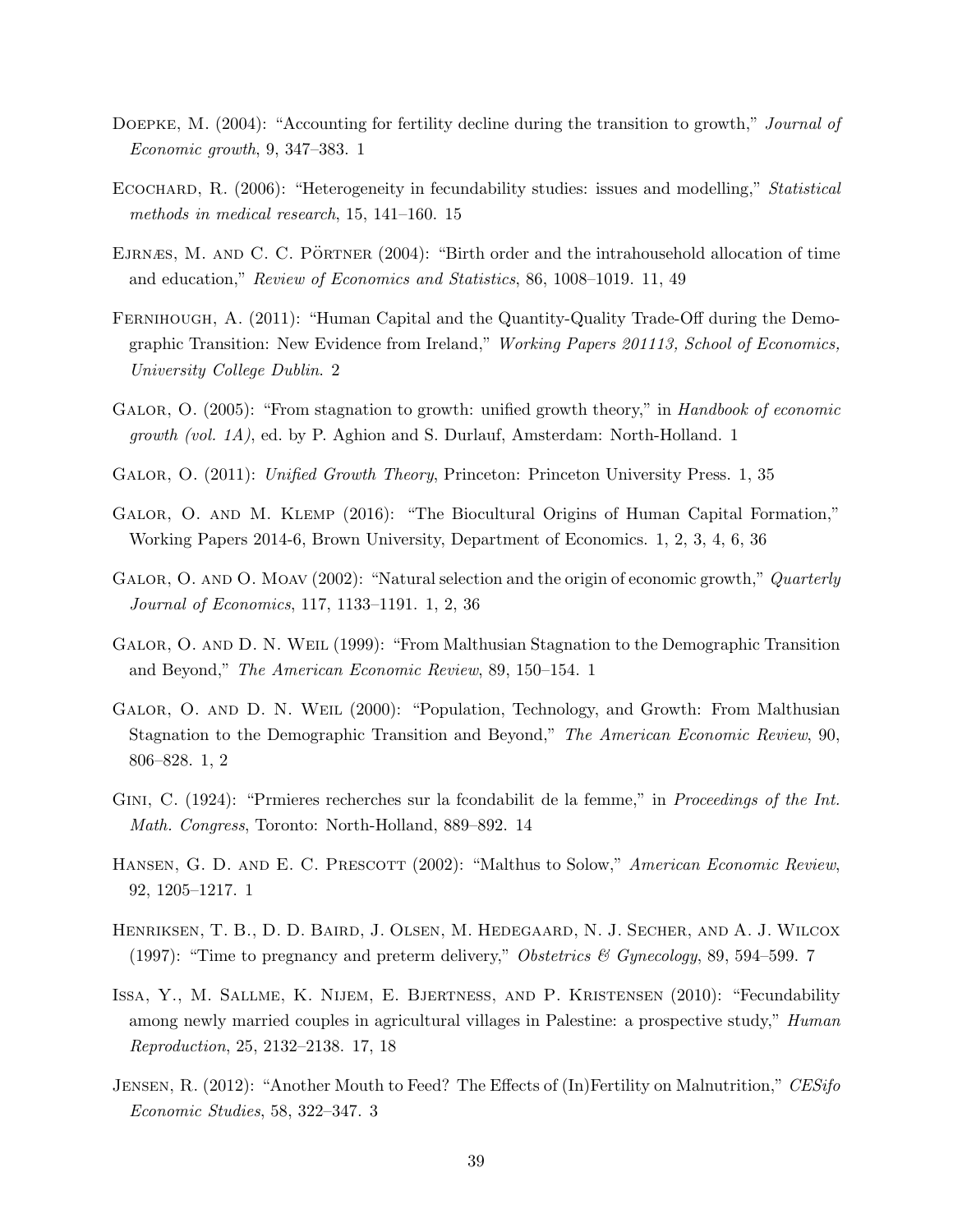- <span id="page-41-12"></span>JOFFE, M. AND I. BARNES (2000): "Do parental factors affect male and female fertility?" *Epidemiology*, 11, 700–705. [17](#page-18-1)
- <span id="page-41-4"></span>JOFFE, M., J. BENNETT, N. BEST, AND T. K. JENSEN (2007): "Sex ratio and time to pregnancy: analysis of four large European population surveys," *BMJ*, 334, 524. [7](#page-8-0)
- <span id="page-41-10"></span>Joffe, M., L. Bisanti, P. Apostoli, P. Kiss, A. Dale, N. Roeleveld, M.-L. Lindbohm, M. SALLMÉN, M. VANHOORNE, AND J. P. BONDE (2003): "Time to pregnancy and occupational lead exposure," *Occupational and environmental medicine*, 60, 752–758. [16](#page-17-1)
- <span id="page-41-3"></span>JOFFE, M. AND Z. LI (1994): "Association of time to pregnancy and the outcome of pregnancy," *Fertility and sterility*, 62, 71–75. [7](#page-8-0)
- <span id="page-41-11"></span>Juhl, M., A.-M. N. Andersen, M. Grønbæk, and J. Olsen (2001): "Moderate alcohol consumption and waiting time to pregnancy," *Human Reproduction*, 16, 2705–2709. [17](#page-18-1)
- <span id="page-41-8"></span>JUUL, S., W. KARMAUS, J. OLSEN, E. I. S. S. GROUP, ET AL. (1999): "Regional differences in waiting time to pregnancy: pregnancy-based surveys from Denmark, France, Germany, Italy and Sweden," *Human Reproduction*, 14, 1250–1254. [13,](#page-14-1) [15,](#page-16-0) [17](#page-18-1)
- <span id="page-41-13"></span>Kleibergen, F. and R. Paap (2006): "Generalized reduced rank tests using the singular value decomposition," *Journal of Econometrics*, 133, 97–126. [31](#page-32-0)
- <span id="page-41-7"></span>KLEMP, M., C. MINNS, P. WALLIS, AND J. WEISDORF (2013): "Picking winners? The effect of birth order and migration on parental human capital investments in pre-modern England," *European Review of Economic History*, 17, 210–232. [11](#page-12-0)
- <span id="page-41-1"></span>LAGERLÖF, N.-P. (2003): "From Malthus to Modern Growth: Can Epidemics Explain the Three Regimes?" *International Economic Review*, 44, 755–777. [1](#page-1-1)
- <span id="page-41-6"></span>Leeuwen, M. H. D. V. and I. Maas (2011): *HISCLASS: A historical international social class scheme*, Leuven: Leuven University Press. [10](#page-11-0)
- <span id="page-41-5"></span>Leeuwen, M. H. D. V., I. Maas, and A. Miles (2007): *HISCO: Historical International Standard Classification of Occupations*, Cornell: Cornell University Press. [10](#page-11-0)
- <span id="page-41-2"></span>Leunig, T., C. Minns, and P. Wallis (2011): "Networks in the Premodern Economy: the Market for London Apprenticeships, 1600–1749," *Journal of Economic History*, 71, 413–443. [4](#page-5-0)
- <span id="page-41-9"></span>LOFT, S., T. KOLD-JENSEN, N. H. HJOLLUND, A. GIWERCMAN, J. GYLLEMBORG, E. ERNST, J. Olsen, T. Scheike, H. E. Poulsen, and J. P. Bonde (2003): "Oxidative DNA damage in human sperm influences time to pregnancy," *Human Reproduction*, 18, 1265–1272. [15,](#page-16-0) [17](#page-18-1)
- <span id="page-41-0"></span>Lucas, R. (2002): *The Industrial Revolution: Past and Future*, Cambridge: Harvard University Press. [1](#page-1-1)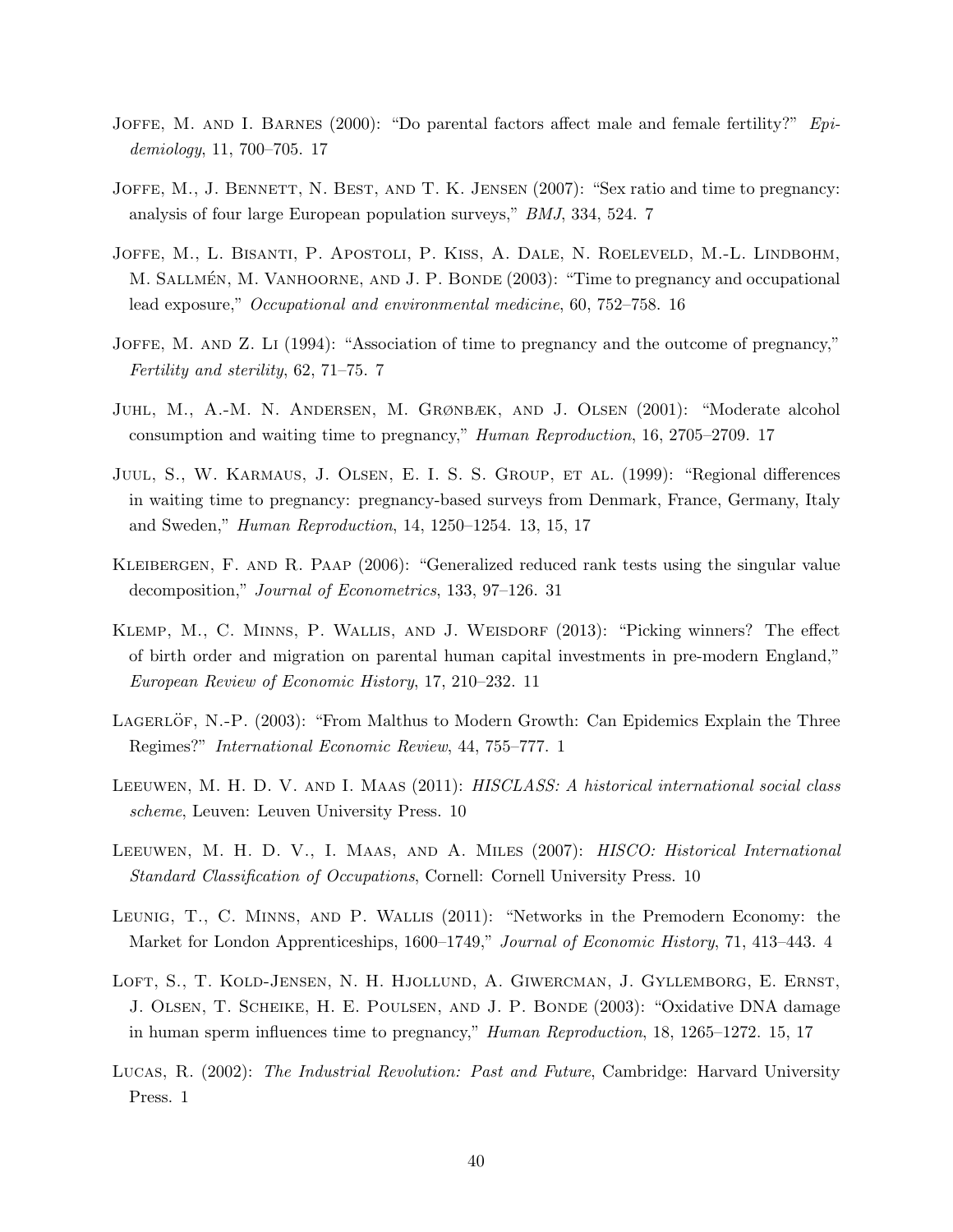- <span id="page-42-3"></span>McLaren, D. (1978): "Fertility, Infant Mortality and Breast Feeding in the Seventeenth Century," *Medical History*, 22, 378–396. [5](#page-6-1)
- <span id="page-42-7"></span>MIDI BERRY, B. AND R. S. SCHOFIELD (1971): "Age at Baptism in Pre-Industrial England," *Population Studies*, 25, 453–463. [7](#page-8-0)
- <span id="page-42-5"></span>Olsen, J. and P. K. Andersen (1999): "We Should Monitor Human Fecundity, but How? A Suggestion for a New Method That May Also Be Used to Identify Determinants of Low Fecundity," *Epidemiology*, 10, 419–421. [6](#page-7-1)
- <span id="page-42-1"></span>O'Rourke, K. H., A. S. Rahman, and A. M. Taylor (2013): "Luddites, the industrial revolution, and the demographic transition," *Journal of Economic Growth*, 18, 373–409. [1](#page-1-1)
- <span id="page-42-6"></span>RAATIKAINEN, K., M. HARJU, M. HIPPELÄINEN, AND S. HEINONEN (2010): "Prolonged time to pregnancy is associated with a greater risk of adverse outcomes," *Fertility and sterility*, 94, 1148–1151. [7](#page-8-0)
- <span id="page-42-2"></span>Rosenzweig, M. R. and J. Zhang (2009): "Do Population Control Policies Induce More Human Capital Investment? Twins, Birthweight, and China's "One Child" Policy," *Review of Economic Studies*, 76, 1149–1174. [3](#page-4-0)
- <span id="page-42-4"></span>Santow, G. (1995): "Coitus Interruptus and the Control of Natural Fertility," *Population Studies*, 49, 19–43. [5](#page-6-1)
- <span id="page-42-8"></span>SCHOFIELD, R. S. (1970): "Perinatal mortality in Hawkshead, Lancashire, 1581-1710," *Local Population Studies*, 4, 11–16. [7](#page-8-0)
- <span id="page-42-9"></span>SCHOFIELD, R. S. (2005): ""Monday's child is fair of face": favoured days for baptism, marriage and burial in pre-industrial England," *Continuity and Change*, 20, 93–109. [8,](#page-9-1) [13](#page-14-1)
- <span id="page-42-11"></span>SCHWARTZ, D. AND M. MAYAUX (1982): "Female fecundity as a function of age: results of artificial insemination in 2193 nulliparous women with azoospermic husbands." *Obstetrical & Gynecological Survey*, 37, 548–550. [15](#page-16-0)
- <span id="page-42-10"></span>Souden, D. (1984): "Movers and Stayers in Family Reconstitution Populations," *Local Population History*, 33, 11–28. [8,](#page-9-1) [35](#page-36-0)
- <span id="page-42-12"></span>Stone, L. (1977): *The family, sex and marriage in England, 1500–1800*, New Yourk: Harper & Row. [18](#page-19-0)
- <span id="page-42-0"></span>STRULIK, H. AND J. WEISDORF (2008): "Population, food, and knowledge: a simple unified growth theory," *Journal of Economic Growth*, 13, 195–216. [1](#page-1-1)
- VOIGTLÄNDER, N. AND H.-J. VOTH  $(2009)$ : "Malthusian dynamism and the rise of Europe: make war, not love," *The American Economic Review*, 99, 248–254.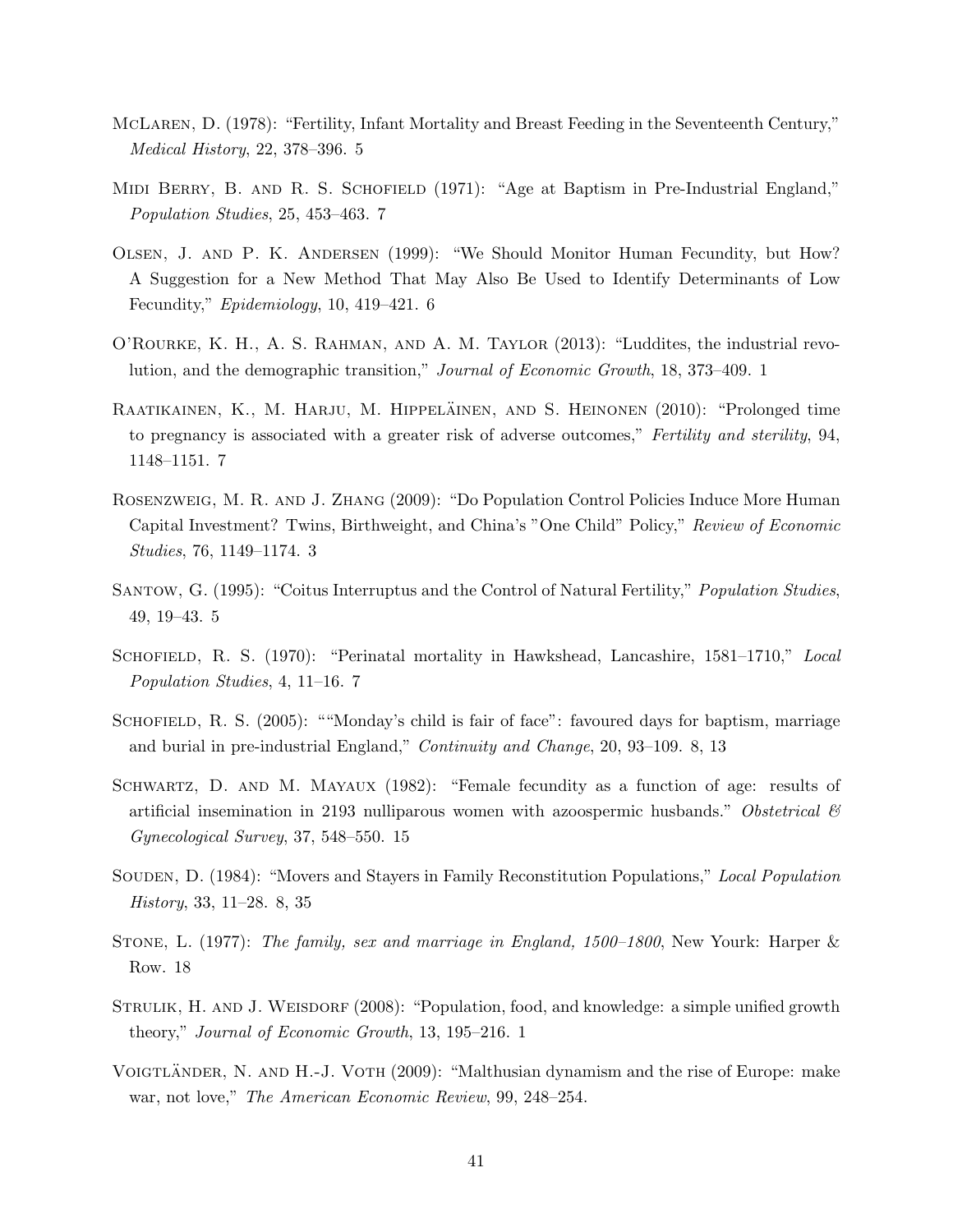- <span id="page-43-2"></span>Wise, L. A., E. M. Mikkelsen, K. J. Rothman, A. H. Riis, H. T. Sørensen, K. F. Huybrechts, and E. E. Hatch (2011): "A prospective cohort study of menstrual characteristics and time to pregnancy," *American journal of epidemiology*, 174, 701–709. [15](#page-16-0)
- <span id="page-43-1"></span>Woods, J. W. (1994): *Dynamics of Human Reproduction: Biology, Biometry, Demography*, New York: Aldine de Gruyter. [6](#page-7-1)
- <span id="page-43-3"></span>Wooldridge, J. M. (2010): *Econometric Analysis of Cross Section and Panel Data*, London: MIT Press, second ed. [62](#page-63-1)
- <span id="page-43-0"></span>Wrigley, E. A., R. Davies, J. Oeppen, and R. Schofield (1997): *English Population History from Family Reconstitution*, Cambridge: Cambridge University Press. [4,](#page-5-0) [5,](#page-6-1) [7,](#page-8-0) [8](#page-9-1)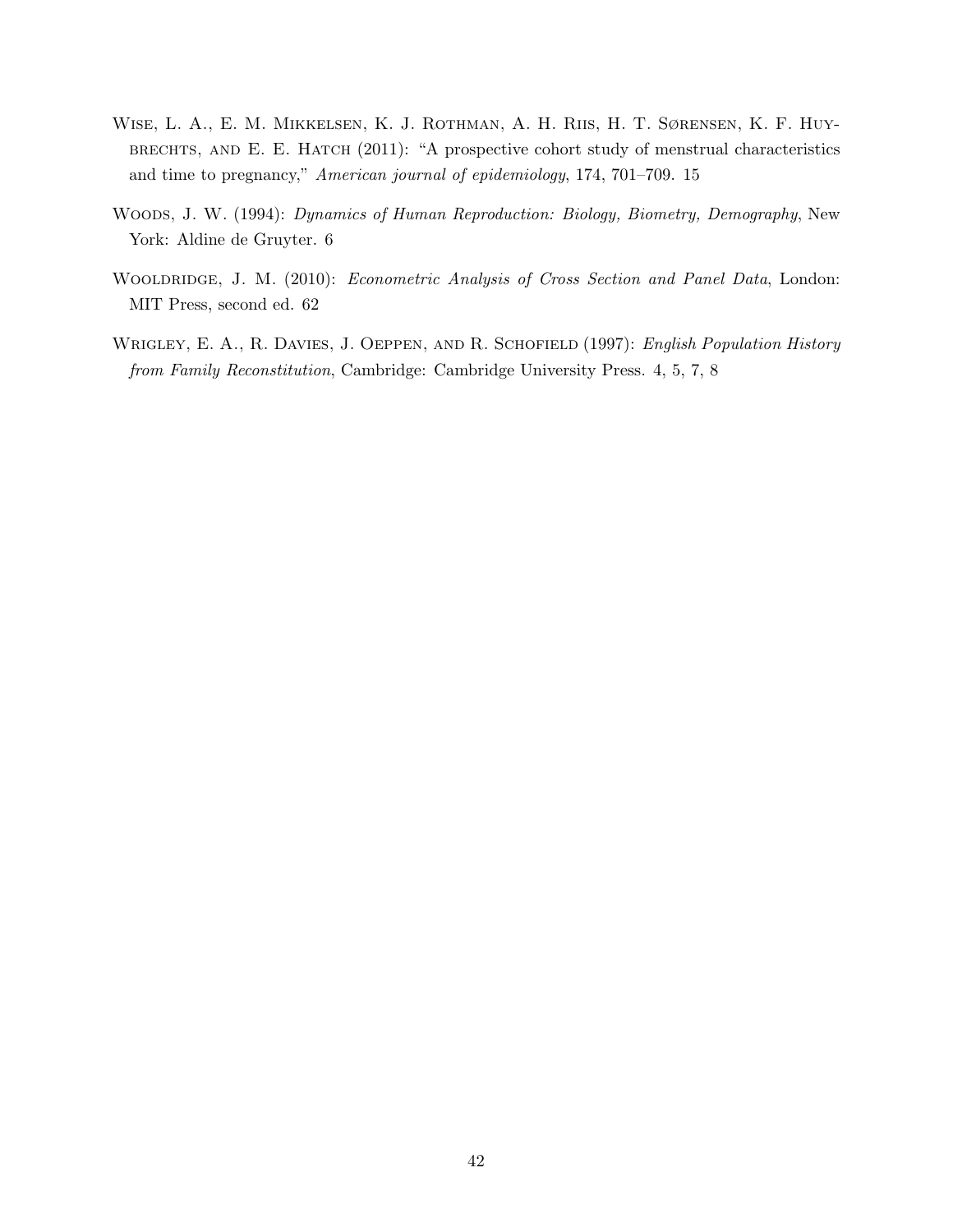# <span id="page-44-0"></span>Appendix for Online Publication

|                                   | Mean  | S.D.           | Count | P <sub>10</sub> | P90  |
|-----------------------------------|-------|----------------|-------|-----------------|------|
| Surviving Siblings ( $> 5$ Years) | 4.83  | 2.51           | 1517  | $\overline{2}$  | 8    |
| Literate                          | 0.56  | 0.50           | 1248  | $\theta$        | 1    |
| Skilled                           | 0.68  | 0.47           | 652   | $\theta$        |      |
| Years to First Birth              | 1.58  | 1.18           | 1517  | 0.81            | 2.99 |
| Male                              | 0.53  | $0.50^{\circ}$ | 1517  | $\Omega$        | 1    |
| Non-Sunday Baptism                | 0.53  | $0.50^{\circ}$ | 1485  | 0               | 1    |
| Skilled Father                    | 0.69  | 0.46           | 925   | 0               | 1    |
| Skilled Mother                    | 0.63  | 0.49           | 35    | 0               | 1    |
| Literate Father                   | 0.60  | 0.49           | 969   | $\theta$        | 1    |
| Literate Mother                   | 0.32  | 0.47           | 942   | $\theta$        | 1    |
| Longevity of Father (Years)       | 72.37 | 9.79           | 1517  | 59.0            | 84.1 |
| Age at Marriage of Mother (Years) | 25.08 | 4.68           | 1517  | 19.8            | 31.0 |
| Agricultural Location             | 0.25  | 0.43           | 1517  | $\Omega$        | 1    |
| Industrial Location               | 0.24  | 0.43           | 1517  | 0               | 1    |
| Retail Location                   | 0.16  | 0.36           | 1517  | $\theta$        | 1    |
| Centuries since 1500              | 2.71  | 0.38           | 1517  | 2.33            | 3.07 |
| Observations                      | 1,517 |                |       |                 |      |

Table A.1: Summary Statistics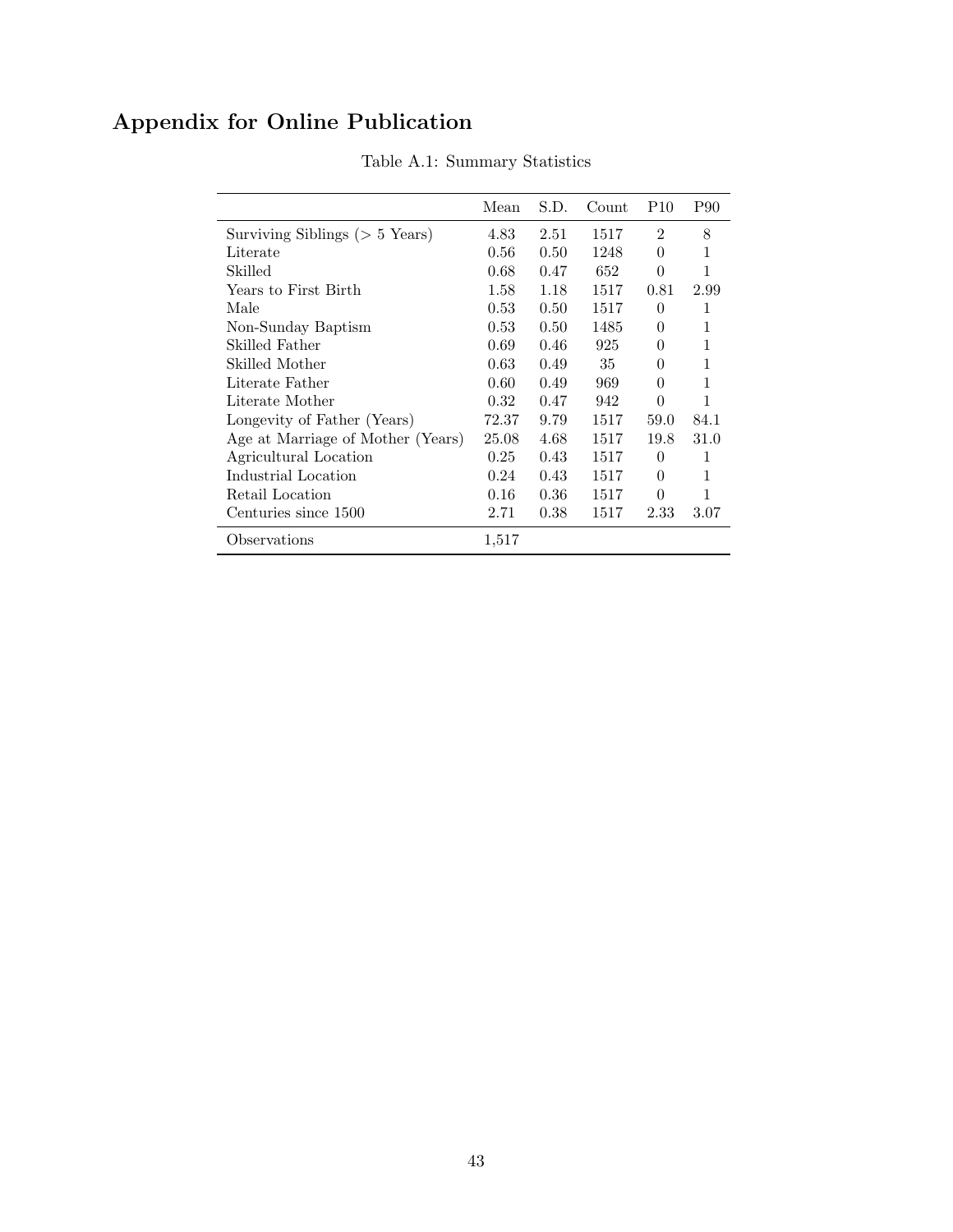PARISH LEVEL INFORMATION FAMILY LEVEL INFORMATION

|        | Occupational |            |
|--------|--------------|------------|
| Parish | Type         | TFR        |
| Odiham | Mixed        | $\rm 0.92$ |

|  | INDIVIDUAL LEVEL INFORMATION |
|--|------------------------------|
|--|------------------------------|

<span id="page-45-0"></span>

| Family   |                |              |              | Age at |            | Skilled                  |          | Marriage |
|----------|----------------|--------------|--------------|--------|------------|--------------------------|----------|----------|
| Member   | Name           | Birth Date   | Death Date   | Death  | Occupation | Profession               | Literate | Age      |
| Mother   | Hanna Sury     | 21 July 1740 | 10 Nov. 1816 | 76.3   |            |                          | No       | 21.2     |
| Father   | Edward Neville | 14 May 1773  | 3 Nov. 1816  | 83.5   | Labourer   | No                       | No       | 28.4     |
| Daughter | Ann            | 8 Oct. 1762  |              |        |            | ٠                        | No       |          |
| Son      | John           | 17 Apr. 1765 | 13 Oct. 1850 | 85.5   | Sawyer     | Yes                      | No       |          |
| Son      | Edward         | 3 Mar. 1767  | 8 May 1852   | 85.2   | Baker      | Yes                      | Yes      |          |
| Son      | James          | 3 May 1769   | 14 Apr. 1849 | 79.9   | Labourer   | No                       | No       |          |
| Son      | Thomas         | 6 Mar. 1771  | 20 Mar. 1771 | 0.0    |            | ÷.                       |          |          |
| Son      | Daved          | 28 Mar. 1773 | 13 May 1858  | 85.1   |            | ۰                        | No       |          |
| Son      | Thos           | 23 Apr. 1775 | 21 Dec. 1855 | 80.7   | Sawyer     | Yes                      | No       |          |
| Son      | Francis        | 8 June 1777  | 9 May 1780   | 2.9    |            | $\overline{\phantom{a}}$ |          |          |
| Daughter | Hannah         | 5 Dec. 1779  |              |        |            |                          |          |          |

"TFB" is the time from the marriage to the first birth, measured in years. "-" indicates missing information.

The table provides an example of the statistics transcribed from the church book as well as those inferred either by us or by the Cambridge Group. The record shows that in Odiham on 15 Oct. 1761 Edward Neville (baptized 14 May 1733, buried 3 Nov. 1816 at age 83) married Hannah Sury (baptized 21 July 1740, buried 10 Nov. 1816 at age 76). At the time of the marriage, husband Edward was registered in the church book as a labourer, which according to the HISCLASS is an unskilled occupation. He was recorded as being illiterate, as was his wife. Wife Hannah gave birth to a total of nine children (seven boys and two girls), two of which (Thomas and Francis) died before reaching the age of five, leaving a total of seven "surviving" children. Six of the seven survivors married in their parish of birth. James (a labourer) was unskilled, while Edward (a baker), John and Thos (both sawyers) were skilled workers. The record also shows that Edward was literate but that his siblings were all illiterate, except for lastborn Hannah who at some stage during her life moved away to a parish outside the sample (indicated by her missing death date) rendering her marriage and literacy status unknown.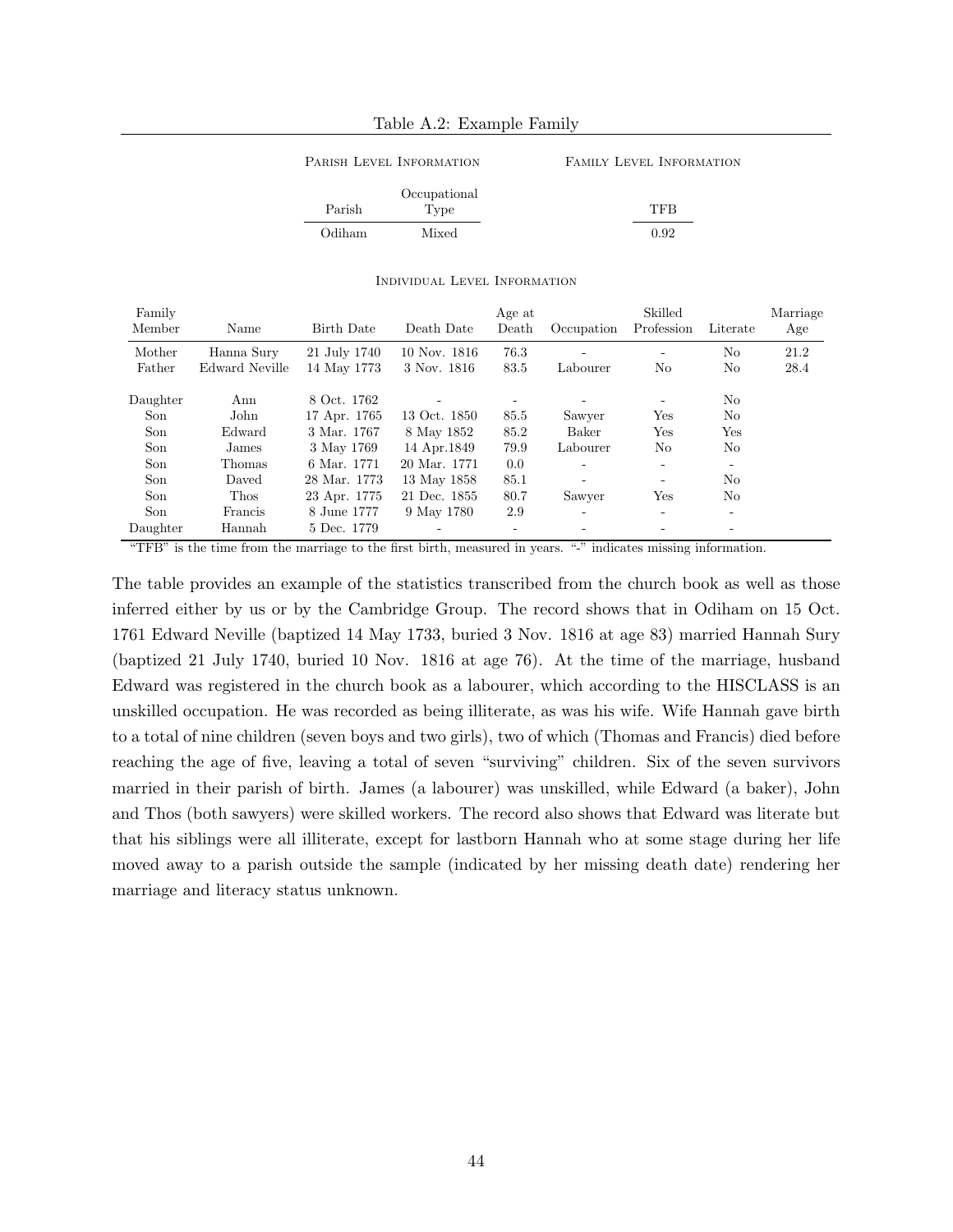<span id="page-46-0"></span>

|                      | Literacy  |                   |                   | Skilled<br>Occupation |                      |              | Occupational<br>Wealth |                  |                   |
|----------------------|-----------|-------------------|-------------------|-----------------------|----------------------|--------------|------------------------|------------------|-------------------|
|                      | (1)       | $\left( 2\right)$ | $\left( 3\right)$ | $\left( 4\right)$     | $\left( 5\right)$    | (6)          | $\left( 7\right)$      | $\left(8\right)$ | $\left( 9\right)$ |
| Years to First Birth | $.025***$ | $.026**$          | $.025***$         | $.036**$              | $.035***$            | $.035***$    | $.097**$               | $.100**$         | $.091**$          |
|                      | (.012)    | (.012)            | (.011)            | (.014)                | (.013)               | (.013)       | (.042)                 | 0.041)           | (.041)            |
| Baseline Controls    | Yes       | Yes               | Yes               | Yes                   | Yes                  | Yes          | Yes                    | Yes              | Yes               |
| Parental Skills      | No        | Yes               | Yes               | No                    | $\operatorname{Yes}$ | Yes          | No                     | $_{\rm Yes}$     | Yes               |
| Parental Literacy    | No        | No                | Yes               | No                    | No                   | $_{\rm Yes}$ | No                     | No               | Yes               |
| $R^2$                | .163      | .170              | .220              | .266                  | .300                 | .310         | .303                   | .322             | .341              |
| N. of Observations   | 1,350     | 1,350             | 1,350             | 719                   | 719                  | 719          | 754                    | 754              | 754               |
| N. of Families       | 616       | 616               | 616               | 497                   | 497                  | 497          | 513                    | 513              | 513               |

Table A.3: Robustness to Cutoff at 38 Weeks (Instead of 40 Weeks)

Standard errors clustered on the family level are reported in parentheses. \*\*\* Significant at the 1 percent level. \*\* Significant at the 5 percent level. \* Significant at the 10 percent level.

To assess the robustness of the estimates of the effects of TFB on offspring human capital achievements to the inclusion of families with TFB between 38 and 40 weeks, we perform the analysis on an en extended sample including these families. While the coefficients on the control variables are omitted from the table, the specifications underlying each column in the table corresponds to the same column in Table [2.](#page-20-0) The table establishes that the qualitative conclusion is robust to this alternative sample restriction. In particular, the association between TFB and the three measures of human capital achievements remain significant in all specifications.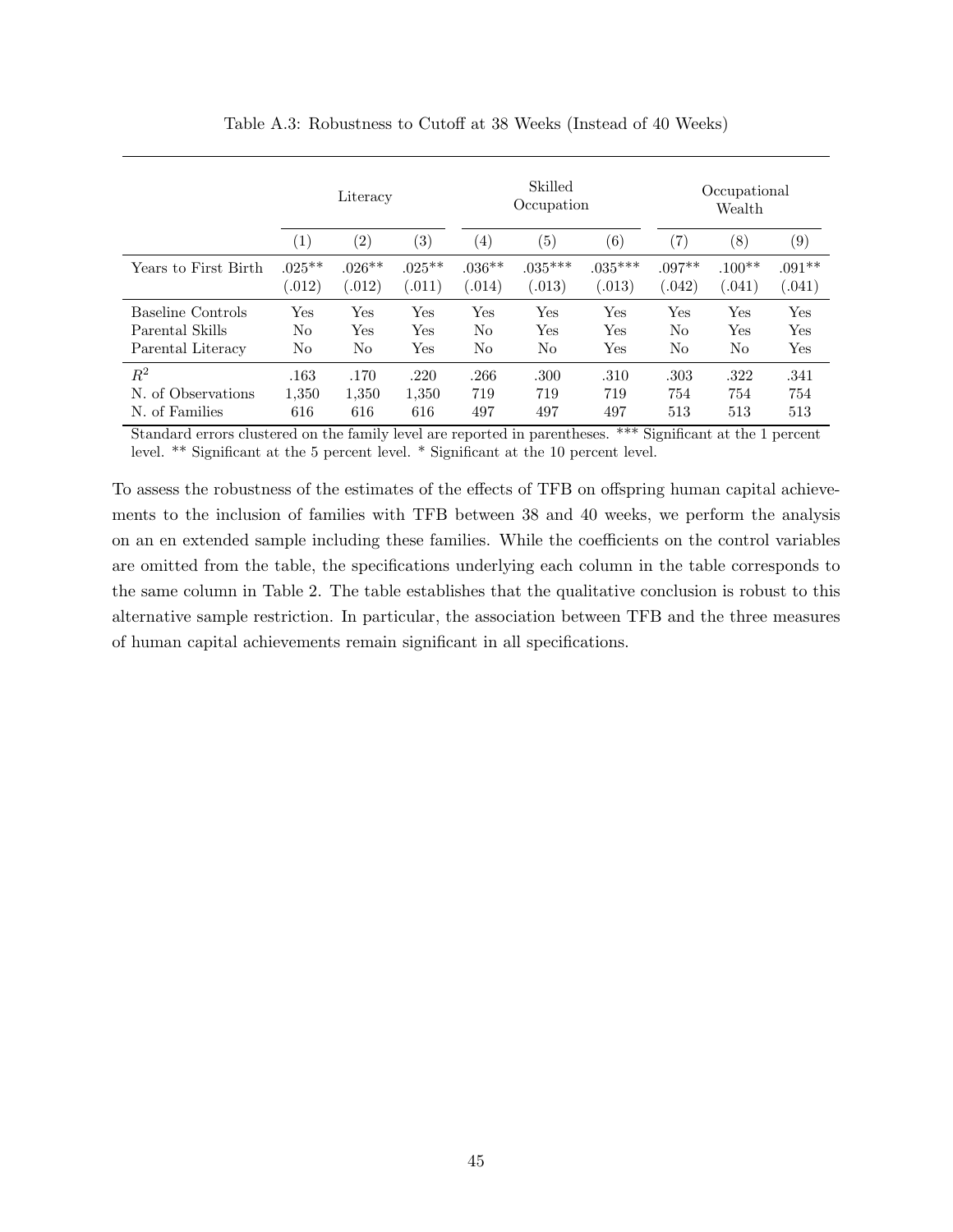<span id="page-47-0"></span>

|                                 | Literacy            |                     |                     | Skilled<br>Occupation |                    |                     | Occupational<br>Wealth |                     |                     |
|---------------------------------|---------------------|---------------------|---------------------|-----------------------|--------------------|---------------------|------------------------|---------------------|---------------------|
|                                 | (1)                 | (2)                 | $\left( 3\right)$   | $\left( 4\right)$     | $\left( 5\right)$  | $^{(6)}$            | (7)                    | (8)                 | (9)                 |
| Years to First Birth            | $.036***$<br>0.013) | $.035***$<br>0.013) | $.034***$<br>(.012) | $.045***$<br>(0.014)  | $.042***$<br>(013) | $.042***$<br>(.013) | $.131***$<br>(0.42)    | $.132***$<br>0.041) | $.125***$<br>(0.40) |
| Birth Time Period Fixed Effects | Yes                 | Yes                 | Yes                 | Yes                   | Yes                | Yes                 | Yes                    | Yes                 | Yes                 |
| Baseline Controls               | Yes                 | Yes                 | Yes                 | Yes                   | Yes                | Yes                 | Yes                    | Yes                 | Yes                 |
| Parental Skills                 | No                  | Yes                 | Yes                 | No                    | Yes                | Yes                 | No                     | Yes                 | Yes                 |
| Parental Literacy               | No                  | No                  | Yes                 | No                    | No                 | Yes                 | No                     | No                  | Yes                 |
| $R^2$                           | .168                | .177                | .230                | .295                  | .335               | .343                | .322                   | .343                | .366                |
| N. of Observations              | 1.248               | 1.248               | 1.248               | 652                   | 652                | 652                 | 686                    | 686                 | 686                 |
| N. of Families                  | 571                 | 571                 | 571                 | 453                   | 453                | 453                 | 468                    | 468                 | 468                 |

Table A.4: Robustness to Birth Year

Standard errors clustered on the family level are reported in parentheses. \*\*\* Significant at the 1 percent level. \*\* Significant at the 5 percent level. \* Significant at the 10 percent level.

Fecundity and affluence of individuals may be affected by the socioeconomic and demographic patterns over the individuals' lifetime, as captured by their birth year. Thus, a dummy variable indicating the birth year of the individual (on the vigintennial, i.e., the 20-year, level) is included in the regression analysis to account for these confounding factors. While the coefficients on the control variables are omitted from the table, the specifications underlying each column in the table corresponds to the full specifications in Table [2,](#page-20-0) i.e. to columns 3, 6, and 9, except for the inclusion of birth vigintennial dummy variables. The table establishes that the qualitative conclusion is robust to these alternative specifications. In particular, the association between TFB and the three measures of human capital achievements remain significant in all specifications.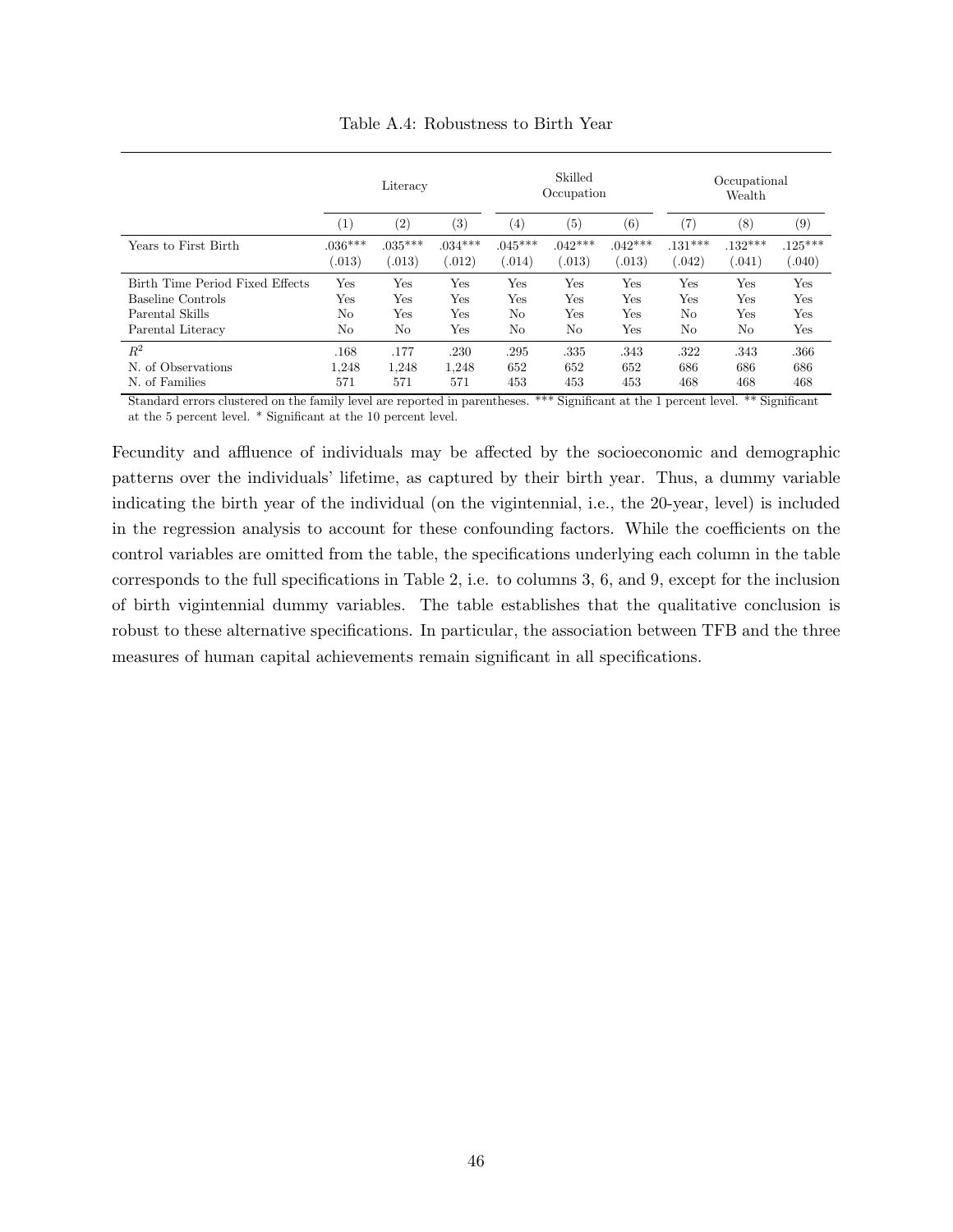|                      | Occupational Skills (with<br>Paupers and Gentry) |          |          |  |  |  |  |
|----------------------|--------------------------------------------------|----------|----------|--|--|--|--|
|                      | (1)                                              | (2)      | (3)      |  |  |  |  |
| Years to First Birth | $.030**$                                         | $.031**$ | $.030**$ |  |  |  |  |
|                      | (.014)                                           | (.013)   | (.012)   |  |  |  |  |
| Baseline Controls    | Yes                                              | Yes      | Yes      |  |  |  |  |
| Parental Skills      | No                                               | Yes      | Yes      |  |  |  |  |
| Parental Literacy    | No                                               | Nο       | Yes      |  |  |  |  |
| $R^2$                | .258                                             | .293     | .302     |  |  |  |  |
| N. of Observations   | 686                                              | 686      | 686      |  |  |  |  |
| N. of Families       | 468                                              | 468      | 468      |  |  |  |  |

<span id="page-48-0"></span>Table A.5: Robustness to Inclusion of Paupers and Gentry in the Analysis of Skills

Standard errors clustered on the family level are reported in parentheses. \*\*\* Significant at the 1 percent level. \*\* Significant at the 5 percent level. \* Significant at the 10 percent level.

To assess the robustness of the estimates of the effects of TFB on offspring human capital achievements to the inclusion of paupers and gentry in the occupational skills measure, we perform the analysis using an alternative occupational skills measure in which paupers are defined as unskilled (as opposed to being omitted from the analysis) and gentry are defined as skilled (as opposed to being omitted from the analysis). We update both the parental occupational skills variable and the outcome occupational skills variable. The specifications underlying each column in the table corresponds to the specifications in Table [2,](#page-20-0) i.e. to columns 7, 8, and 9. The table establishes that the qualitative conclusion is robust to this alternative occupational skills variable defined for a larger sample. In particular, the association between TFB and the measure of occupational skills remain significant in all specifications.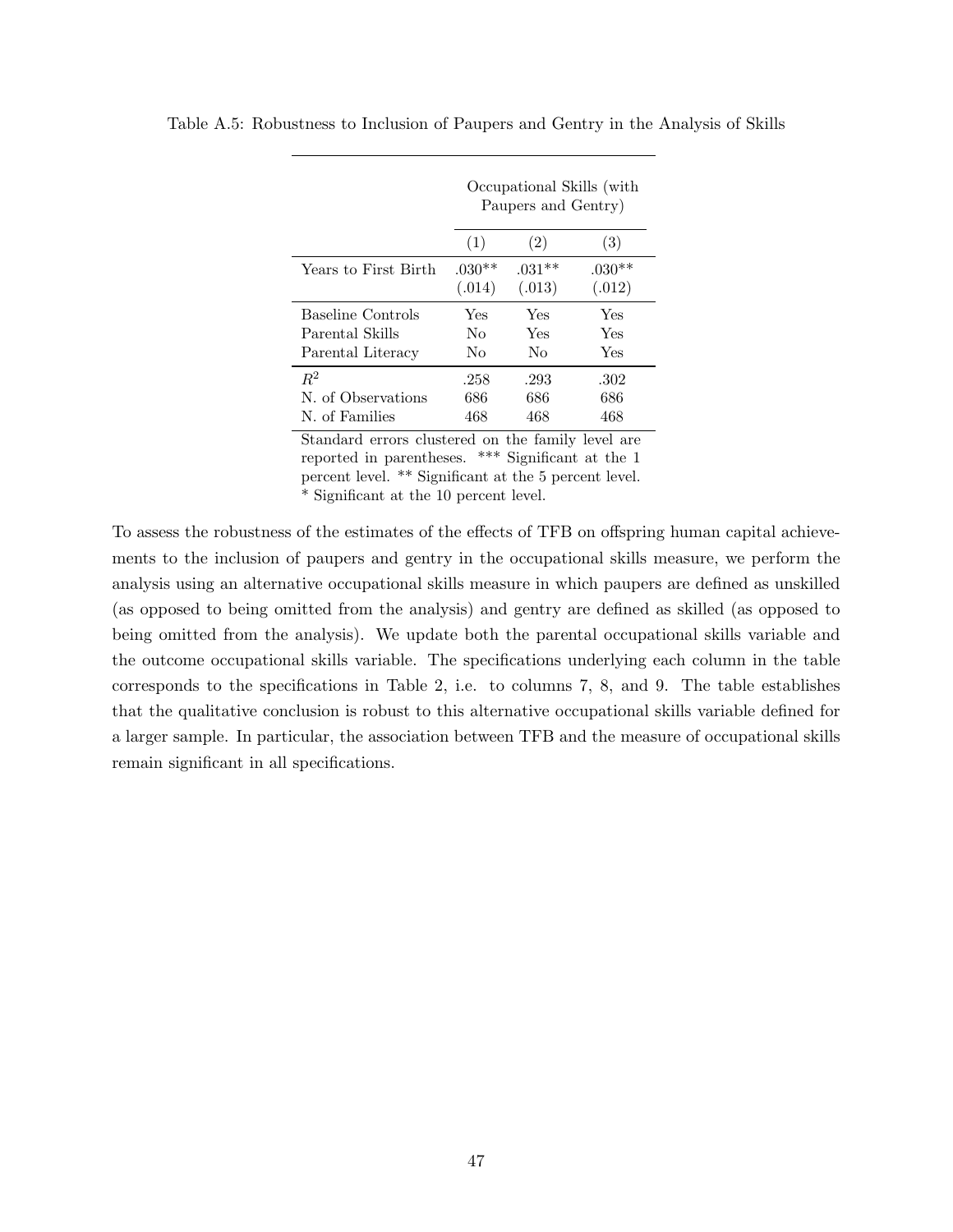<span id="page-49-0"></span>

|                                     | Literacy   |            |            |                   | Skilled<br>Occupation |            | Occupational<br>Wealth |            |            |
|-------------------------------------|------------|------------|------------|-------------------|-----------------------|------------|------------------------|------------|------------|
|                                     | (1)        | (2)        | (3)        | $\left( 4\right)$ | (5)                   | (6)        | (7)                    | $^{(8)}$   | (9)        |
| Siblings (All)                      | $-.067***$ | $-.069***$ | $-.072***$ | $-.074***$        | $-.074***$            | $-.072***$ | $-.209***$             | $-.220***$ | $-.202***$ |
|                                     | (.026)     | (.027)     | (0.025)    | (.028)            | (.027)                | (.026)     | (077)                  | (.077)     | (075)      |
| Baseline Controls                   | Yes        | Yes        | Yes        | Yes               | Yes                   | Yes        | Yes                    | Yes        | Yes        |
| Parental Skills                     | No         | Yes        | Yes        | $\rm No$          | Yes                   | Yes        | No                     | Yes        | Yes        |
| Parental Literacy                   | No         | No         | Yes        | $\rm No$          | N <sub>o</sub>        | Yes        | No                     | $\rm No$   | Yes        |
| $R^2$                               | .069       | .088       | .144       | .137              | .209                  | .226       | .201                   | .245       | .283       |
| $F$ (Kleibergen-Paap)               | 60.1       | 60.5       | 58.4       | 53.6              | 50.7                  | 51.6       | 61.6                   | 59.5       | 61.1       |
| Anderson-Rubin $F$ stat. $p$ -value | .010       | .011       | .004       | .004              | .003                  | .003       | .005                   | .003       | .006       |
| Endogeneity test $p$ -value         | .013       | .018       | .012       | .006              | .006                  | .007       | .008                   | .009       | .016       |
| N. of Observations                  | 1.248      | 1.248      | 1,248      | 652               | 652                   | 652        | 686                    | 686        | 686        |
| N. of Families                      | 571        | 571        | 571        | 453               | 453                   | 453        | 468                    | 468        | 468        |

Table A.6: Robustness to Use of all Births (Instead of Surviving Births Only)

Standard errors clustered on the family level are reported in parentheses. \*\*\* Significant at the 1 percent level. \*\* Significant at the 5 percent level. \* Significant at the 10 percent level.

To assess the robustness of the instrumental variable estimates to the inclusion of children that died between age 0 and 5 years in the measure of family size, we perform the instrumental variable analysis with the total number of siblings, rather than the number of surviving siblings, as the main explanatory (and endogenous) variable. While the coefficients on the control variables are omitted from the table, the specifications underlying each column in the table corresponds to the same column in Table [6.](#page-33-0) The table establishes that the qualitative conclusion is robust to this alternative sample restriction. In particular, TFB remain a strong instrument, with Kleibergen-Paap *F*-statistics above 50, and the estimate of the effect of the number of siblings on the level of human capital remain highly significant in all specifications.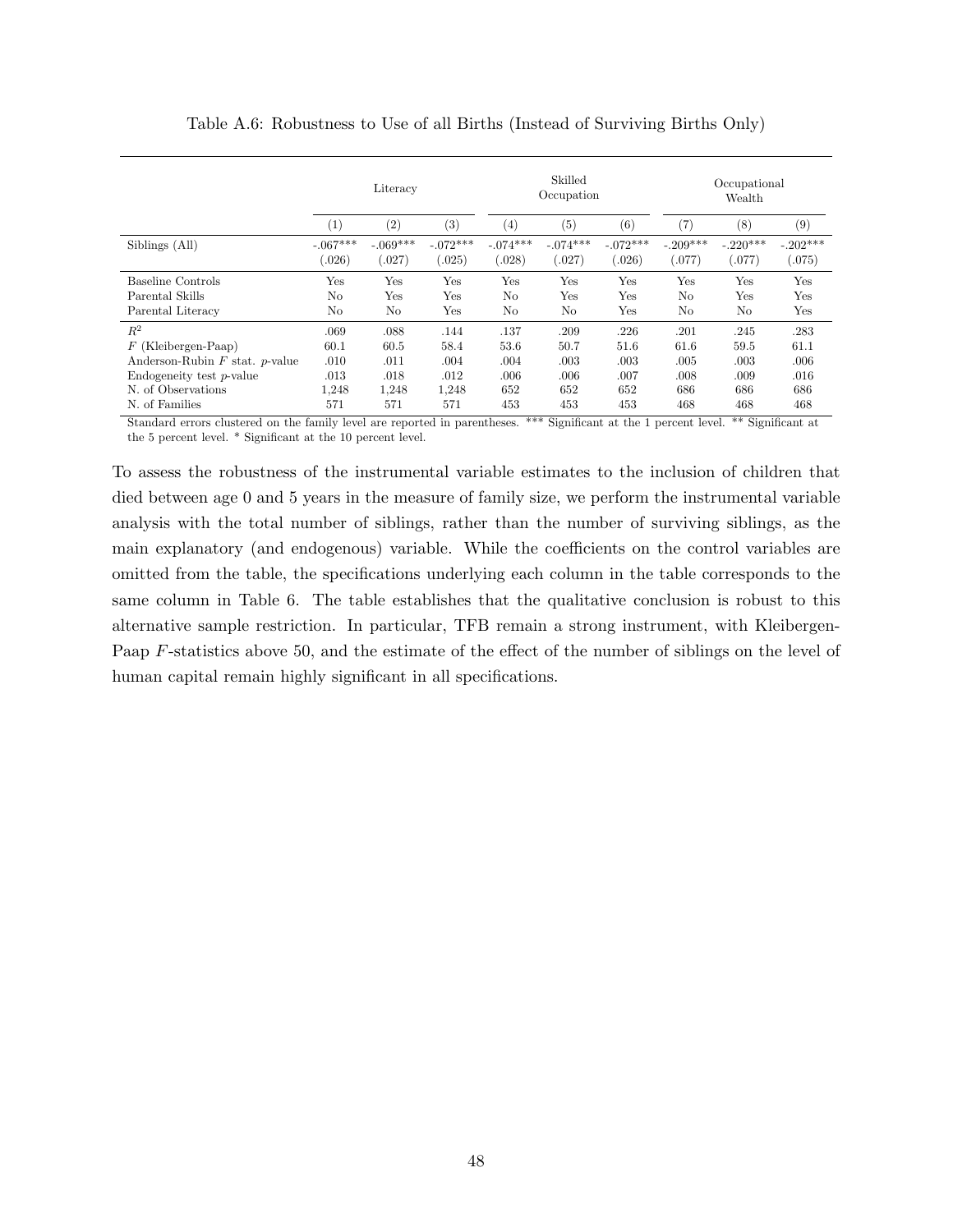<span id="page-50-1"></span><span id="page-50-0"></span>

|                                           | Literacy                         |                                        |                                        |                                  | Skilled<br>Occupation                  |                                        | Occupational<br>Wealth           |                                        |                                        |
|-------------------------------------------|----------------------------------|----------------------------------------|----------------------------------------|----------------------------------|----------------------------------------|----------------------------------------|----------------------------------|----------------------------------------|----------------------------------------|
|                                           | No control<br>for birth<br>order | Control for<br>relative<br>birth order | Control for<br>relative<br>birth order | No control<br>for birth<br>order | Control for<br>relative<br>birth order | Control for<br>relative<br>birth order | No control<br>for birth<br>order | Control for<br>relative<br>birth order | Control for<br>relative<br>birth order |
|                                           | (1)                              | (2)                                    | (3)                                    | (4)                              | (5)                                    | (6)                                    | (7)                              | (8)                                    | (9)                                    |
| Years to First Birth                      | $.034***$<br>(.011)              | $.032***$<br>(.011)                    | $.032**$<br>(.013)                     | $.038***$<br>(.013)              | $.038***$<br>(.013)                    | $.034**$<br>(.014)                     | $.119***$<br>(.040)              | $.118***$<br>(.040)                    | $.117**$<br>(.047)                     |
| Order                                     |                                  | $-.005$<br>(.006)                      |                                        |                                  | $-.001$<br>(.007)                      |                                        |                                  | $-.001$<br>(.022)                      |                                        |
| Relative Order                            |                                  |                                        | $-.021$<br>(.025)                      |                                  |                                        | .002<br>(.030)                         |                                  |                                        | $-.089$<br>(.090)                      |
| Baseline Controls (Except Birth Order FE) | Yes                              | Yes                                    | Yes                                    | Yes                              | Yes                                    | Yes                                    | Yes                              | Yes                                    | Yes                                    |
| Parental Skills                           | Yes                              | Yes                                    | Yes                                    | Yes                              | Yes                                    | Yes                                    | Yes                              | Yes                                    | Yes                                    |
| Parental Literacy                         | Yes                              | Yes                                    | Yes                                    | Yes                              | Yes                                    | Yes                                    | Yes                              | Yes                                    | Yes                                    |
| $R^2$                                     | .222                             | .223                                   | .225                                   | .321                             | .321                                   | .327                                   | .348                             | .348                                   | .346                                   |
| N. of Observations                        | 1,248                            | 1,248                                  | 1,210                                  | 652                              | 652                                    | 634                                    | 686                              | 686                                    | 667                                    |
| N. of Families                            | 571                              | 571                                    | 533                                    | 453                              | 453                                    | 435                                    | 468                              | 468                                    | 449                                    |

Table A.7: Robustness to Alternative Birth Order Specifications

Standard errors clustered on the family level are reported in parentheses. \*\*\* Significant at the 1 percent level. \*\* Significant at the 5 percent level. \* Significant at the 10 percent level.

To assess the robustness of the estimates of the effects of TFB on offspring human capital achievements to the control for birth order effects, and to shed light on the effect of birth order, we perform the analysis while not accounting for birth order, and, while including alternative birth order controls. In particular, we completely omit birth order variables (in columns 1, 4, and 7), we control for the absolute birth order of the individual (in columns 2, 5, and 8), and we control for the relative birth order of the individual (in columns 3, 6, and 9). Since birth order is naturally linked to family size, the relative birth order measure helps controlling for the effect of being later-born on human capital achievements, while avoiding the conflation of order and size inherent to the absolute birth order measure (Ejrnæs and Pörtner, 2004). While the coefficients on the control variables are omitted from the table, the specifications underlying each column in the table corresponds to the full specifications in Table [2,](#page-20-0) i.e. to columns 3, 6, and 9, except for the alternative ways of controlling for birth order. The table establishes that the qualitative conclusion is robust to these alternative specifications. In particular, the association between TFB and the three measures of human capital achievements remain significant in all specifications.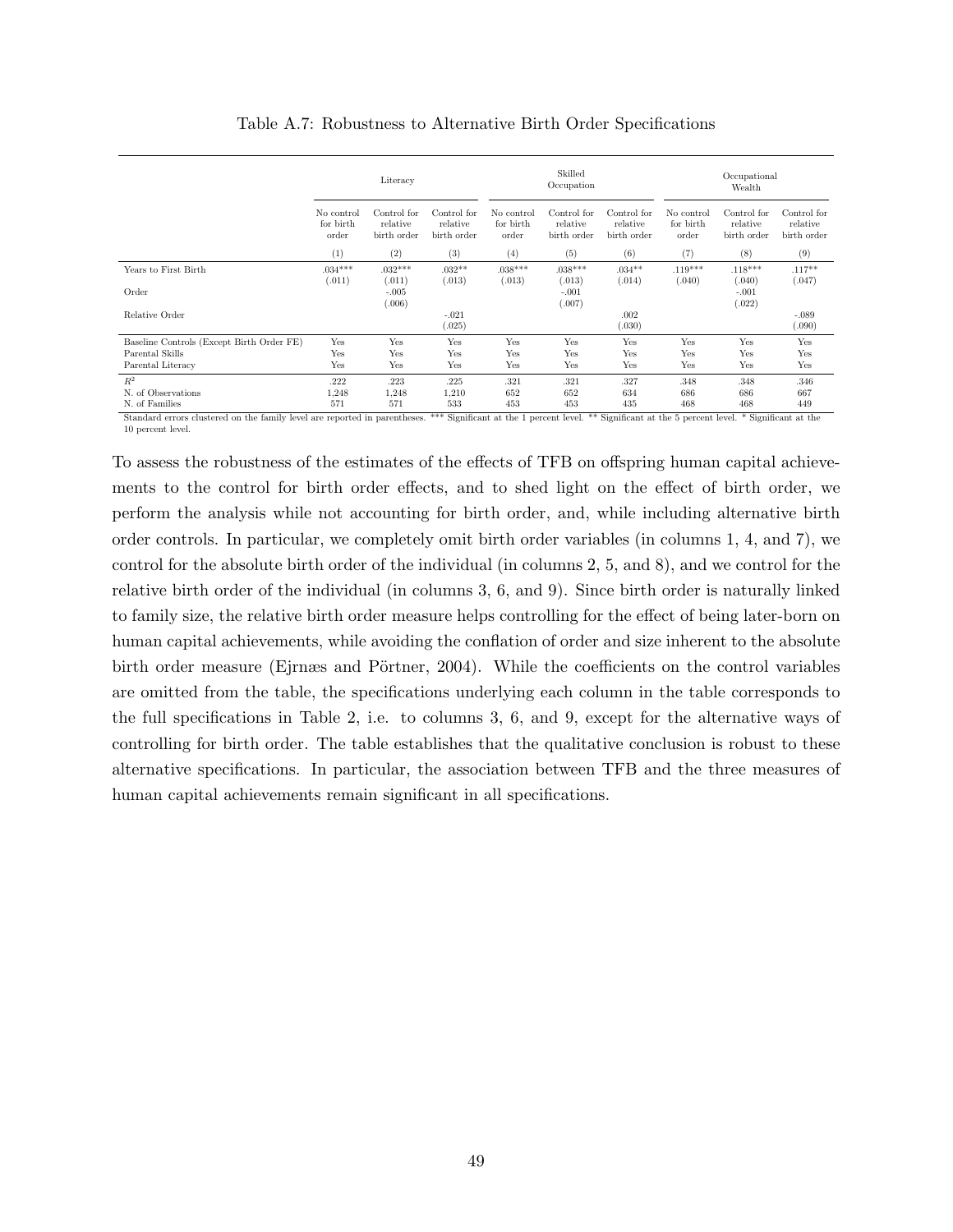<span id="page-51-0"></span>

|                      |                                                                        | Literacy                                   |                                                               |                                                                        | Skilled<br>Occupation                      |                                                               | Occupational<br>Wealth                                     |                                            |                                                               |
|----------------------|------------------------------------------------------------------------|--------------------------------------------|---------------------------------------------------------------|------------------------------------------------------------------------|--------------------------------------------|---------------------------------------------------------------|------------------------------------------------------------|--------------------------------------------|---------------------------------------------------------------|
|                      | N <sub>o</sub><br>stoppage<br><b>or</b><br>marriage<br>age<br>controls | Control for<br>maternal<br>stoppage<br>age | Control for<br>maternal<br>stoppage<br>and<br>marriage<br>age | N <sub>o</sub><br>stoppage<br><b>or</b><br>marriage<br>age<br>controls | Control for<br>maternal<br>stoppage<br>age | Control for<br>maternal<br>stoppage<br>and<br>marriage<br>age | No<br>stoppage<br><b>or</b><br>marriage<br>age<br>controls | Control for<br>maternal<br>stoppage<br>age | Control for<br>maternal<br>stoppage<br>and<br>marriage<br>age |
|                      | (1)                                                                    | (2)                                        | (3)                                                           | (4)                                                                    | (5)                                        | (6)                                                           | (7)                                                        | (8)                                        | (9)                                                           |
| Years to First Birth | $.032***$                                                              | $.031***$                                  | $.031***$                                                     | $.035***$                                                              | $.034***$                                  | $.036***$                                                     | $.108***$                                                  | $.106***$                                  | $.111***$                                                     |
|                      | (.011)                                                                 | (.011)                                     | (.011)                                                        | (.012)                                                                 | (.012)                                     | (.013)                                                        | .040)                                                      | (.040)                                     | (.041)                                                        |
| Baseline Controls    | Yes                                                                    | Yes                                        | Yes                                                           | Yes                                                                    | Yes                                        | Yes                                                           | Yes                                                        | Yes                                        | Yes                                                           |
| Parental Skills      | No                                                                     | Yes                                        | <b>Yes</b>                                                    | No                                                                     | Yes                                        | Yes                                                           | No                                                         | Yes                                        | Yes                                                           |
| Parental Literacy    | N <sub>o</sub>                                                         | No                                         | Yes                                                           | N <sub>o</sub>                                                         | N <sub>o</sub>                             | Yes                                                           | No                                                         | No                                         | Yes                                                           |
| $R^2$                | .221                                                                   | .228                                       | .233                                                          | .321                                                                   | .333                                       | .340                                                          | .349                                                       | .350                                       | .355                                                          |
| N. of Observations   | 1,248                                                                  | 1,248                                      | 1,248                                                         | 652                                                                    | 652                                        | 652                                                           | 686                                                        | 686                                        | 686                                                           |
| N. of Families       | 571                                                                    | 571                                        | 571                                                           | 453                                                                    | 453                                        | 453                                                           | 468                                                        | 468                                        | 468                                                           |

Table A.8: Robustness to Alternative Marriage and Stoppage Age Specifications

Standard errors clustered on the family level are reported in parentheses. \*\*\* Significant at the 1 percent level. \*\* Significant at the 5 percent level. \* Significant at the 10 percent level.

To assess the robustness of the estimates of the effects of TFB on offspring human capital achievements to controlling for the timing of the last birth in the family as well as to omitting the marriage age control variable, we perform the analysis with alternative marriage and stoppage age specifications. In particular, we estimate the model (i) with neither the marriage age nor the stoppage age control variables, (ii) with the stoppage age control variable, and (iii) with both the marriage age and the stoppage age control variables. While the coefficients on the control variables are omitted from the table, the specifications underlying each column in the table corresponds to the full specifications in Table [2,](#page-20-0) i.e. to columns  $3, 6$ , and  $9$ , except for the differences in the marriage and stoppage age specifications. The table establishes that the qualitative conclusion is robust to these alternative specifications. In particular, the association between TFB and the three measures of human capital achievements remain significant in all specifications.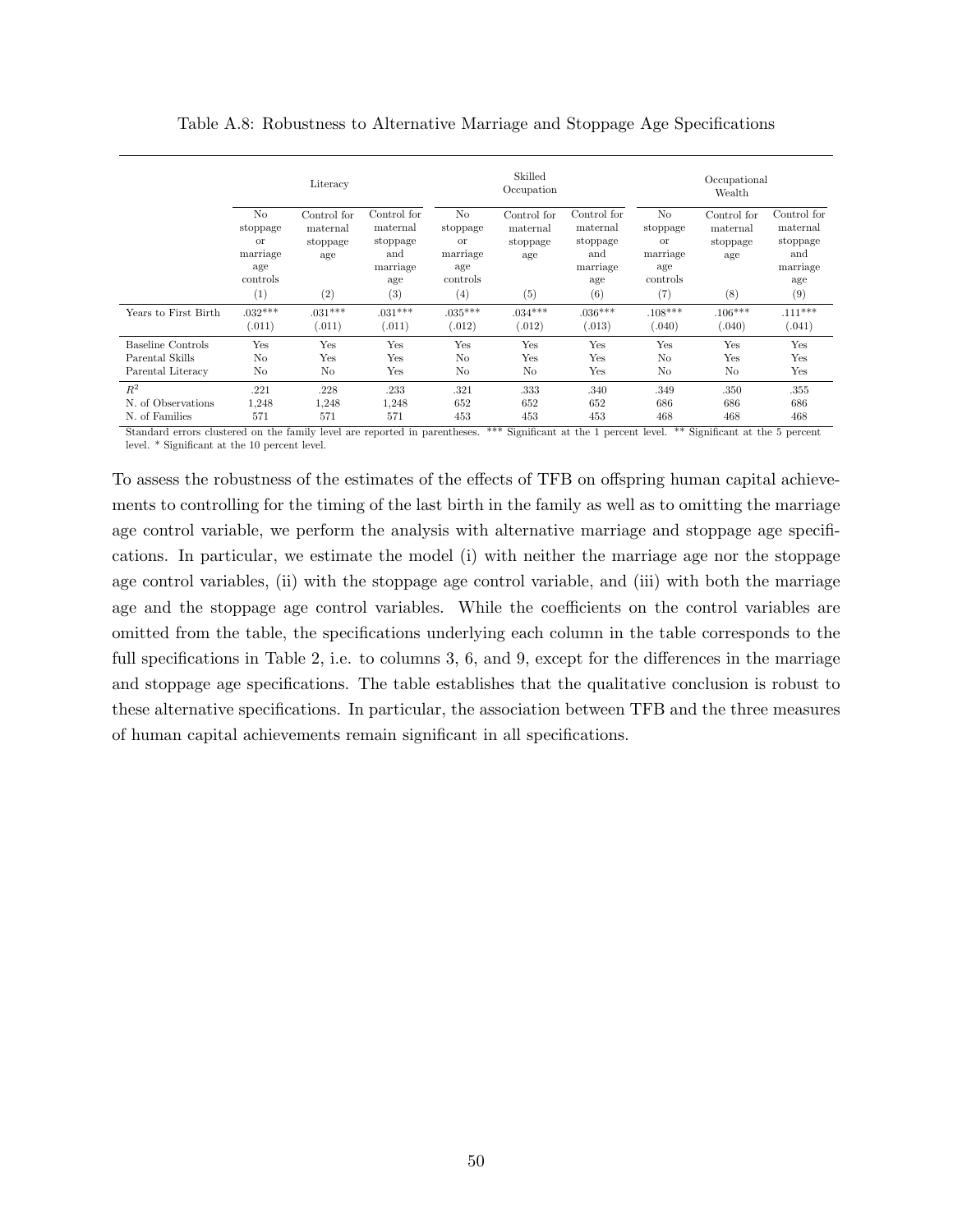<span id="page-52-0"></span>

|                                                  | Literacy         |                   |           | Skilled<br>Occupation |                |           | Occupational<br>Wealth |                |           |
|--------------------------------------------------|------------------|-------------------|-----------|-----------------------|----------------|-----------|------------------------|----------------|-----------|
|                                                  | $\left(1\right)$ | $\left( 2\right)$ | $^{(3)}$  | $\left( 4\right)$     | (5)            | (6)       | (7)                    | (8)            | $^{(9)}$  |
| Years to First Birth                             | $.032**$         | $.032**$          | $.033***$ | $.037***$             | $.040***$      | $.040***$ | $.113***$              | $.117***$      | $.110***$ |
|                                                  | (.013)           | (0.013)           | (0.011)   | (.014)                | (.013)         | (0.013)   | (.044)                 | (.042)         | (.042)    |
| Paternal Occupational Wealth Class Fixed Effects | Yes              | Yes               | Yes       | Yes                   | Yes            | Yes       | Yes                    | Yes            | Yes       |
| Baseline Controls                                | Yes              | Yes               | Yes       | Yes                   | Yes            | Yes       | Yes                    | Yes            | Yes       |
| Parental Skills                                  | No               | Yes               | Yes       | N <sub>o</sub>        | Yes            | Yes       | N <sub>o</sub>         | Yes            | Yes       |
| Parental Literacy                                | No               | No                | Yes       | No                    | N <sub>o</sub> | Yes       | No                     | N <sub>o</sub> | Yes       |
| $R^2$                                            | .168             | .174              | .229      | .303                  | .325           | .336      | .338                   | .359           | .376      |
| N. of Observations                               | 1,248            | 1,248             | 1,248     | 652                   | 652            | 652       | 686                    | 686            | 686       |
| N. of Families                                   | 571              | 571               | 571       | 453                   | 453            | 453       | 468                    | 468            | 468       |

Table A.9: Robustness to Accounting for Paternal Occupational Wealth

Standard errors clustered on the family level are reported in parentheses. \*\*\* Significant at the 1 percent level. \*\* Significant at the 5 percent level. \* Significant at the 10 percent level.

To assess the robustness of the estimates of the effects of TFB on offspring human capital achievements to accounting for family living standards, we perform the analysis while including control variables capturing paternal wealth. In particular, we include dummies indicating which of the seven occupational wealth classes the father's occupation belongs to, or if the father's occupation is unknown. While the coefficients on the control variables are omitted from the table, the specifications underlying each column in the table corresponds to the same column in Table [2.](#page-20-0) The table establishes that the qualitative conclusion is robust to these alternative specifications. In particular, the association between TFB and the three measures of human capital achievements remain significant in all specifications.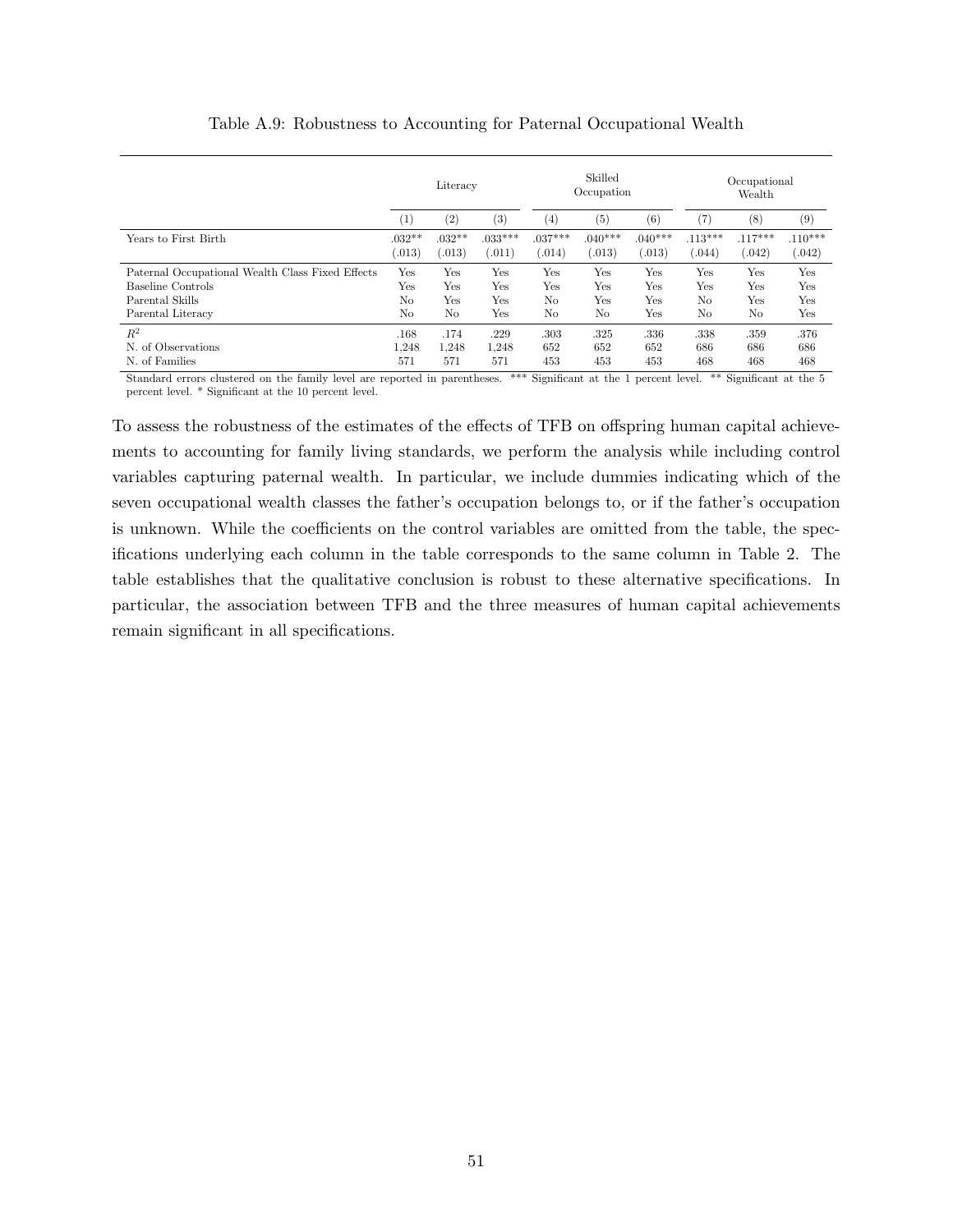<span id="page-53-0"></span>

|                                                           | Literacy             |                      |                          |                     | Skilled<br>Occupation     |                            | Occupational<br>Wealth |                         |                     |
|-----------------------------------------------------------|----------------------|----------------------|--------------------------|---------------------|---------------------------|----------------------------|------------------------|-------------------------|---------------------|
|                                                           | (1)                  | (2)                  | $\left( 3\right)$        | $\left( 4\right)$   | (5)                       | (6)                        | $\scriptstyle{(7)}$    | (8)                     | (9)                 |
| Years to First Birth                                      | $.036***$<br>(.012)  | $.037***$<br>(.012)  | $.038***$<br>(.011)      | $.041***$<br>0.014) | $.041***$<br>(.013)       | $.039***$<br>(.013)        | $.123***$<br>0.043)    | $.127***$<br>(.042)     | $.114***$<br>(.042) |
| Baseline Controls<br>Parental Skills<br>Parental Literacy | Yes<br>No<br>No      | Yes<br>Yes<br>No     | Yes<br><b>Yes</b><br>Yes | Yes<br>No<br>No     | $_{\rm Yes}$<br>Yes<br>No | Yes<br>Yes<br>$_{\rm Yes}$ | Yes<br>No<br>No        | Yes<br><b>Yes</b><br>No | Yes<br>Yes<br>Yes   |
| $R^2$<br>of Observations<br>N.<br>N. of Families          | .189<br>1,248<br>571 | .198<br>1,248<br>571 | .258<br>1,248<br>571     | .311<br>652<br>453  | .349<br>652<br>453        | .362<br>652<br>453         | .348<br>686<br>468     | .374<br>686<br>468      | .398<br>686<br>468  |

Table A.10: Robustness to Fixed Effects on the Yearly Level

Standard errors clustered on the family level are reported in parentheses. \*\*\* Significant at the 1 percent level. \*\* Significant at the 5 percent level. \* Significant at the 10 percent level.

To assess the robustness of the estimates of the effects of TFB on offspring human capital achievements to the resolution of time-related dummy variables, we perform the analysis while controlling for parental marriage year fixed effects on the 1-year level (instead of the 20-year level) and maternal marriage age year fixed effects on the 1-year level (instead of on the 5-year level). While the coefficients on the control variables are omitted from the table, the specifications underlying each column in the table corresponds to the full specifications in Table [2,](#page-20-0) i.e. to columns 3, 6, and 9, except for alternative marriage year and marriage age dummies. The table establishes that the qualitative conclusion is robust to this alternative occupational skills variable defined for a larger sample. In particular, the association between TFB and the measure of occupational skills remain significant in all specifications.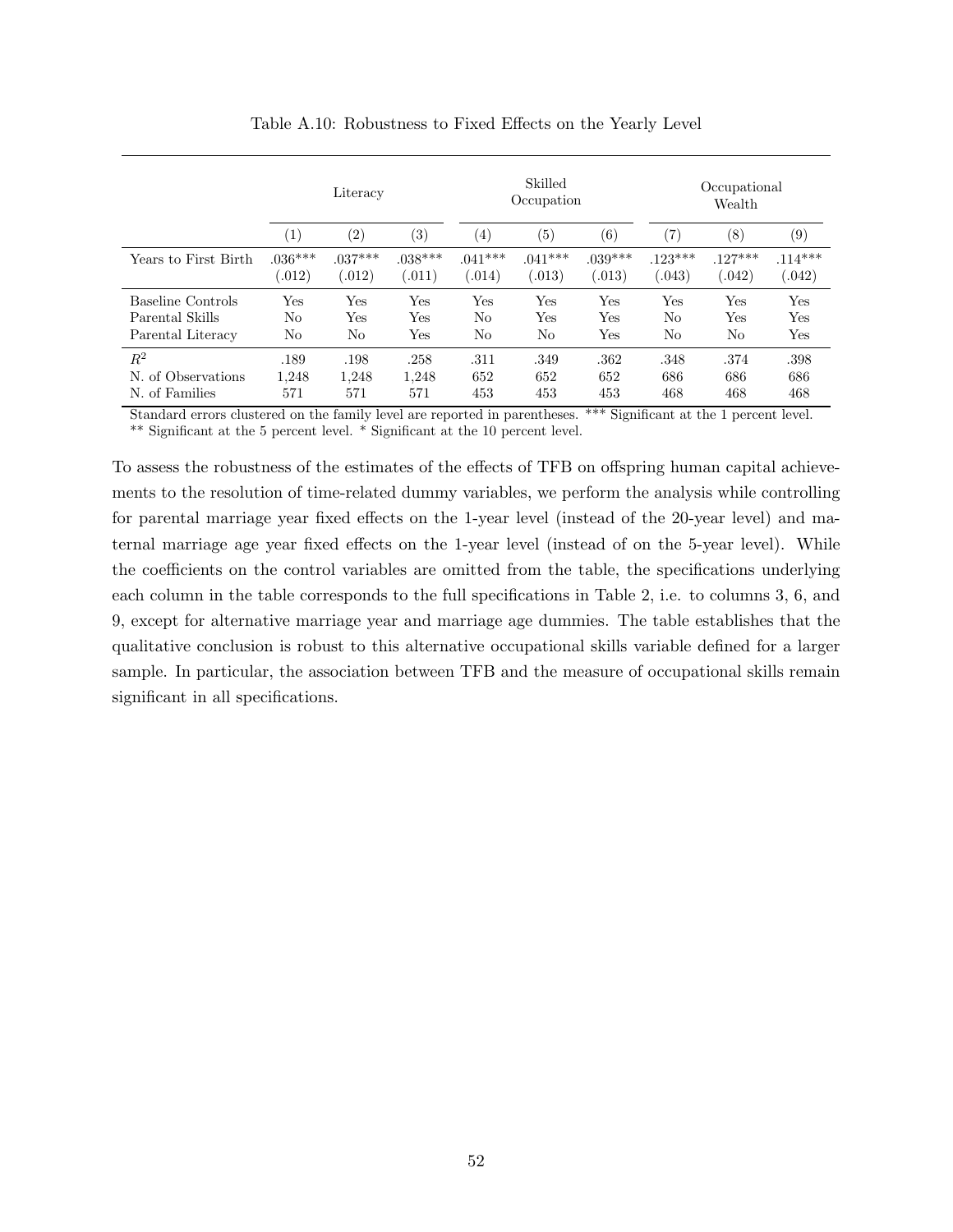<span id="page-54-0"></span>

|                                                                                   | Literacy                     |                                        |                              | Skilled<br>Occupation      |                            |                            | Occupational<br>Wealth             |                            |                            |
|-----------------------------------------------------------------------------------|------------------------------|----------------------------------------|------------------------------|----------------------------|----------------------------|----------------------------|------------------------------------|----------------------------|----------------------------|
|                                                                                   | $\left( 1\right)$            | $\left( 2\right)$<br>$\left( 3\right)$ |                              | $\left( 4\right)$          | $\left( 5\right)$          | (6)                        | (7)                                | (8)                        | $\left( 9\right)$          |
| Years to First Birth                                                              | $.029**$<br>(.012)           | $.029**$<br>(.012)                     | $0.30***$<br>(.011)          | $.029**$<br>(.014)         | $.028**$<br>0.013)         | $.028**$<br>0.013)         | $.036**$<br>(.014)                 | $.036***$<br>(.014)        | $.035**$<br>(.014)         |
| Parish Fixed Effects<br>Baseline Controls<br>Parental Skills<br>Parental Literacy | Yes<br>Yes<br>No<br>No       | Yes<br>Yes<br>Yes<br>N <sub>o</sub>    | Yes<br>Yes<br>Yes<br>Yes     | Yes<br>Yes<br>No<br>No     | Yes<br>Yes<br>Yes<br>No    | Yes<br>Yes<br>Yes<br>Yes   | Yes<br>Yes<br>No<br>N <sub>o</sub> | Yes<br>Yes<br>Yes<br>No    | Yes<br>Yes<br>Yes<br>Yes   |
| Signif. of Parish FE<br>$R^2$<br>Ν.<br>of Observations<br>N. of Families          | .000<br>.185<br>1,248<br>571 | .000<br>.194<br>1,248<br>571           | .000<br>.250<br>1,248<br>571 | .000<br>.332<br>652<br>453 | .000<br>.362<br>652<br>453 | .000<br>.371<br>652<br>453 | .000<br>.411<br>686<br>468         | .000<br>.424<br>686<br>468 | .000<br>.434<br>686<br>468 |

Table A.11: Robustness to Parish Fixed Effects

Standard errors clustered on the family level are reported in parentheses. \*\*\* Significant at the 1 percent level. \*\* Significant at the 5 percent level. \* Significant at the 10 percent level.

To assess the robustness of the estimates of the effects of TFB on offspring human capital achievements to accounting for parish-specific fixed effects, we perform the analysis while including dummy variables indicating the parish. While the coefficients on the control variables are omitted from the table, the specifications underlying each column in the table corresponds to the same column in Table [2.](#page-20-0) The table establishes that the qualitative conclusion is robust to these alternative specifications. In particular, the association between TFB and the three measures of human capital achievements remain significant in all specifications.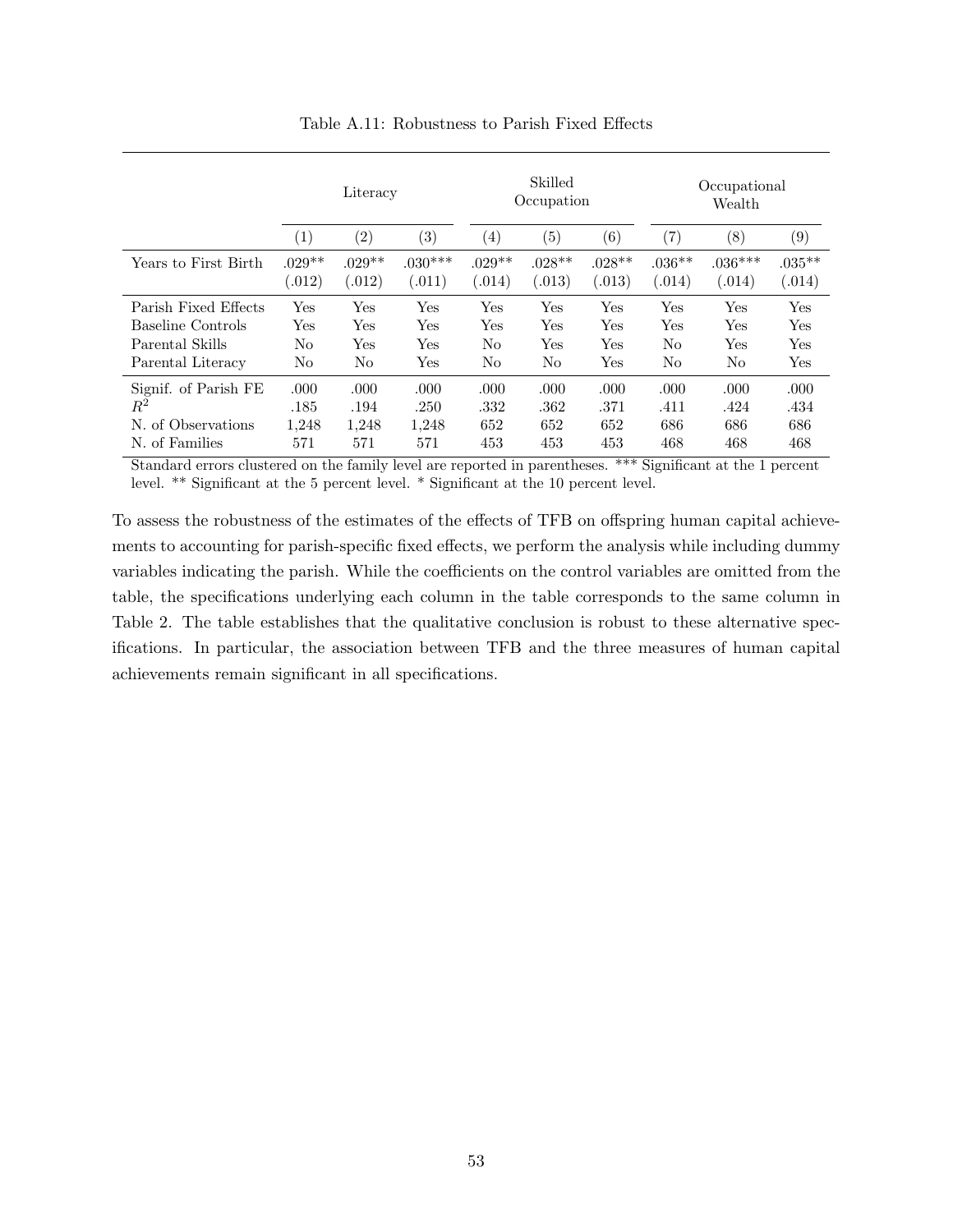<span id="page-55-0"></span>

|                      | Literacy                         |                     | Skilled<br>Occupation |                     | Occupational<br>Wealth |                     |  |
|----------------------|----------------------------------|---------------------|-----------------------|---------------------|------------------------|---------------------|--|
|                      | (1)                              | (2)                 | (3)                   | (4)                 | (5)                    | (6)                 |  |
| Years to First Birth |                                  | $.032***$<br>(.011) |                       | $.038***$<br>(.013) |                        | $.113***$<br>(.041) |  |
| No Death Date        | $-.593^{\ast\ast\ast}$<br>(.079) |                     | $-.181***$<br>(.058)  |                     | $-.222***$<br>(.057)   |                     |  |
| No Marriage Date     | $-3.897***$                      |                     | $-1.770***$           |                     | $-1.832***$            |                     |  |
|                      | (.146)                           |                     | (.070)                |                     | (.069)                 |                     |  |
| Inverse Mills Ratio  |                                  | .020                |                       | $-.004$             |                        | .014                |  |
|                      |                                  | (.033)              |                       | (.029)              |                        | (.094)              |  |
| Baseline Controls    | Yes                              | Yes                 | Yes                   | Yes                 | Yes                    | Yes                 |  |
| Parental Skills      | Yes                              | Yes                 | Yes                   | Yes                 | Yes                    | Yes                 |  |
| Parental Literacy    | Yes                              | Yes                 | Yes                   | Yes                 | Yes                    | Yes                 |  |
| $R^2$                |                                  | .225                |                       | .329                |                        | .355                |  |
| N. of Observations   | 8,619                            | 1,248               | 8,619                 | 652                 | 8619                   | 686                 |  |
| N. of Families       | 1631                             | 571                 | 1631                  | 453                 | 1631                   | 468                 |  |

Table A.12: Robustness to Heckit Estimation

Standard errors clustered on the family level are reported in parentheses. \*\*\* Significant at the 1 percent level. \*\* Significant at the 5 percent level. \* Significant at the 10 percent level.

To assess the possibility of sample selection bias in the reduced-form estimation of the association between human capital and TFB, we perform a series of Heckit analyses. In particular, we exploit the fact that a missing marriage and/or death date significantly predict the availability of human capital information. A missing death date indicates that the individual migrated to another parish before death, and a missing marriage date indicates that the individual either did not get married or that the individual migrated before marriage. To the extend that these events do not independently affect human capital achievements, they act as useful sample selection predictors.

Table A[.12](#page-55-0) shows that the dummies for missing marriage and death dates are both highly significant, confirming their significance in predicting a missing literacy or skill status. The inverse Mills ratio turns out to be highly insignificant in both stages of both regressions, verifying the absence of a sample selection bias. Indeed, the coefficient on the years to first birth remains highly significant for all three measures of human capital.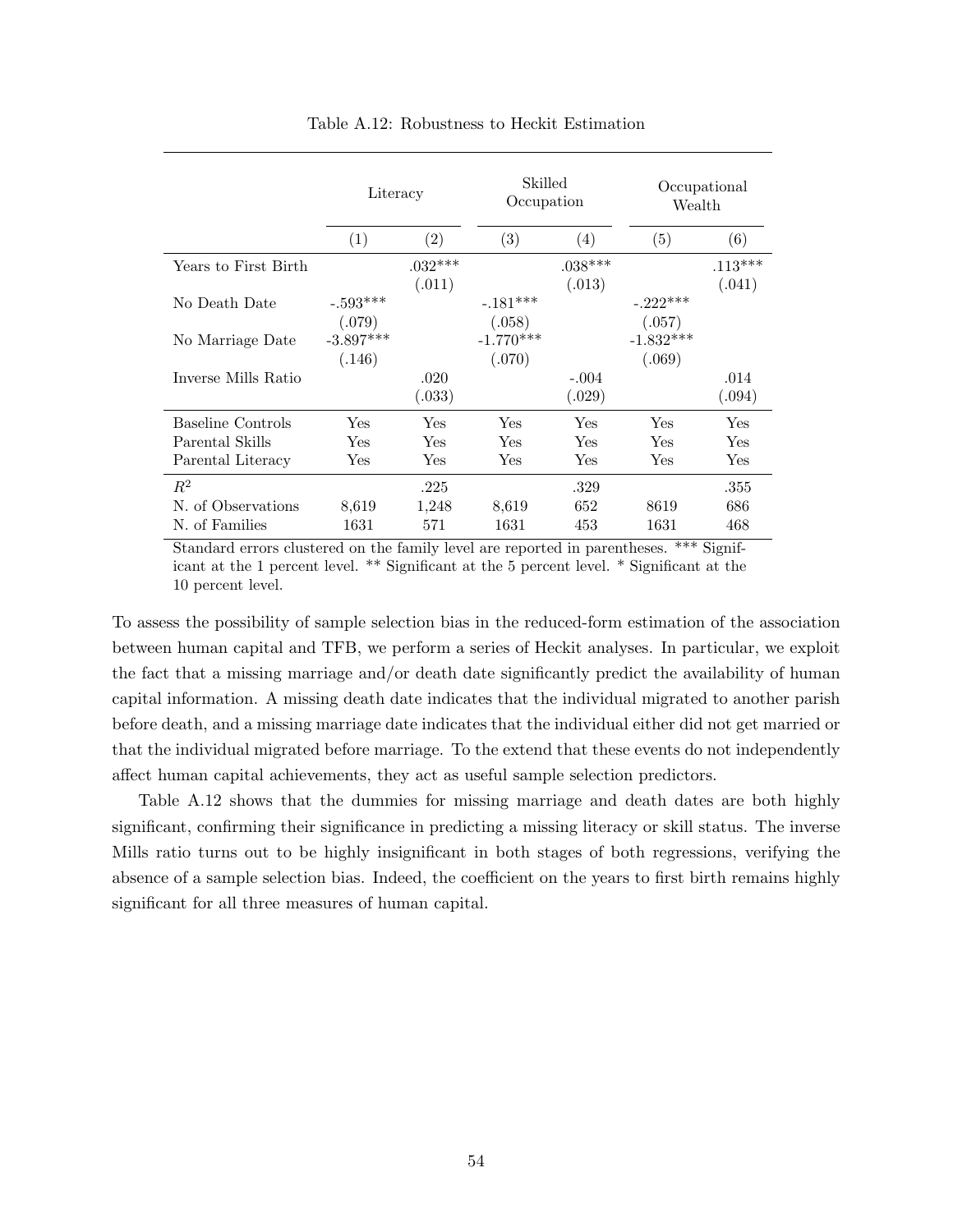<span id="page-56-0"></span>

|                       |             | Literacy    |             |             | Skilled<br>Occupation |             |             | Occupational<br>Wealth |             |  |
|-----------------------|-------------|-------------|-------------|-------------|-----------------------|-------------|-------------|------------------------|-------------|--|
|                       | (1)         | (2)         | (3)         | (4)         | (5)                   | (6)         | (7)         | (8)                    | (9)         |  |
| Years to First Birth  | $.161**$    | $.161**$    | $.174***$   | $.272***$   | $.303***$             | $.309***$   | $.274***$   | $.284***$              | $.272***$   |  |
|                       | (.068)      | (.070)      | (.066)      | (.105)      | (.116)                | (.117)      | (.088)      | (.089)                 | (.092)      |  |
| Male                  | $.464***$   | $.480***$   | $.540***$   | $-1.934***$ | $-2.049***$           | $-2.033***$ | $1.309***$  | $1.319***$             | $1.314***$  |  |
|                       | (.135)      | (.136)      | (.141)      | (.511)      | (.555)                | (.583)      | (.392)      | (.399)                 | (.430)      |  |
| Poor Father           | $-1.915***$ | $-1.553***$ | $-1.110***$ | $-2.318***$ | $-1.716***$           | $-1.668***$ | $-2.867***$ | $-2.868***$            | $-2.787***$ |  |
|                       | (.243)      | (.283)      | (.290)      | (.298)      | (.356)                | (.355)      | (.278)      | (.340)                 | (.336)      |  |
| Non-Sunday Baptism    | $.460***$   | $.477***$   | $.392**$    | $.708***$   | $.765***$             | $.784***$   | $.623***$   | $.619***$              | $.569**$    |  |
|                       | (.142)      | (.144)      | (.153)      | (.237)      | (.242)                | (.246)      | (.215)      | (.219)                 | (.223)      |  |
| Skilled Father        |             | $.691**$    | $.502*$     |             | $1.041***$            | $.982***$   |             | .078                   | $-.113$     |  |
|                       |             | (.293)      | (.294)      |             | (.374)                | (.379)      |             | (.403)                 | (.388)      |  |
| Skilled Mother        |             | 1.502       | $2.086*$    |             | $18.669***$           | 17.165***   |             | $16.863***$            | 16.799***   |  |
|                       |             | (1.186)     | (1.257)     |             | (1.754)               | (1.700)     |             | (1.696)                | (1.606)     |  |
| Literate Father       |             |             | $.928***$   |             |                       | .271        |             |                        | $.819**$    |  |
|                       |             |             | (.224)      |             |                       | (.368)      |             |                        | (.350)      |  |
| Literate Mother       |             |             | $1.197***$  |             |                       | .379        |             |                        | .130        |  |
|                       |             |             | (.274)      |             |                       | (.440)      |             |                        | (.400)      |  |
| Agricultural Location | $.475*$     | $.450*$     | $.488*$     | $-392$      | $-.615$               | $-.757*$    | $-.722**$   | $-.834***$             | $-931***$   |  |
|                       | (.245)      | (.243)      | (.263)      | (.383)      | (.374)                | (.401)      | (.368)      | (.312)                 | (.325)      |  |
| Industrial Location   | $.625**$    | $.526**$    | $.523**$    | $2.535***$  | $2.168***$            | $2.012***$  | $-.336$     | $-.349$                | $-.456$     |  |
|                       | (.246)      | (.245)      | (.251)      | (.645)      | (.645)                | (.632)      | (.388)      | (.385)                 | (.381)      |  |
| Retail Location       | $1.115***$  | $1.113***$  | $.935***$   | .075        | $-.027$               | $-.167$     | .306        | .332                   | .241        |  |
|                       | (.364)      | (.359)      | (.376)      | (.316)      | (.331)                | (.356)      | (.307)      | (.314)                 | (.328)      |  |
| N. of Observations    | 1,242       | 1,242       | 1,242       | 640         | 640                   | 640         | 680         | 680                    | 680         |  |
| N. of Families        | 566         | 566         | 566         | 444         | 444                   | 444         | 464         | 464                    | 464         |  |

Table A.13: Robustness to Logit Regression

Standard errors clustered on the family level are reported in parentheses. \*\*\* Significant at the 1 percent level. \*\* Significant at the 5 percent level. \* Significant at the 10 percent level.

To assess the robustness of the estimates of the effects of TFB on offspring human capital achievements to estimation by an alternative estimator, we perform the analysis using logistic regression. The literacy and occupational skills variables are binary variables and therefore fit naturally into the logistic regression model framework. Based on the occupational wealth variable, which contains seven categories, we create a binary outcome variable indicating a high-wealth occupation. The variable is one when the occupational wealth variable is 3 or above and zero when the occupational wealth variable is below 3. This binary variable is used as the outcome in columns 7–9. While the coefficients on the control variables are omitted from the table, the specifications underlying each column in the table corresponds to the same column in Table [2.](#page-20-0) The table establishes that the qualitative conclusion is robust to this alternative sample restriction. In particular, the association between TFB and the three measures of human capital achievements remain significant in all specifications.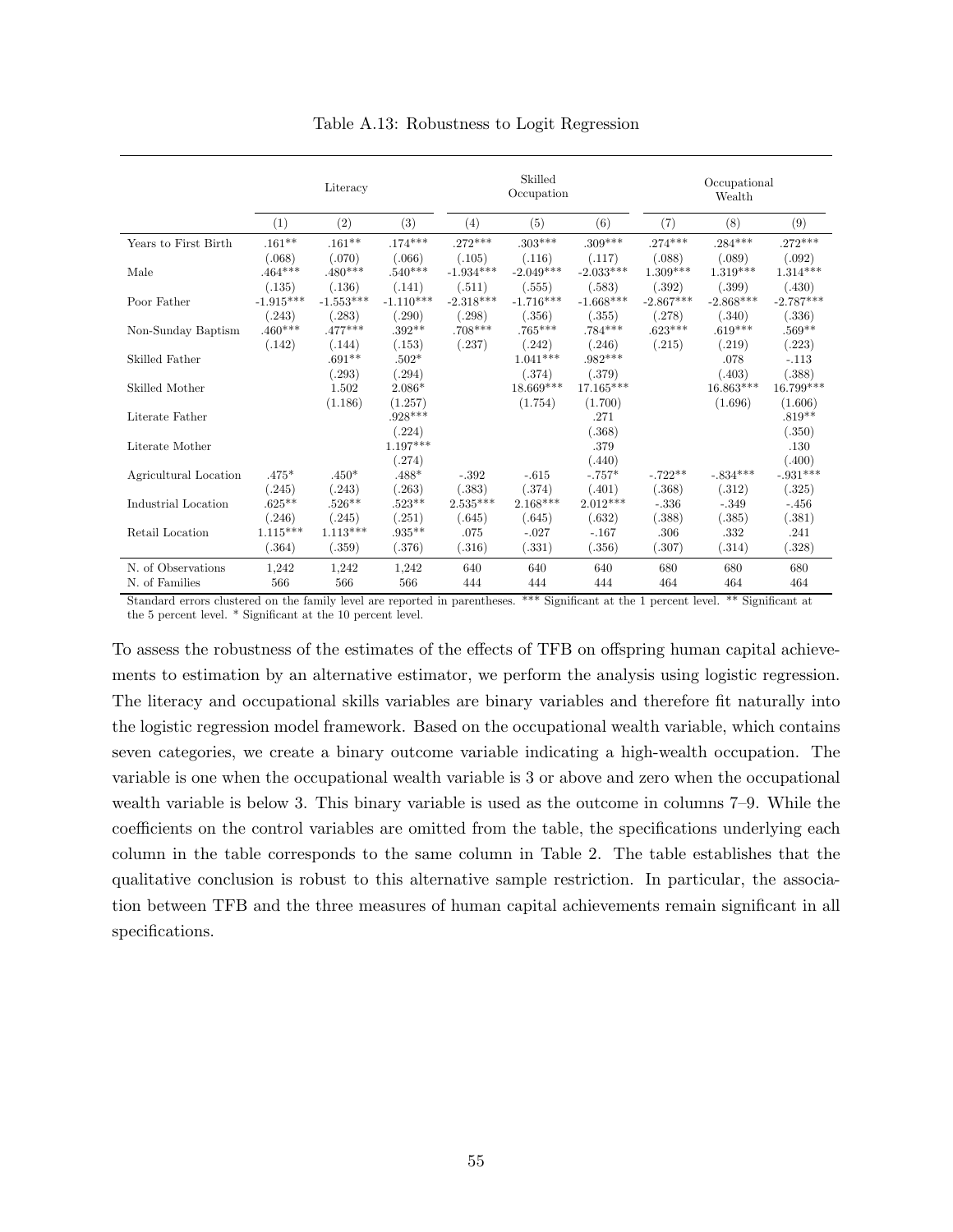<span id="page-57-0"></span>

|                                                           | Literacy             |                    |                    |                    | Skilled<br>Occupation |                    | Occupational<br>Wealth |                    |                                    |  |
|-----------------------------------------------------------|----------------------|--------------------|--------------------|--------------------|-----------------------|--------------------|------------------------|--------------------|------------------------------------|--|
|                                                           | $\left( 1\right)$    | $\left( 2\right)$  | $\left( 3\right)$  | $\left( 4\right)$  | $\left( 5\right)$     | (6)                | $\left( 7\right)$      | $\left(8\right)$   | (9)                                |  |
| Years to First Birth                                      | $.041***$<br>(0.016) | $.040**$<br>0.016) | $.036**$<br>(.015) | $.037**$<br>(.014) | $.036***$<br>(.013)   | $.034**$<br>(.013) | $.106**$<br>(.045)     | $.110**$<br>0.045) | $.096**$<br>(.044)                 |  |
| Baseline Controls<br>Parental Skills<br>Parental Literacy | Yes<br>No<br>No      | Yes<br>Yes<br>No   | Yes<br>Yes<br>Yes  | Yes<br>No<br>No    | Yes<br>Yes<br>No      | Yes<br>Yes<br>Yes  | Yes<br>No<br>No        | Yes<br>Yes<br>No   | Yes<br>Yes<br>$\operatorname{Yes}$ |  |
| $\,R^2$<br>of Observations<br>N.<br>N. of Families        | .197<br>539<br>367   | .215<br>539<br>367 | .258<br>539<br>367 | .290<br>598<br>431 | .336<br>598<br>431    | .348<br>598<br>431 | .320<br>612<br>440     | .351<br>612<br>440 | .380<br>612<br>440                 |  |

Table A.14: Robustness to Gender Division

Standard errors clustered on the family level are reported in parentheses. \*\*\* Significant at the 1 percent level. \*\* Significant at the 5 percent level. \* Significant at the 10 percent level.

To assess the robustness of the estimates of the effects of TFB on offspring human capital achievements to the focus on males, we perform the analysis on an restricted sample of males only. While the coefficients on the control variables are omitted from the table, the specifications underlying each column in the table corresponds to the same column in Table [2.](#page-20-0) The table establishes that the qualitative conclusion is robust to this alternative sample restriction. In particular, the association between TFB and the three measures of human capital achievements remain significant in all specifications.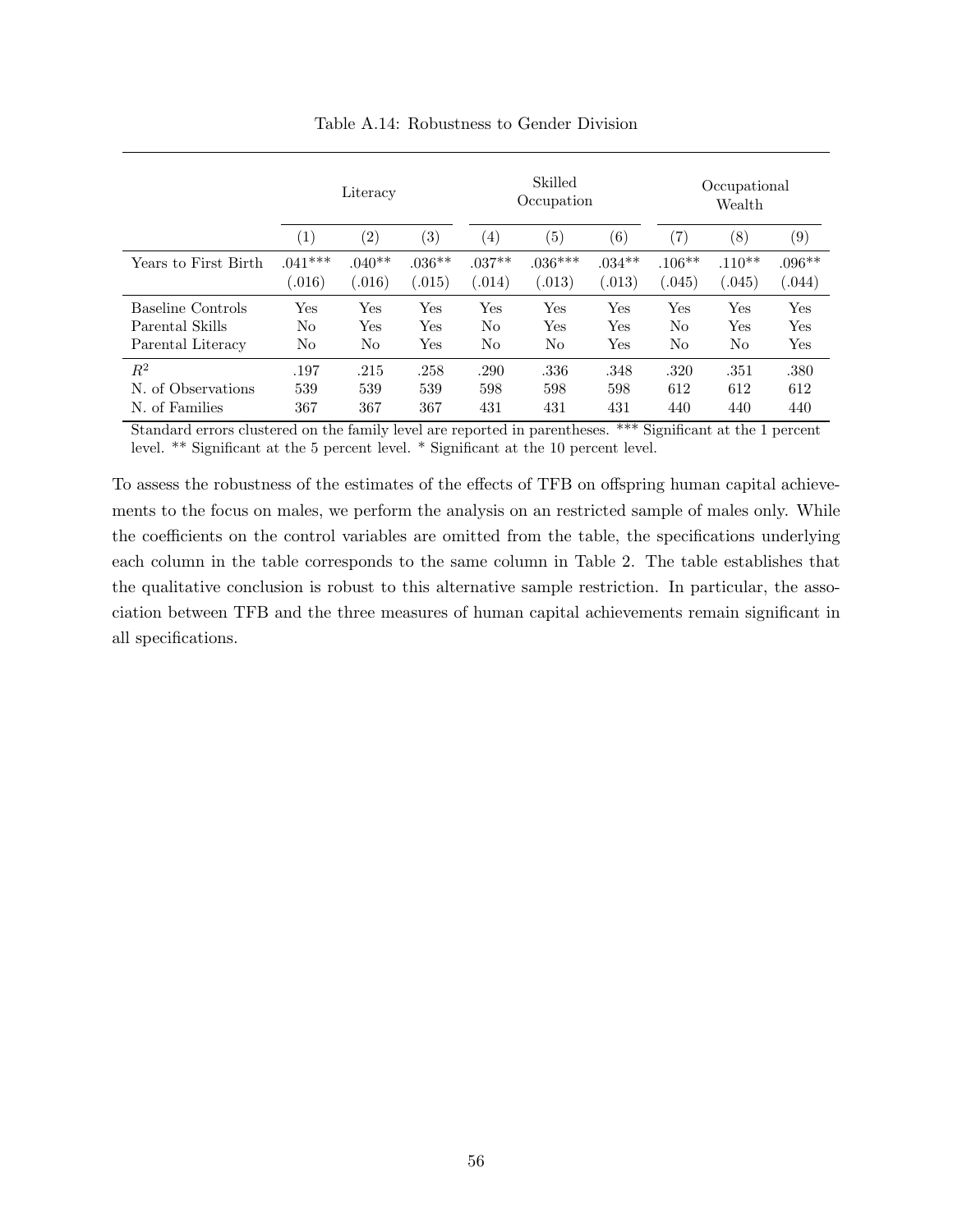<span id="page-58-0"></span>

|                                               | Literacy            |                     |                     |                     | Skilled<br>Occupation |                     | Occupational<br>Wealth |                   |                    |
|-----------------------------------------------|---------------------|---------------------|---------------------|---------------------|-----------------------|---------------------|------------------------|-------------------|--------------------|
|                                               | $^{(1)}$            | (2)                 | (3)                 | (4)                 | $\left( 5\right)$     | (6)                 | (7)                    | $^{(8)}$          | (9)                |
| Years to First Birth                          | $.032**$<br>(0.014) | $.035***$<br>(.013) | $.035***$<br>(.012) | $.049***$<br>(.015) | $.041***$<br>(.013)   | $.041***$<br>(.013) | $.113**$<br>.051)      | $.101**$<br>0.048 | $.093**$<br>0.046) |
| Paternal and Maternal Longevity Fixed Effects | Yes                 | Yes                 | Yes                 | Yes                 | Yes                   | Yes                 | Yes                    | Yes               | Yes                |
| Baseline Controls                             | Yes                 | Yes                 | Yes                 | Yes                 | Yes                   | Yes                 | Yes                    | Yes               | Yes                |
| Parental Skills                               | No                  | Yes                 | Yes                 | No                  | Yes                   | Yes                 | No                     | Yes               | Yes                |
| Parental Literacy                             | No                  | No                  | Yes                 | No                  | No                    | Yes                 | No                     | No                | Yes                |
| Signif. of Maternal Longevity FE              | .064                | .123                | .137                | .000                | .000                  | .001                | .030                   | .282              | .634               |
| Signif. of Paternal Longevity FE              | .000                | .000                | .000                | .000                | .000                  | .001                | .000                   | .000              | .000               |
| $R^2$                                         | .108                | .171                | .233                | .230                | .334                  | .344                | .204                   | .290              | .323               |
| N. of Observations                            | 1,248               | 1,248               | 1,248               | 652                 | 652                   | 652                 | 686                    | 686               | 686                |
| N. of Families                                | 571                 | 571                 | 571                 | 453                 | 453                   | 453                 | 468                    | 468               | 468                |

Table A.15: Robustness to Parental Longevity

Standard errors clustered on the family level are reported in parentheses. \*\*\* Significant at the 1 percent level. \*\* Significant at the 5 percent level. \* Significant at the 10 percent level.

To assess the robustness of the estimates of the effects of TFB on offspring human capital achievements to accounting for parental longevity, we perform the analysis while including control variables capturing maternal and paternal longevity. In particular, we include dummies indicating the 5-year age interval of death of the mother and dummies indicating the 5-year age interval of death of the father. While the coefficients on the control variables are omitted from the table, the specifications underlying each column in the table corresponds to the same column in Table [2.](#page-20-0) The table establishes that the qualitative conclusion is robust to these alternative specifications. In particular, the association between TFB and the three measures of human capital achievements remain significant in all specifications.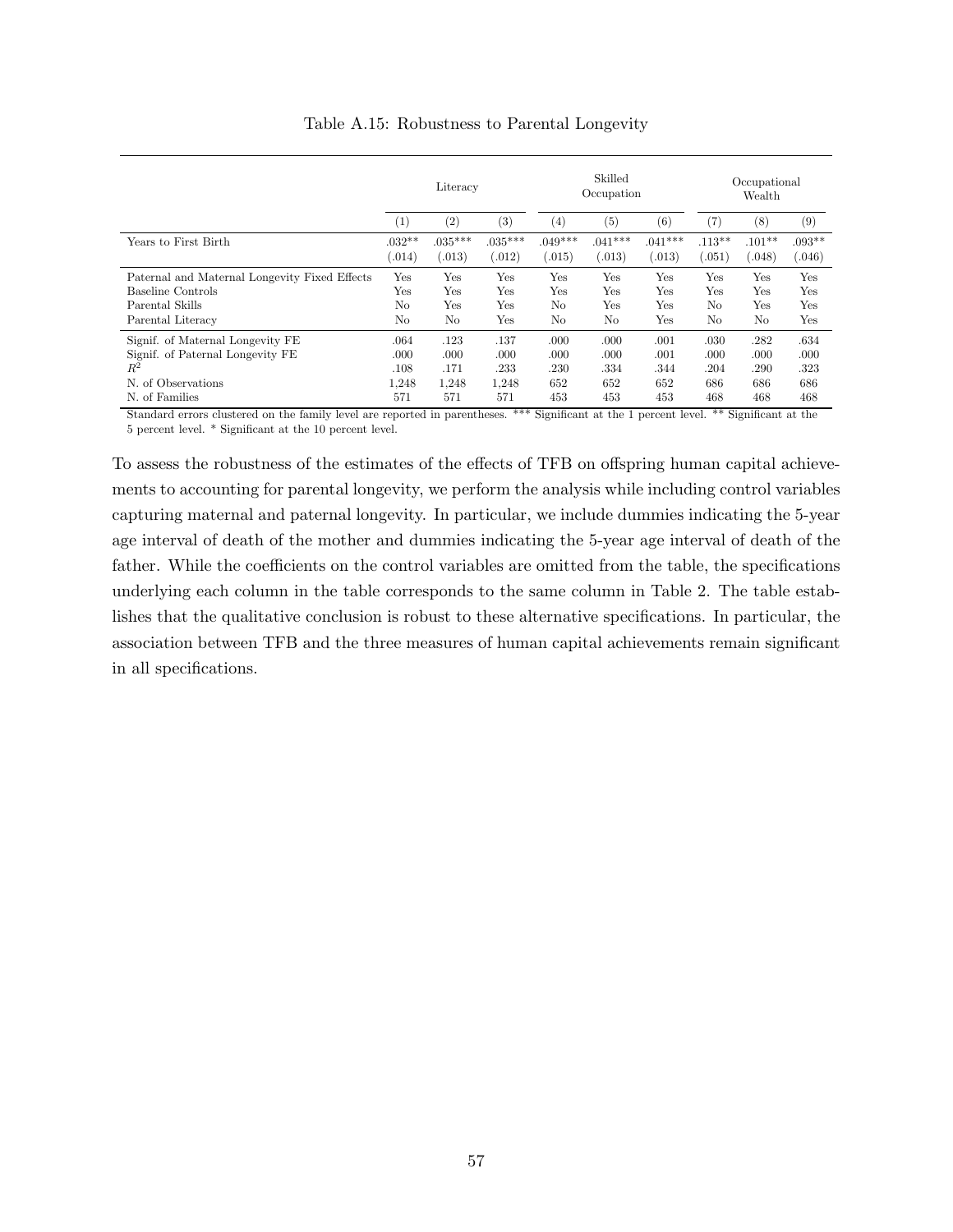<span id="page-59-0"></span>

|                          | Literacy                       |                       |                                                             |                                | Skilled<br>Occupation |                                                             | Occupational<br>Wealth         |                       |                                                             |  |
|--------------------------|--------------------------------|-----------------------|-------------------------------------------------------------|--------------------------------|-----------------------|-------------------------------------------------------------|--------------------------------|-----------------------|-------------------------------------------------------------|--|
|                          | Parental<br>Marriage<br>Season | First Birth<br>Season | Parental<br>Marriage<br>Season and<br>First Birth<br>Season | Parental<br>Marriage<br>Season | First Birth<br>Season | Parental<br>Marriage<br>Season and<br>First Birth<br>Season | Parental<br>Marriage<br>Season | First Birth<br>Season | Parental<br>Marriage<br>Season and<br>First Birth<br>Season |  |
|                          | (1)                            | (2)                   | (3)                                                         | (4)                            | (5)                   | (6)                                                         | (7)                            | (8)                   | (9)                                                         |  |
| Years to First Birth     | $.032***$<br>(.011)            | $.033***$<br>(.011)   | $.033***$<br>(0.011)                                        | $.039***$<br>(.013)            | $.038***$<br>(.013)   | $.039***$<br>(.013)                                         | $.118***$<br>(.041)            | $.114***$<br>(.041)   | $.118***$<br>(.041)                                         |  |
| Marriage Season FE       | Yes                            | No                    | Yes                                                         | Yes                            | No                    | Yes                                                         | Yes                            | No                    | Yes                                                         |  |
| First Birth Season FE    | N <sub>o</sub>                 | Yes                   | Yes                                                         | N <sub>o</sub>                 | Yes                   | Yes                                                         | N <sub>o</sub>                 | Yes                   | Yes                                                         |  |
| <b>Baseline Controls</b> | Yes                            | Yes                   | Yes                                                         | Yes                            | Yes                   | Yes                                                         | Yes                            | Yes                   | Yes                                                         |  |
| Parental Skills          | Yes                            | Yes                   | Yes                                                         | Yes                            | Yes                   | Yes                                                         | Yes                            | Yes                   | Yes                                                         |  |
| Parental Literacy        | Yes                            | Yes                   | Yes                                                         | Yes                            | Yes                   | Yes                                                         | Yes                            | Yes                   | Yes                                                         |  |
| $R^2$                    | .225                           | .230                  | .231                                                        | .330                           | .337                  | .339                                                        | .360                           | .359                  | .364                                                        |  |
| N. of Observations       | 1,248                          | 1,248                 | 1,248                                                       | 652                            | 652                   | 652                                                         | 686                            | 686                   | 686                                                         |  |
| N. of Families           | 571                            | 571                   | 571                                                         | 453                            | 453                   | 453                                                         | 468                            | 468                   | 468                                                         |  |

Table A.16: Robustness to Accounting for Seasonal Effects

Standard errors clustered on the family level are reported in parentheses. \*\*\* Significant at the 1 percent level. \*\* Significant at the 5 percent level.  $^\ast$  Significant at the 10 percent level.

To assess the robustness of the estimates of the effects of TFB on offspring human capital achievements to accounting for seasonal effects, we perform the analysis while including dummy variables capturing the parental marriage season as well as dummy variables indicating the season of the first birth. Seasons are defined based on the quarter of the calendar year. While the coefficients on the control variables are omitted from the table, the specifications underlying each column in the table corresponds to the full specifications in Table [2,](#page-20-0) i.e. to columns 3, 6, and 9, except for the inclusion of seasonal dummy variables. The table establishes that the qualitative conclusion is robust to these alternative specifications. In particular, the association between TFB and the three measures of human capital achievements remain significant in all specifications.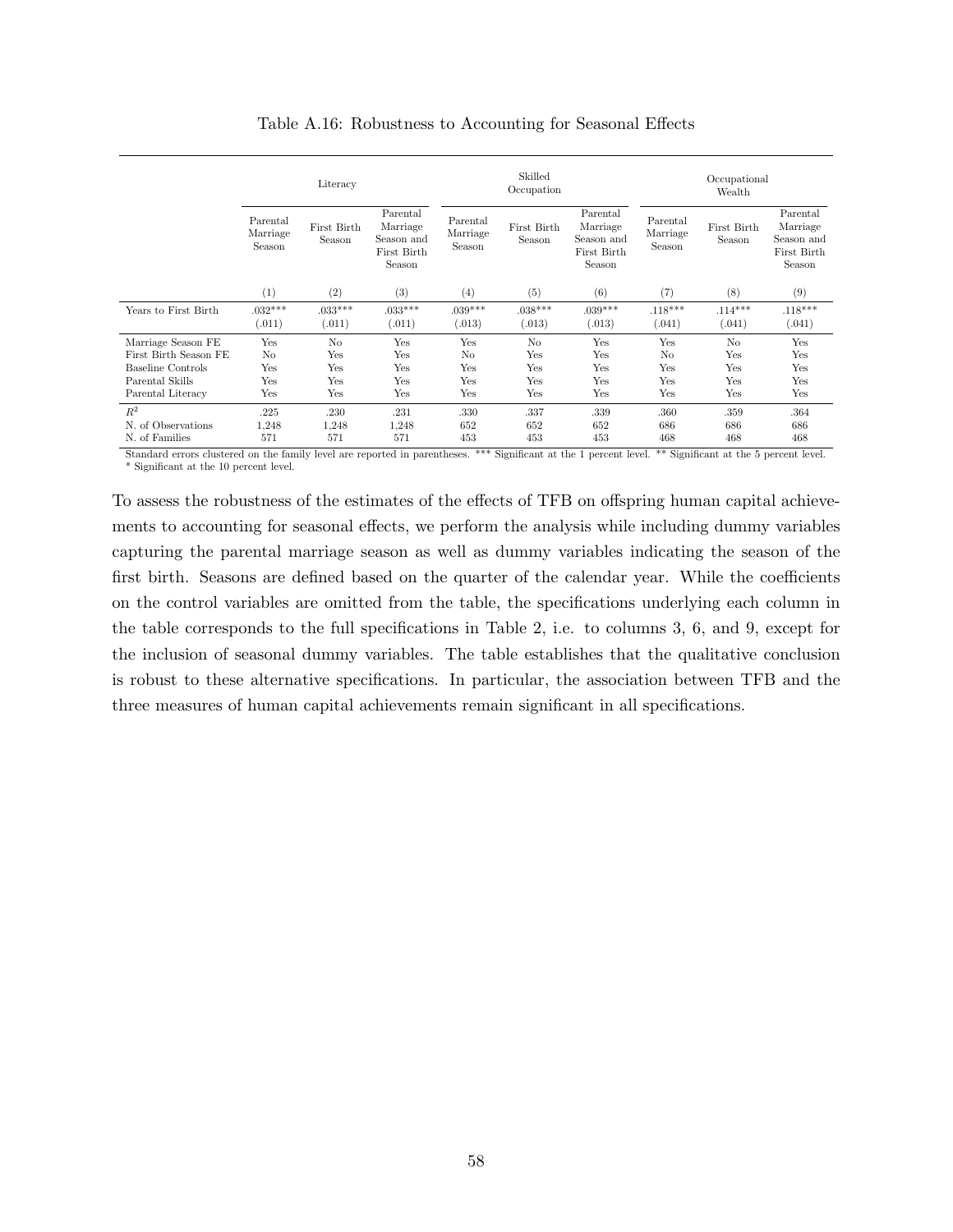<span id="page-60-0"></span>

|                                  | Literacy            |                     |                      |                      | Skilled<br>Occupation |                     |                     |                     | Occupational<br>Wealth |                     |                     |                   |
|----------------------------------|---------------------|---------------------|----------------------|----------------------|-----------------------|---------------------|---------------------|---------------------|------------------------|---------------------|---------------------|-------------------|
|                                  | (1)                 | (2)                 | (3)                  | (4)                  | (5)                   | (6)                 | (7)                 | (8)                 | (9)                    | (10)                | (11)                | (12)              |
| Years to First Birth             | $.031***$<br>(.011) | $.033***$<br>(.011) | $.031***$<br>(0.011) | $.033***$<br>(0.011) | $.041***$<br>(.013)   | $.042***$<br>(.015) | $.040***$<br>(.013) | $.041***$<br>(.015) | $.122***$<br>0.040)    | $.113***$<br>(.043) | $.121***$<br>(.040) | $.134***$<br>043) |
| 20-Year Average                  | $-.031$             |                     |                      | $-.026$              | .003                  |                     |                     | .015                | $-.218$                |                     |                     | $-.050$           |
| Temperature at Birth             | (.039)              |                     |                      | .039)                | (.051)                |                     |                     | .060)               | (.181)                 |                     |                     | .213)             |
| 20-Year Average                  |                     | .015                |                      | .020                 |                       | $.121***$           |                     | $.103**$            |                        | $.458***$           |                     | $.431***$         |
| Temperature at Parent's Marriage |                     | (.041)              |                      | (.041)               |                       | (.046)              |                     | (.050)              |                        | .153)               |                     | .160)             |
| 20-Year Average                  |                     |                     | $-.036$              | $-.037$              |                       |                     | .058                | .045                |                        |                     | .025                | .071              |
| Temperature at Marriage          |                     |                     | (.053)               | .053)                |                       |                     | .051)               | (.057)              |                        |                     | (.197)              | .217)             |
| Baseline Controls                | Yes                 | Yes                 | Yes                  | Yes                  | Yes                   | Yes                 | Yes                 | Yes                 | Yes                    |                     |                     |                   |
| Parental Skills                  | No                  | Yes                 | Yes                  | No                   | Yes                   | Yes                 | N <sub>o</sub>      | Yes                 | Yes                    |                     |                     |                   |
| Parental Literacy                | N <sub>o</sub>      | No                  | Yes                  | No                   | N <sub>o</sub>        | Yes                 | N <sub>o</sub>      | N <sub>o</sub>      | Yes                    |                     |                     |                   |
| $R^2$                            | 222                 | .220                | .222                 | .219                 | .333                  | .352                | .341                | .351                | .342                   | .341                | .347                | .345              |
| N. of Observations               | 1,238               | 1,224               | 1,237                | 1,218                | 610                   | 502                 | 600                 | 485                 | 639                    | 533                 | 629                 | 514               |
| N. of Families                   | 564                 | 558                 | 563                  | 555                  | 421                   | 364                 | 413                 | 351                 | 432                    | 377                 | 424                 | 363               |

Table A.17: Robustness to Temperatures

Standard errors clustered on the family level are reported in parentheses. \*\*\* Significant at the 1 percent level. \*\* Significant at the 5 percent level. \* Significant at the 10 percent level.

To assess the robustness of the estimates of the effects of TFB on offspring human capital achievements to accounting for climatic effects, we perform the analysis while including variables capturing the average yearly surface air temperatures in the 20-year periods surrounding the (i) birth of the first child in the family, (ii) the marriage of the couple, and (iii) the marriage of the individual. The 20-year intervals include the nine years preceding the event, the nine years succeeding the event, and the year of the event itself. While the coefficients on the control variables are omitted from the table, the specifications underlying each column in the table corresponds to the full specifications in Table [2,](#page-20-0) i.e. to columns 3, 6, and 9, except for the inclusion of the average temperature variables. The table establishes that the qualitative conclusion is robust to these alternative specifications. In particular, the association between TFB and the three measures of human capital achievements remain highly significant in all specifications.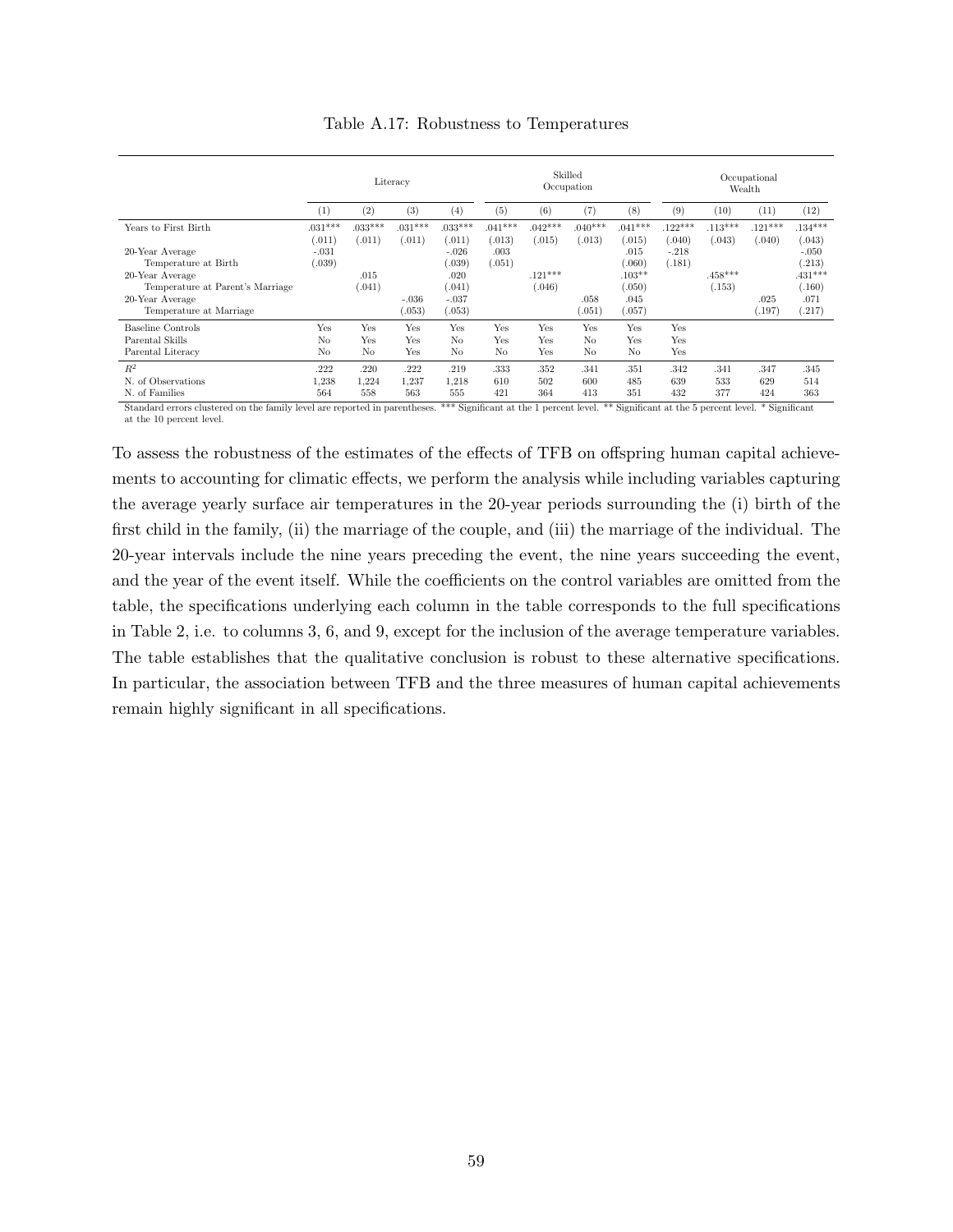| Table A.18: Robustness to Vital Rates |
|---------------------------------------|
|---------------------------------------|

<span id="page-61-0"></span>

|                                                                                                                                                                         |                                        | Skilled<br>Occupation               |                      |                                                          |                                        | Occupational<br>Wealth           |                     |                                                       |                                  |                                          |                     |                                                            |
|-------------------------------------------------------------------------------------------------------------------------------------------------------------------------|----------------------------------------|-------------------------------------|----------------------|----------------------------------------------------------|----------------------------------------|----------------------------------|---------------------|-------------------------------------------------------|----------------------------------|------------------------------------------|---------------------|------------------------------------------------------------|
|                                                                                                                                                                         | (1)                                    | (2)                                 | (3)                  | (4)                                                      | (5)                                    | (6)                              | (7)                 | (8)                                                   | (9)                              | (10)                                     | (11)                | (12)                                                       |
| Years to First Birth                                                                                                                                                    | $.033***$<br>(.011)                    | $.033***$<br>(.011)                 | $.032***$<br>(.011)  | $.035***$<br>(.012)                                      | $.039***$<br>(.013)                    | $.040***$<br>(.015)              | $.038***$<br>(.013) | $.042***$<br>(.015)                                   | $.112***$<br>(.042)              | $.118***$<br>(.044)                      | $.114***$<br>(.041) | $.125***$<br>(.046)                                        |
| 20-Year Average<br>Crude Death Rate at Birth<br>20-Year Average<br>Crude Birth Rate at Birth                                                                            | $-.008$<br>(.056)<br>$-.029$<br>(.054) |                                     |                      | $-.006$<br>(.060)<br>$-.062$<br>(.065)                   | $.111*$<br>(.067)<br>$-.016$<br>(.065) |                                  |                     | $.144*$<br>(.079)<br>$-.072$<br>(.100)                | .230<br>(.244)<br>.022<br>(.236) |                                          |                     | .229<br>(.279)<br>$-.189$<br>(.339)                        |
| 20-Year Average<br>Crude Death Rate at Parent's Marriage<br>20-Year Average<br>Crude Birth Rate at Parent's Marriage<br>20-Year Average<br>Crude Death Rate at Marriage |                                        | $-.045$<br>(.072)<br>.007<br>(.040) | $-.021$<br>(.069)    | $-.060$<br>(.076)<br>.010<br>(.039)<br>$-.020$<br>(.071) |                                        | .009<br>(.071)<br>.020<br>(.052) | $-.036$<br>(.070)   | .002<br>(.071)<br>.024<br>(.052)<br>$-.058$<br>(.076) |                                  | $-.213$<br>(.280)<br>$-.412**$<br>(.184) | .116<br>(.223)      | $-.223$<br>(.285)<br>$-.401**$<br>(.186)<br>.159<br>(.241) |
| 20-Year Average<br>Crude Birth Rate at Marriage                                                                                                                         |                                        |                                     | .002<br>(.059)       | .032<br>(.074)                                           |                                        |                                  | $-.006$<br>(.067)   | .034<br>(.097)                                        |                                  |                                          | .095<br>(.232)      | .209<br>(.316)                                             |
| <b>Baseline Controls</b><br>Parental Skills<br>Parental Literacy                                                                                                        | Yes<br>No<br>No                        | Yes<br>Yes<br>No                    | Yes<br>Yes<br>Yes    | Yes<br>No<br>No                                          | Yes<br>Yes<br>No                       | Yes<br>Yes<br>Yes                | Yes<br>No<br>No     | Yes<br>Yes<br>No                                      | Yes<br>Yes<br>Yes                |                                          |                     |                                                            |
| $R^2$<br>N. of Observations<br>N. of Families                                                                                                                           | .225<br>1,248<br>571                   | .222<br>1,229<br>563                | .225<br>1,248<br>571 | .223<br>1,229<br>563                                     | .332<br>652<br>453                     | .341<br>516<br>376               | .329<br>652<br>453  | .349<br>516<br>376                                    | .356<br>686<br>468               | .350<br>550<br>392                       | .355<br>686<br>468  | .353<br>550<br>392                                         |

Standard errors clustered on the family level are reported in parentheses. \*\*\* Significant at the 1 percent level. \*\* Significant at the 5 percent level. \* Significant at the 10 percent level.

To assess the robustness of the estimates of the effects of TFB on offspring human capital achievements to accounting for aggregate birth and death statistics, we perform the analysis while including variables capturing the aggregate yearly birth and death rates in the 20-year periods surrounding the (i) birth of the first child in the family, (ii) the marriage of the couple, and (iii) the marriage of the individual. The 20-year intervals include the nine years preceding the event, the nine years succeeding the event, and the year of the event itself. While the coefficients on the control variables are omitted from the table, the specifications underlying each column in the table corresponds to the full specifications in Table [2,](#page-20-0) i.e. to columns 3, 6, and 9, except for the inclusion of the aggregate birth and death variables. The table establishes that the qualitative conclusion is robust to these alternative specifications. In particular, the association between TFB and the three measures of human capital achievements remain highly significant in all specifications.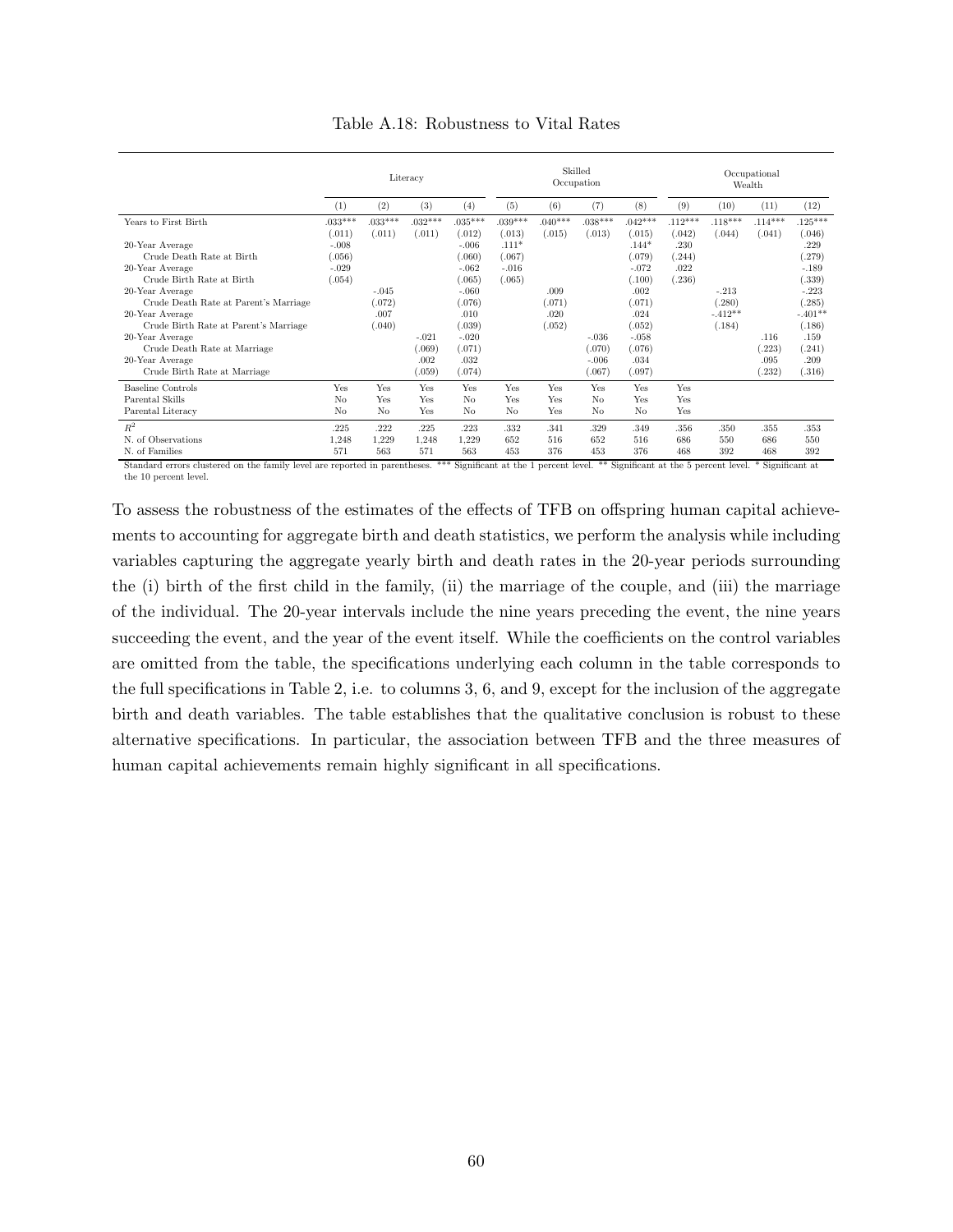<span id="page-62-0"></span>

|                           | Literacy  |           |           |                  |           | Skilled   | Occupation | Occupational<br>Wealth |           |          |           |          |
|---------------------------|-----------|-----------|-----------|------------------|-----------|-----------|------------|------------------------|-----------|----------|-----------|----------|
|                           | (1)       | (2)       | (3)       | $\left(4\right)$ | (5)       | (6)       | (7)        | (8)                    | (9)       | (10)     | (11)      | (12)     |
| Years to First Birth      | $.032***$ | $.034***$ | $.032***$ | $.034***$        | $.039***$ | $.041***$ | $.037***$  | $.040***$              | $.116***$ | $.110**$ | $.108***$ | $.107**$ |
|                           | (.011)    | (.011)    | (.011)    | (.011)           | (.013)    | (.015)    | (.013)     | (.015)                 | 0.041)    | (.044)   | (.041)    | (.044)   |
| 20-Year Average Aggregate | $-.050$   |           |           | $-.050$          | $-.016$   |           |            | $-.016$                | $-.385$   |          |           | $-.186$  |
| Wage at Birth             | (.072)    |           |           | (.075)           | (.070)    |           |            | (.086)                 | (.257)    |          |           | (.325)   |
| 20-Year Average Aggregate |           | .039      |           | .035             |           | $-.039$   |            | $-.036$                |           | .300     |           | .316     |
| Wage at Parent's Marriage |           | (.053)    |           | (.053)           |           | (.073)    |            | (.073)                 |           | .251)    |           | (.251)   |
| 20-Year Average Aggregate |           |           | .024      | .022             |           |           | $-.129$    | $-.047$                |           |          | $-.446$   | $-.366$  |
| Wage at Marriage          |           |           | (.094)    | (.096)           |           |           | (.108)     | (.119)                 |           |          | (.380)    | (.431)   |
| Baseline Controls         | Yes       | Yes       | Yes       | Yes              | Yes       | Yes       | Yes        | Yes                    | Yes       | Yes      | Yes       | Yes      |
| Parental Skills           | Yes       | Yes       | Yes       | Yes              | Yes       | Yes       | Yes        | Yes                    | Yes       | Yes      | Yes       | Yes      |
| Parental Literacy         | Yes       | Yes       | Yes       | Yes              | Yes       | Yes       | Yes        | Yes                    | Yes       | Yes      | Yes       | Yes      |
| $R^2$                     | .225      | .222      | .225      | .223             | .329      | .342      | .331       | .342                   | .357      | .343     | .357      | .345     |
| N. of Observations        | 1,248     | 1,229     | 1,248     | 1,229            | 652       | 516       | 652        | 516                    | 686       | 550      | 686       | 550      |
| N. of Families            | 571       | 563       | 571       | 563              | 453       | 376       | 453        | 376                    | 468       | 392      | 468       | 392      |

Table A.19: Robustness to Wages

Standard errors clustered on the family level are reported in parentheses. \*\*\* Significant at the 1 percent level. \*\* Significant at the 5 percent level. Significant at the 10 percent level.

To assess the robustness of the estimates of the effects of TFB on offspring human capital achievements to accounting for the aggregate economic climate, we perform the analysis while including variables capturing the aggregate average yearly wage rate in the 20-year periods surrounding the (i) birth of the first child in the family, (ii) the marriage of the couple, and (iii) the marriage of the individual. The 20-year intervals include the nine years preceding the event, the nine years succeeding the event, and the year of the event itself. While the coefficients on the control variables are omitted from the table, the specifications underlying each column in the table corresponds to the full specifications in Table [2,](#page-20-0) i.e. to columns 3, 6, and 9, except for the inclusion of the aggregate birth and death variables. The table establishes that the qualitative conclusion is robust to these alternative specifications. In particular, the association between TFB and the three measures of human capital achievements remain highly significant in all specifications.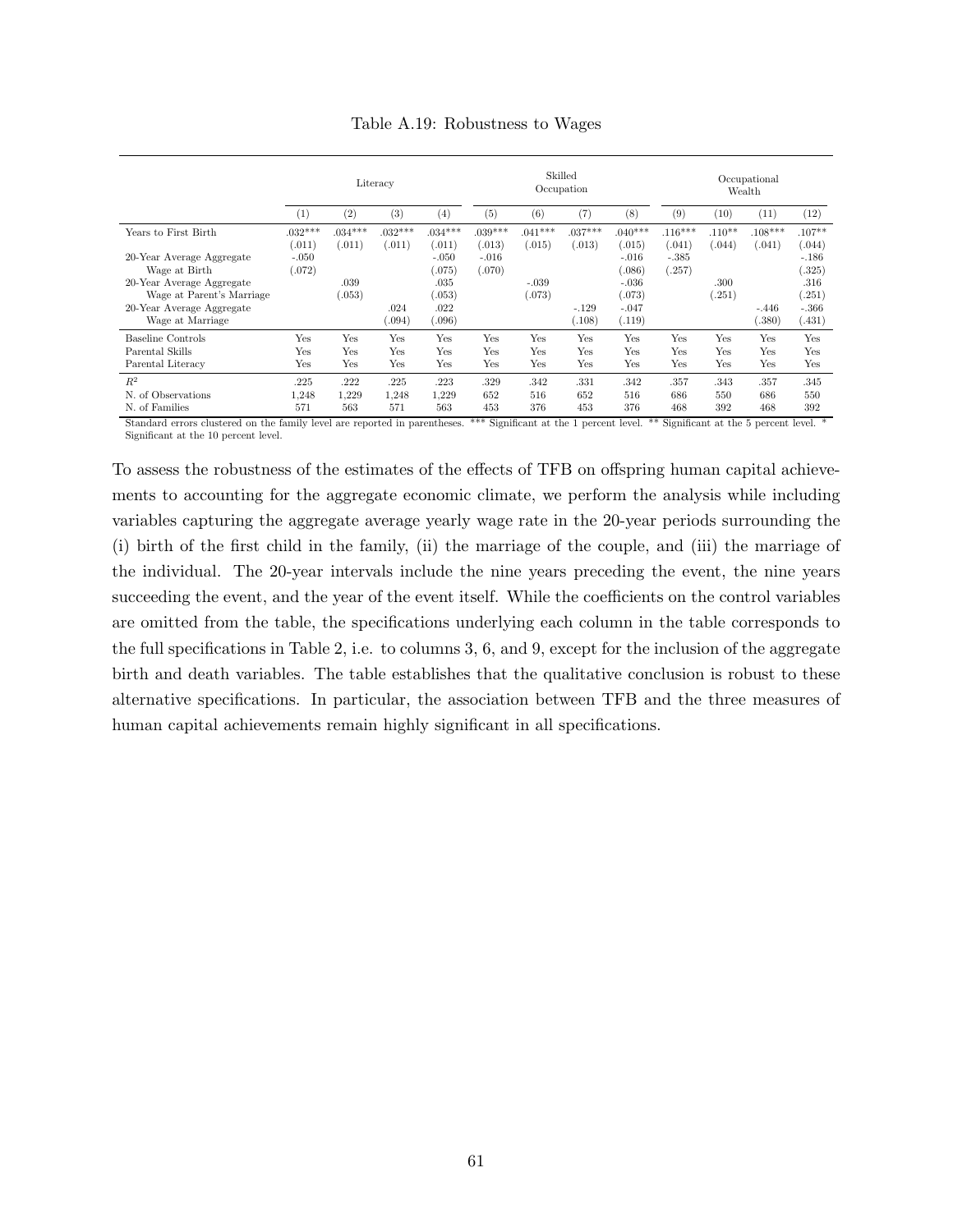<span id="page-63-1"></span><span id="page-63-0"></span>

|                                     | Literacy              |                      | Skilled<br>Occupation |                      | Occupational<br>Wealth |                      |  |
|-------------------------------------|-----------------------|----------------------|-----------------------|----------------------|------------------------|----------------------|--|
|                                     | (1)                   | (2)                  | (3)                   | (4)                  | (5)                    | (6)                  |  |
| Surviving Siblings ( $> 5$ Years)   |                       | $-.072***$<br>(.025) |                       | $-.079***$<br>(.028) |                        | $-.217***$<br>(.081) |  |
| Years to First Birth                | .044<br>(.033)        |                      | .006<br>(.025)        |                      | .014<br>(.024)         |                      |  |
| No Death Date                       | $-.597***$<br>(.079)  |                      | $-.182***$<br>(.058)  |                      | $-.223***$<br>(.057)   |                      |  |
| No Marriage Date                    | $-3.900***$<br>(.144) |                      | $-1.770***$<br>(.070) |                      | $-1.832***$<br>(.069)  |                      |  |
| Inverse Mills Ratio                 |                       | .016<br>(.031)       |                       | .002<br>(.030)       |                        | .020<br>(.095)       |  |
| <b>Baseline Controls</b>            | Yes                   | Yes                  | Yes                   | Yes                  | Yes                    | Yes                  |  |
| Parental Skills                     | Yes                   | Yes                  | Yes                   | Yes                  | Yes                    | Yes                  |  |
| Parental Literacy                   | Yes                   | Yes                  | Yes                   | Yes                  | Yes                    | Yes                  |  |
| $R^2$                               |                       | .157                 |                       | .243                 |                        | .286                 |  |
| $F$ (Kleibergen-Paap)               |                       | 64.4                 |                       | 56.0                 |                        | 66.4                 |  |
| Anderson-Rubin $F$ stat. $p$ -value |                       | .004                 |                       | .003                 |                        | .006                 |  |
| $\mu$ Endogeneity test p-value      |                       | .010                 |                       | .009                 |                        | .011                 |  |
| N. of Observations                  | 8,619                 | 1,248                | 8,619                 | 652                  | 8,619                  | 686                  |  |
| N. of Families                      | 1631                  | 571                  | 1631                  | 453                  | 1631                   | 468                  |  |

Table A.20: Robustness to Heckit Estimation (Instrumental Variable Estimation)

Standard errors clustered on the family level are reported in parentheses. \*\*\* Significant at the 1 percent level. \*\* Significant at the 5 percent level. \* Significant at the 10 percent level.

To assess the possibility of sample selection bias in the instrumental variables estimation of the effect of the number of siblings on the level of human capital, we perform a series of three-step instrumental-variables Heckit analyses [\(Wooldridge, 2010,](#page-43-3) Procedure 19.2). In particular, we exploit the fact that a missing marriage and/or death date significantly predict the availability of human capital information. A missing death date indicates that the individual migrated to another parish before death, and a missing marriage date indicates that the individual either did not get married or that the individual migrated before marriage. To the extend that these events do not independently affect human capital achievements, they act as useful sample selection predictors.

In the first stage we extend the sample to also include observations where literacy and skill status are unknown, thus expanding the sample to 8,647 individuals representing a total of 1,639 families.[45](#page-1-0) Next, we estimate the probability of observing human capital with a probit model, using dummies for missing marriage or death dates as instruments in addition to TFB (and covariates). We have  $6,037$  observations with missing marriage dates; 4,405 observations with missing death dates; and 2,976 cases where both dates are missing. Based on the predicted probabilities, we calculate the inverse Mills ratio, proceeding to estimate Equation [\(2\)](#page-20-0) by 2SLS including the inverse

<sup>&</sup>lt;sup>45</sup>The results from this stage establishes that there is no relationship between TFB and the chances of observing the children's human capital.